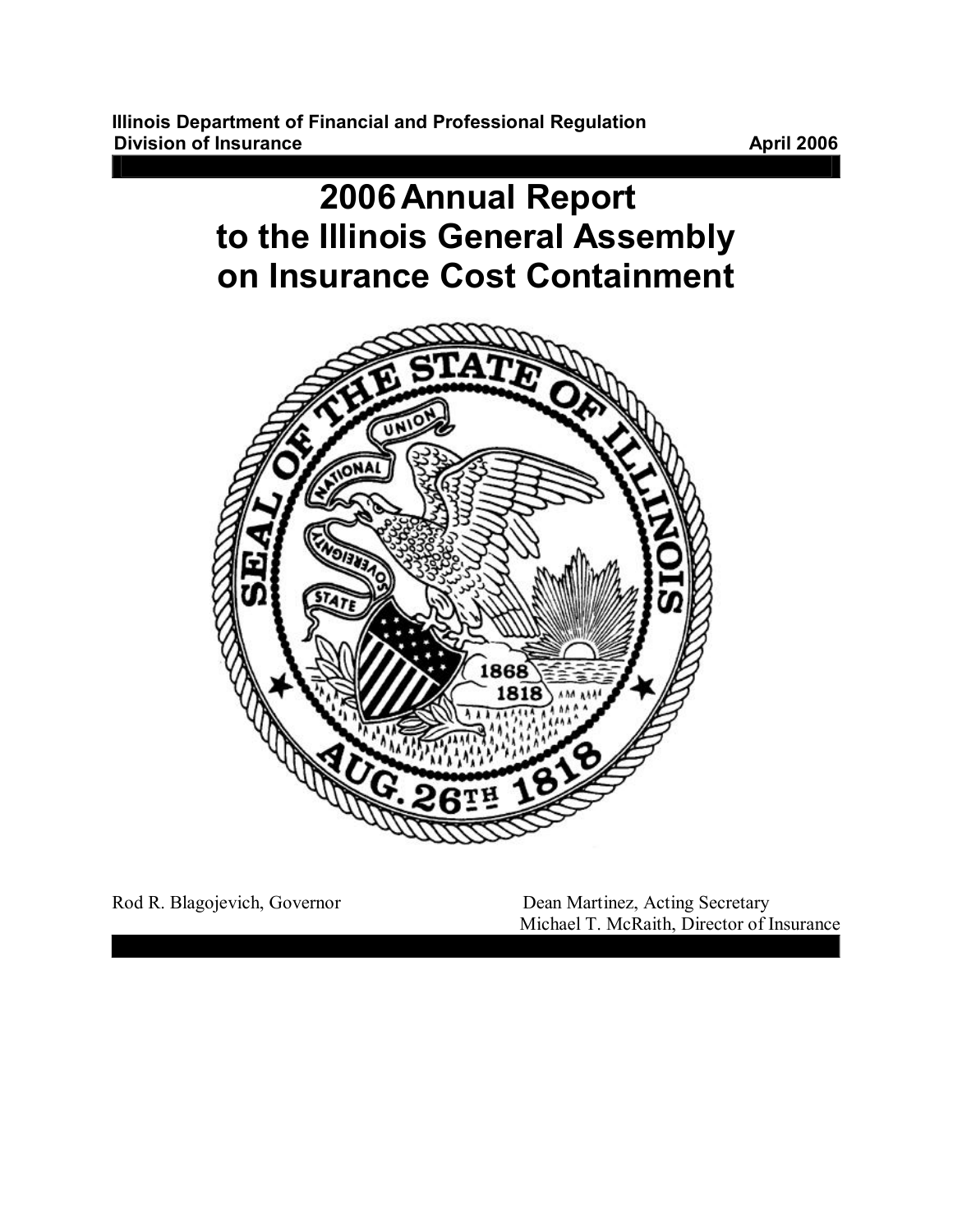

**Illinois Department of Financial and Professional Regulation** 

**Division of Insurance**

**ROD R. BLAGOJEVICH Governor DEAN MARTINEZ**

**Acting Secretary**

**Michael T. McRaith Director Division of Insurance**

April 15, 2006

To the Honorable Members of the 95th General Assembly:

The Illinois Insurance Cost Containment Act requires the Director of Insurance to submit an annual report to the General Assembly by April 15th containing an analysis of the Illinois insurance market and a recommendation of the most appropriate and comprehensive cost containment system for the state (Article XLII, 215 ILCS 5/1202d).

In accordance with Section 1202 of the Illinois Insurance Code, I am pleased to submit the Annual Report to the General Assembly on Insurance Cost Containment for 2006. This Report contains national and Illinois-specific information regarding the underwriting results for the property and casualty industry for the year 2004.

In the first years of this decade, the property and casualty insurance industry experienced a hardening of some markets, a trend that continued through 2004. The Division's supplement to this Report, containing 2005 financial and underwriting information, will be ready for publication in mid-June.

Sincerely,

Michael T. McRaith Director of Insurance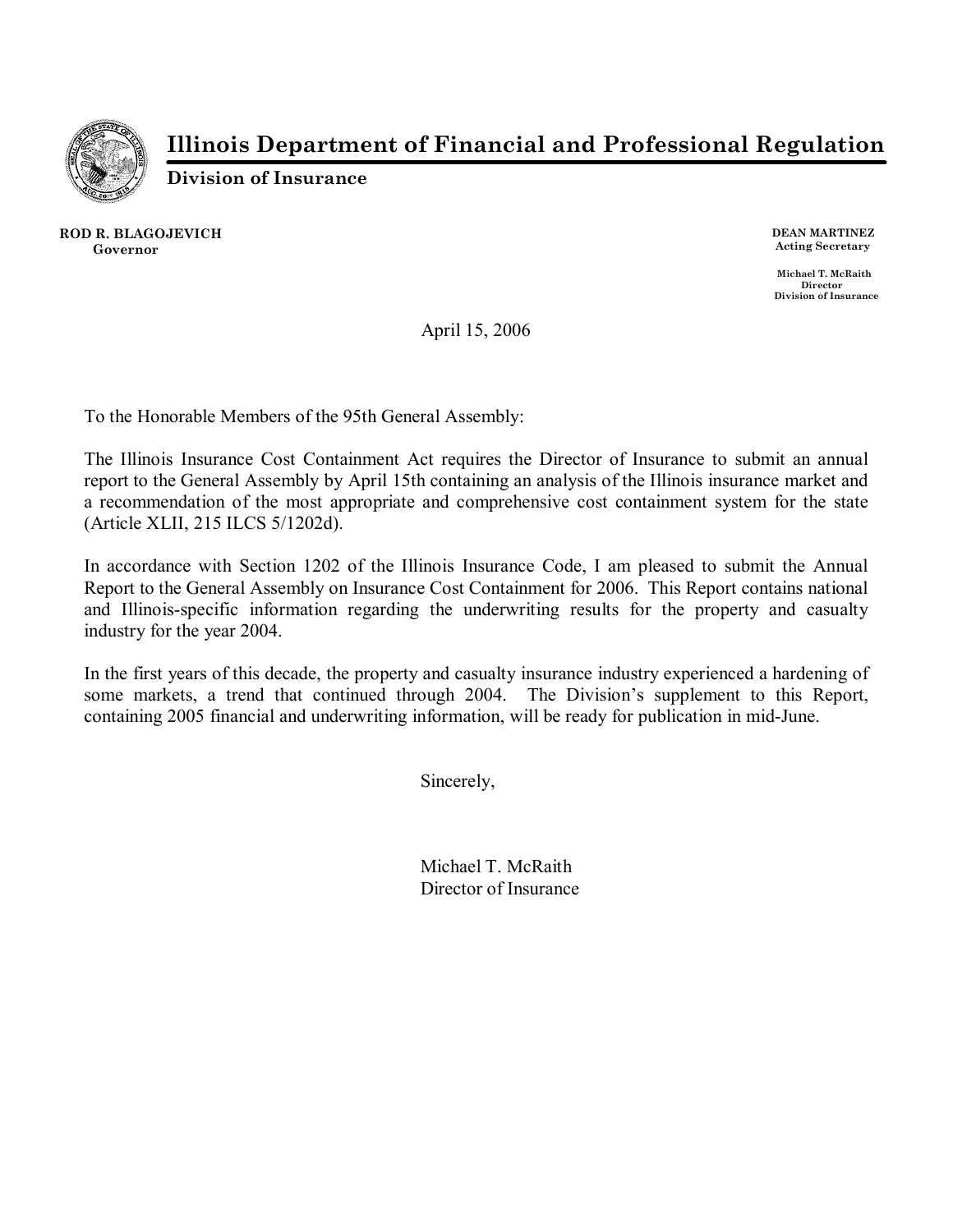# **TABLE OF CONTENTS**

Page

| Herfindahl/Hirschman Index and Market Shares by Line of Business 6 |  |
|--------------------------------------------------------------------|--|
|                                                                    |  |
|                                                                    |  |
|                                                                    |  |
|                                                                    |  |
|                                                                    |  |
|                                                                    |  |
|                                                                    |  |

Bibliography

Appendix A: Consolidated Assets of Illinois-licensed Property/Casualty Insurers for the year ending December 31, 2004.

Appendix B: Consolidated Liabilities, Surplus and Other Funds of Illinois-licensed Property/Casualty Insurers for the year ending December 31, 2004.

Appendix C: Consolidated Underwriting and Investment Exhibit of Illinois-licensed Property/Casualty Insurers for the year ending December 31, 2004.

Appendix D: Consolidated Cash Flow of Illinois-licensed Property/Casualty Insurers for the year ending December 31, 2004.

Appendix E: Consolidated Exhibit of Premiums and Losses in the State of Illinois for All Illinois-licensed Property/Casualty Insurers During 2004.

Appendix F: Consolidated Insurance Expenses Exhibit Part III of Illinois-licensed Property/Casualty Insurers for 2004.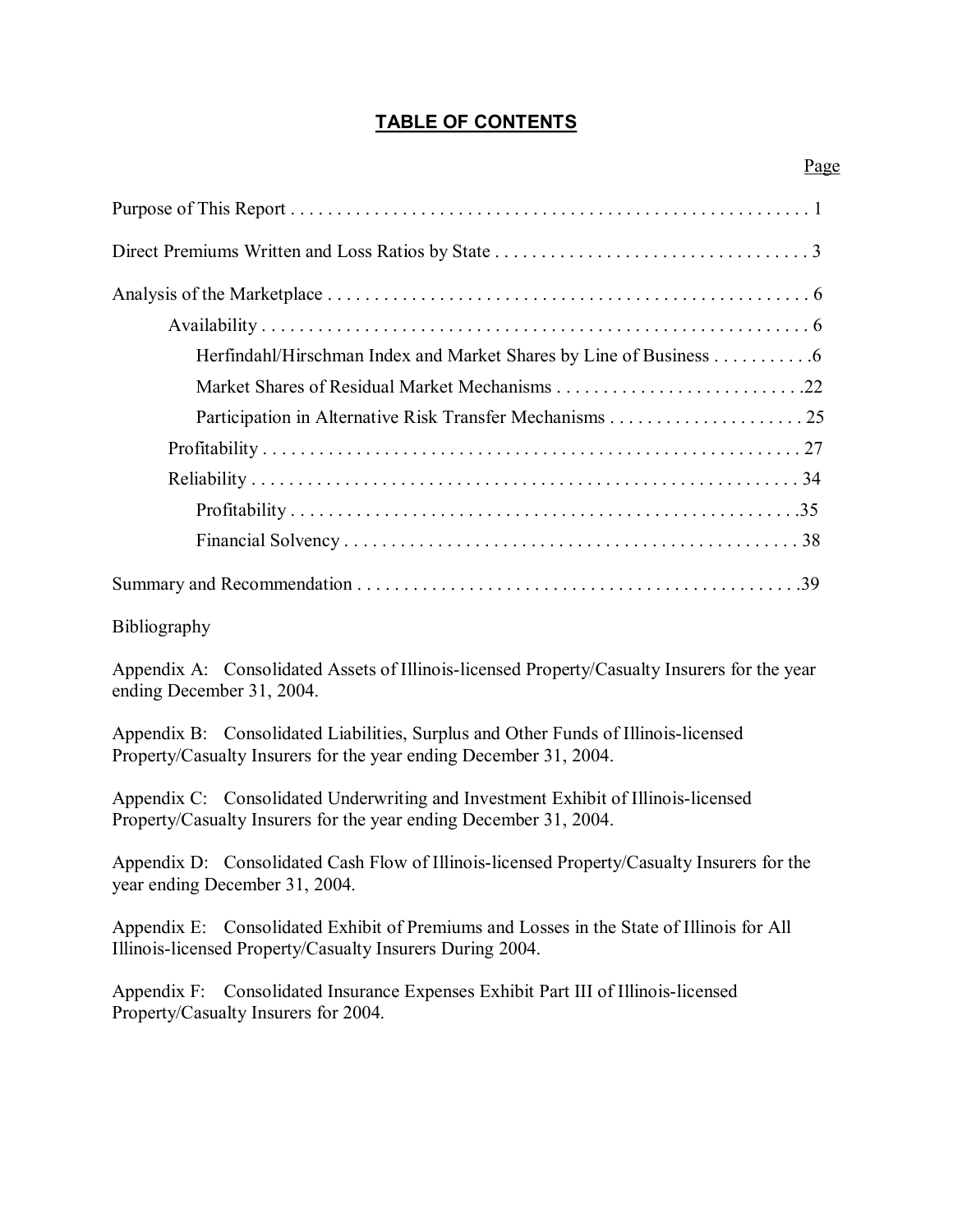#### **PURPOSE OF THIS REPORT**

The Division of Insurance is required by statute to submit an Annual Report to the Illinois General Assembly on Insurance Cost Containment by April  $15<sup>th</sup>$  of each year containing an analysis of the Illinois insurance market and a recommendation of the most appropriate and comprehensive cost containment system for the state.

The law was enacted in 1986 in response to the public's growing concern about the availability and affordability of property and liability insurance. It mandated that a uniform system be created for the collection, analysis and distribution of insurance cost data. Its expressed intent was to permit and encourage competition among companies on a sound financial basis to the fullest extent possible and to establish a mechanism to ensure the provision of adequate insurance at reasonable rates to the citizens of Illinois.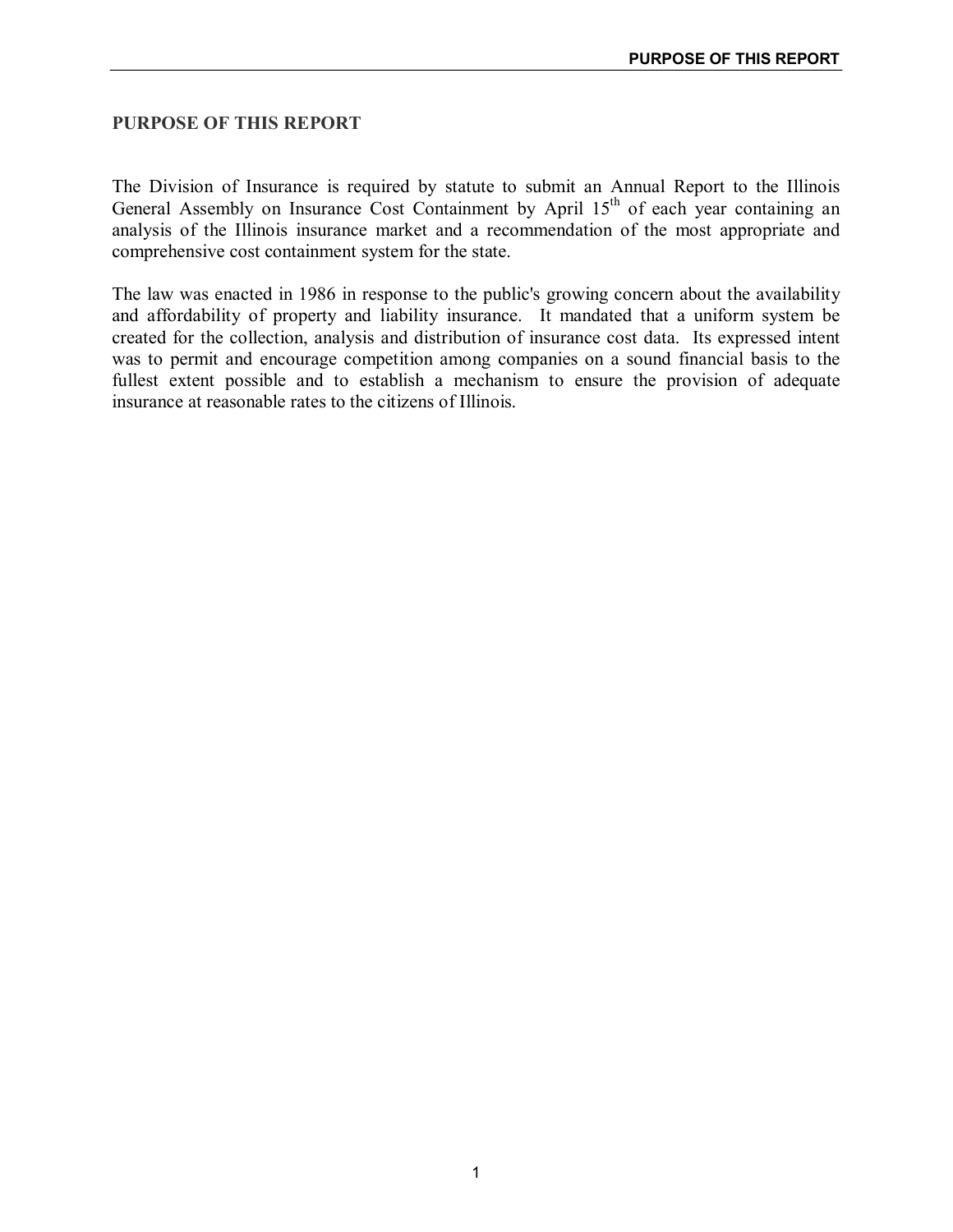## **DIRECT PREMIUMS WRITTEN AND LOSS RATIOS BY STATE**

**Figure 1** shows a breakdown of total direct premium written (DPW) and losses incurred for the property/casualty industry by state from 2000 through 2004.

Direct written premium in Illinois totaled \$21.2 billion in 2004, representing 4.5 percent of total written premium nationwide. Property/casualty losses in Illinois, as a percent of direct earned premium, accounted for 62.1 percent in 2004, a decrease of 8 percent from the previous year.

#### **Figure 1**

#### **Total US Property/Casualty Industry**

(\$ In Millions)

|      |              | \$<br>% of Total DPW |       |       |       |       |       |       | *Direct Pure Loss Ratio (%) |      |       |      |               |
|------|--------------|----------------------|-------|-------|-------|-------|-------|-------|-----------------------------|------|-------|------|---------------|
| Rank | <b>State</b> | 2004<br><b>DPW</b>   | 2004  | 2003  | 2002  | 2001  | 2000  | 2004  | 2003                        | 2002 | 2001  | 2000 | 5 Yr.<br>Avg. |
| 1    | California   | 65,046               | 13.9  | 13.3  | 12.7  | 12.3  | 11.9  | 53.4  | 62.9                        | 72.0 | 70.3  | 69.5 | 65.6          |
|      |              |                      |       | 7.2   |       |       |       | 62.1  | 60.4                        | 70.5 | 138.3 | 68.5 |               |
| 2    | New York     | 34,905               | 7.5   |       | 7.1   | 7.0   | 7.0   |       |                             |      |       |      | 80.0          |
| 3    | Florida      | 32.371               | 6.9   | 6.5   | 6.5   | 6.5   | 6.4   | 115.2 | 52.2                        | 61.3 | 64.0  | 63.1 | 71.2          |
| 4    | Texas        | 32.328               | 6.9   | 7.0   | 7.1   | 6.9   | 6.7   | 49.5  | 62.8                        | 78.5 | 96.4  | 78.6 | 73.2          |
| 5    | Illinois     | 21,223               | 4.5   | 4.7   | 4.6   | 4.5   | 4.6   | 62.1  | 70.1                        | 75.2 | 81.1  | 74.9 | 72.7          |
| 6    | Penn.        | 19,261               | 4.1   | 4.0   | 4.0   | 4.1   | 4.1   | 63.5  | 66.9                        | 76.0 | 75.3  | 73.6 | 71.1          |
| 7    | New Jersey   | 16.979               | 3.6   | 3.4   | 3.5   | 3.5   | 3.6   | 60.4  | 61.1                        | 67.1 | 68.5  | 65.5 | 64.5          |
| 8    | Michigan     | 16,229               | 3.5   | 3.4   | 3.6   | 3.6   | 3.7   | 61.6  | 70.6                        | 75.5 | 83.9  | 75.8 | 73.5          |
| 9    | Ohio         | 13.902               | 3.0   | 3.6   | 4.0   | 3.8   | 3.7   | 53.6  | 65.6                        | 74.7 | 76.1  | 76.9 | 69.4          |
| 10   | Georgia      | 12,609               | 2.7   | 2.6   | 2.6   | 2.7   | 2.7   | 62.4  | 64.1                        | 63.2 | 68.7  | 66.9 | 65.1          |
| 11   | Mass.        | 11.849               | 2.5   | 2.4   | 2.5   | 2.5   | 2.6   | 55.6  | 59.5                        | 59.7 | 66.6  | 59.3 | 60.1          |
| 12   | N. Carolina  | 10.636               | 2.3   | 2.3   | 2.3   | 2.4   | 2.4   | 59.3  | 61.4                        | 60.5 | 63.5  | 66.0 | 62.1          |
| 13   | Indiana      | 10,121               | 2.2   | 2.1   | 2.1   | 2.2   | 2.1   | 58.1  | 59.2                        | 66.7 | 70.5  | 70.3 | 65.0          |
| 14   | Virginia     | 9,886                | 2.1   | 2.0   | 2.0   | 2.1   | 2.0   | 53.5  | 73.6                        | 61.0 | 63.6  | 71.7 | 64.7          |
| 15   | Minnesota    | 8,737                | 1.9   | 1.8   | 1.8   | 1.8   | 1.9   | 51.8  | 65.8                        | 62.9 | 84.3  | 75.4 | 68.0          |
| 16   | Missouri     | 8,712                | 1.9   | 1.8   | 1.8   | 1.8   | 1.8   | 57.8  | 64.9                        | 67.1 | 85.1  | 66.4 | 68.3          |
| 17   | Maryland     | 8,586                | 1.8   | 1.7   | 1.7   | 1.7   | 1.7   | 57.4  | 71.5                        | 73.2 | 72.5  | 69.3 | 68.8          |
| 18   | Washington   | 8,400                | 1.8   | 1.7   | 1.7   | 1.8   | 1.8   | 53.7  | 56.0                        | 61.4 | 77.3  | 66.6 | 63.0          |
| 19   | Colorado     | 8,090                | 1.7   | 1.7   | n/a   | n/a   | n/a   | 60.1  | 62.1                        | n/a  | n/a   | n/a  | 61.1          |
| 20   |              |                      | 1.7   | 1.6   | 1.7   | 1.7   | 1.7   | 57.9  | 76.5                        | 67.0 | 70.6  | 69.5 | 68.3          |
|      | Tennessee    | 7,945                |       |       |       |       |       |       |                             |      |       |      |               |
|      | All other    | 108,840              | 23.3  | 22.2  | 25.3  | 25.7  | 25.8  | 62.3  | 60.0                        | 66.2 | 73.4  | 67.0 | 65.8          |
|      | Total        | 466,665              | 100.0 | 100.0 | 100.0 | 100.0 | 100.0 | 61.0  | 62.1                        | 68.8 | 78.8  | 69.5 | 68.0          |

#### **State Distribution and Loss Experience**

\* Direct Pure Loss Ratio is calculated by dividing losses incurred by direct earned premium.

Source: 2003 & 2004 data: NAIC State Data Network; aggregate 2003 & 2004 Schedule T for all property/casualty insurers. Data for years 2000 through 2002 from Best's Aggregates & Averages-Property/Casualty, United States and Canada, Supplement, 2003 Edition.

**Figure 2** shows total direct written premiums and losses for the property/casualty market for ten regions of the United States during 2004 and the average over the last five years.

# **Figure 2 Distribution of Direct Premiums Written and Loss Ratios by Region**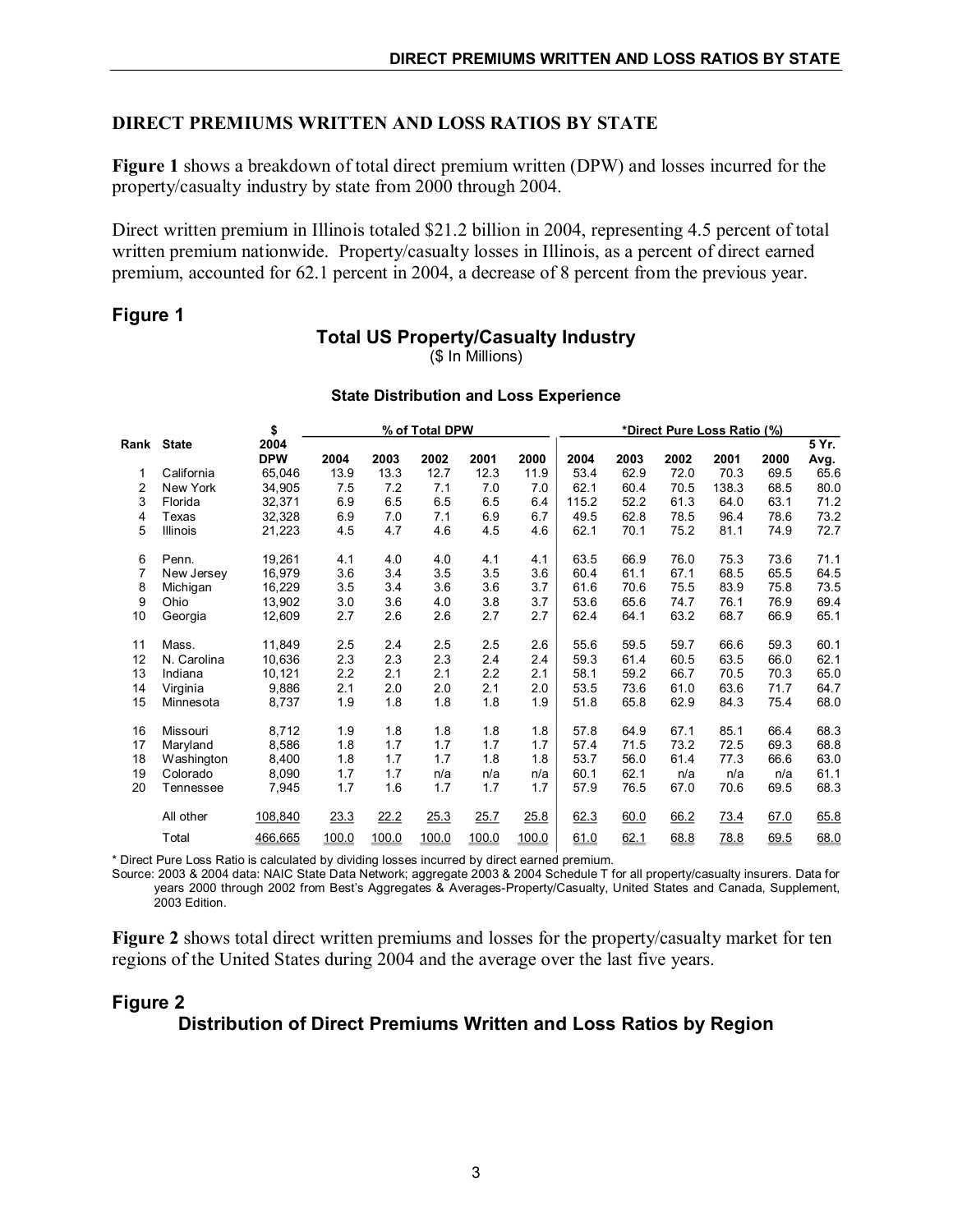

|                                                                                                          |         |             |         | Northwest Southwest Northeast Southeast |         |                                     | Mid- | South | New                       |                               | Total All |
|----------------------------------------------------------------------------------------------------------|---------|-------------|---------|-----------------------------------------|---------|-------------------------------------|------|-------|---------------------------|-------------------------------|-----------|
|                                                                                                          | Pacific | Mountain    | Central | Central                                 | Central | Central                             |      |       | Atlantic Atlantic England | Other*                        | Regions   |
| Percent Total 2004 DPW                                                                                   |         | 17.0% 6.0%  | 6.6%    | 10.0%                                   | 14.4%   | 4.8%                                |      |       | 14.8% 17.5% 5.4%          | $3.1\%$                       | 100.0%    |
| Direct Loss Ratio - 2004                                                                                 |         | 53.5% 57.3% | 54.1%   | 51.7%                                   | 59.0%   | 65.3%                               |      |       |                           | 62.1% 80.0% 53.6% 43.2% 60.6% |           |
| Direct Loss Ratio – 5 Yr Avg 65.0% 65.1% 67.6%                                                           |         |             |         | 71.7%                                   | 70.6%   | 70.5% 74.2% 66.4% 61.1% 53.2% 68.4% |      |       |                           |                               |           |
| *The "other" region includes American Sames and Guam, Duerto Dise and the U.S. Virgin Islands and Canada |         |             |         |                                         |         |                                     |      |       |                           |                               |           |

"other" region includes American Samoa and Guam, Puerto Rico and the U.S. Virgin Islands and

The South Atlantic region experienced the highest combined direct loss ratio (losses incurred divided by earned premium) in 2004, due mainly to four hurricanes and one tropical storm that made landfall in the state of Florida. It marked the first time since record keeping began in 1851 that four hurricanes hit one state in a single year. The 2004 hurricane season (June 1 through November 30) saw 15 named storms, nine of these becoming hurricanes. Of those nine hurricanes, six were considered "major" with sustained winds at 110 mph or more. The 2005 hurricane season was even worse, with 26 named storms, 14 developing into hurricanes, exceeding the 1969 record by two.

**Figure 3** illustrates the distribution of property/casualty premium written by line of business during 2004 in Illinois. As the chart shows, personal-lines insurance (homeowners and private passenger automobile) makes up the largest portion of the property/casualty market. Private passenger automobile (28.5 percent), including both the liability and physical damage component, is the single largest line of insurance. Cost Containment data are reported to the Division pursuant to Illinois Administrative Code Title 50, Chapter I, Subchapter iii, Part 4203 – "The Cost Containment Data and Reporting Requirements" for the following lines of business: private passenger automobile (liability and physical damage separately), homeowners (including residential fire), commercial automobile liability, and specified insurance classes from the medical malpractice and other liability lines.

## **Figure 3**

## **Percent by Line of All Property/Casualty Premiums Written in Illinois (2004)**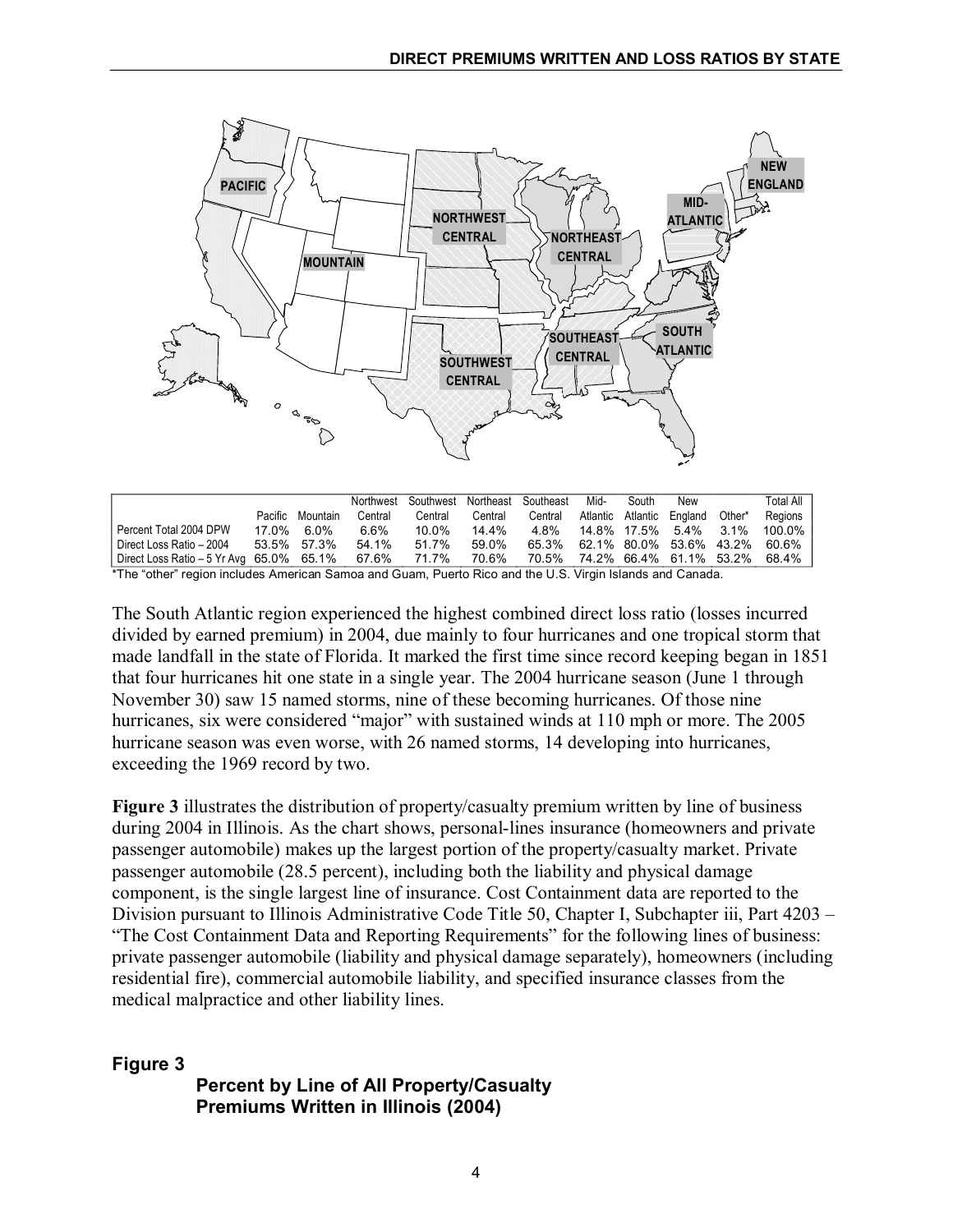

Source: NAIC State Data Network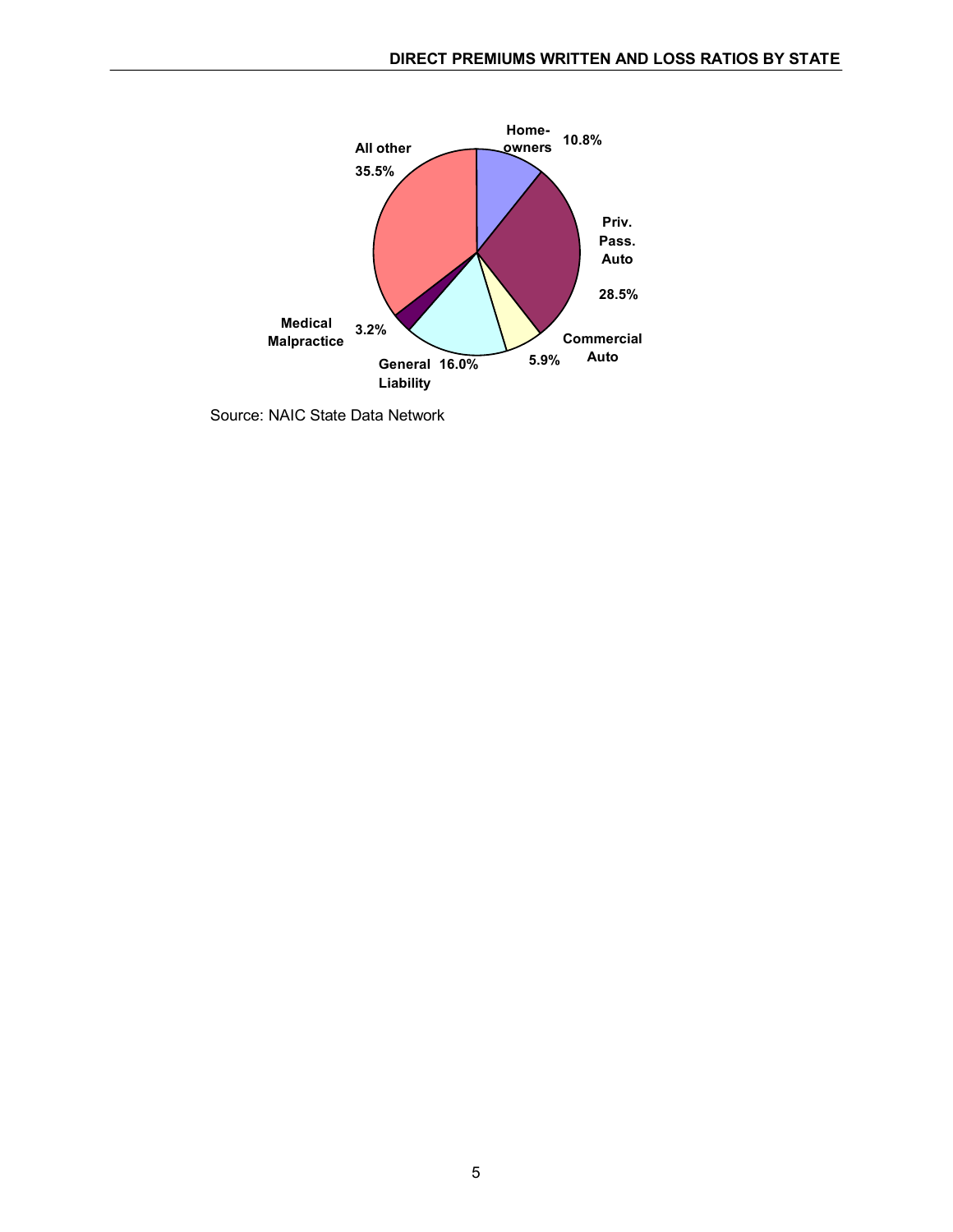## **ANALYSIS OF THE MARKETPLACE**

From both a consumer's and a regulator's standpoint, insurance regulation should provide an environment where:

- Coverage is available.
- ü Coverage is offered at a reasonable price.
- Coverage is available from reliable insurers.

The Cost Containment Act requires the Division to analyze the marketplace each year and to recommend changes that may be needed to correct market problems.

The Division measures the overall competition of the Illinois marketplace by looking at three elements: availability, profitability and reliability.

## **Availability**

The Division measures availability in three ways:

- 1. Herfindahl/Hirschman Index (HHI) and Market Shares by Line.
- 2. Market Shares of Residual Market Mechanisms.
- 3. Participation in Alternative Risk Transfer Mechanisms.

## Herfindahl/Hirschmann Index (HHI) and Market Shares by Line

The Cost Containment Act requires the Division to collect and analyze data in five major lines of business: homeowners', private passenger automobile, commercial automobile liability, medical malpractice, and other liability. This report contains a comparison of underwriting results for Illinois versus nationwide for these five lines of business and an analysis of market concentration and market share in the State of Illinois. Market concentration is determined using an economic measure known as the Herfindahl/Hirschmann Index (HHI). The HHI is the summation of the squares of each company's market share. Generally, an HHI of 1800 or above is an indication that the market may be too highly concentrated and may be approaching anti-competitive behavior.*Homeowners HHI*

Figure 4 provides a graph of the HHI for Illinois homeowners' insurance from 2000 through 2004. Concentration in the homeowners market in Illinois has been relatively stable over the past five years.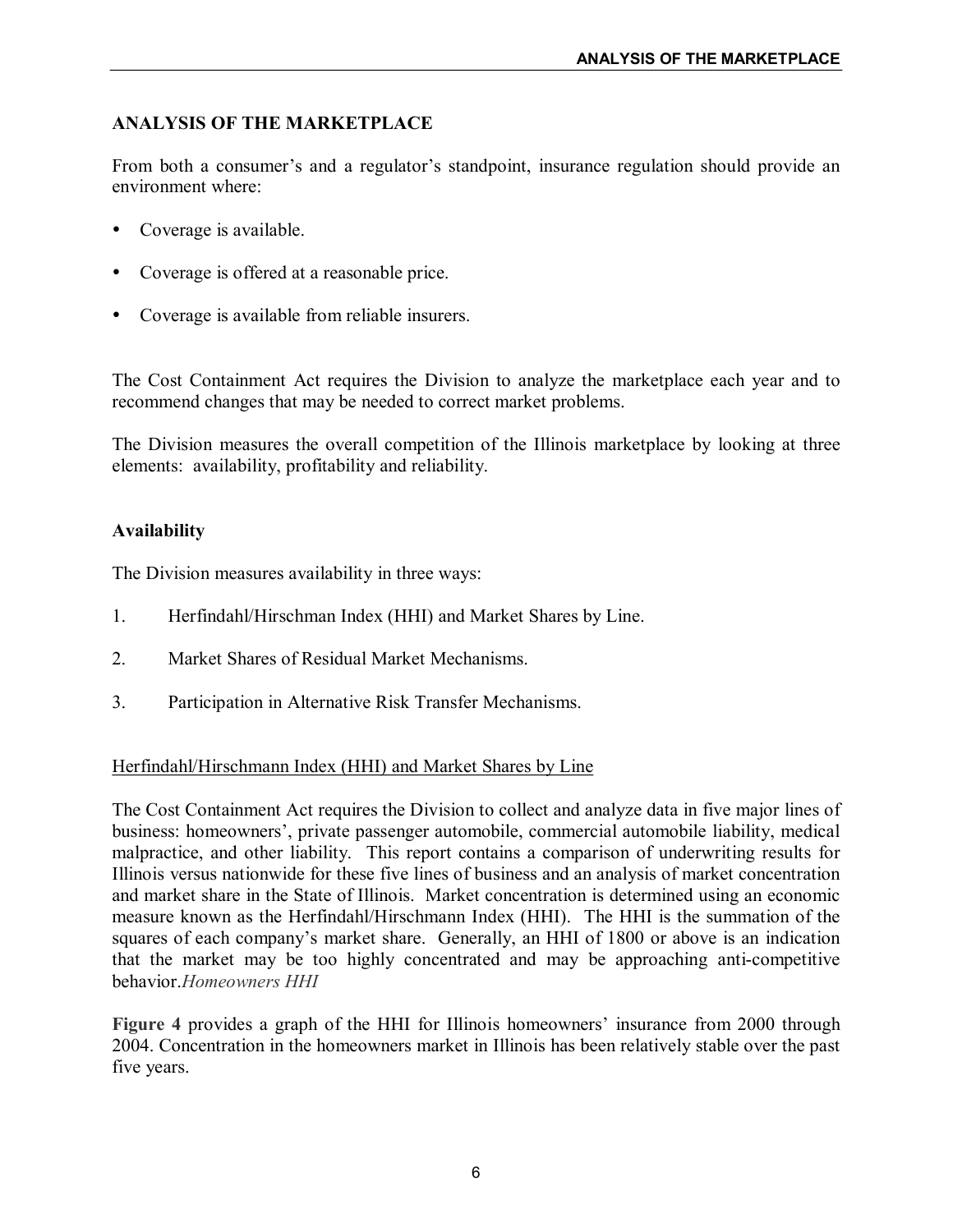

The top ten Illinois homeowners' writers (including residential fire) and their market shares for 2004 and 2003 are shown in **Figures 5** and **6**.

| Company                    | <b>Direct</b><br>Written<br><b>Premium</b><br>(000's<br>omitted) | <b>Direct</b><br>Earned<br>Premium<br>(000's)<br>omitted) | <b>Illinois</b><br><b>Market</b><br><b>Share</b> | <b>Losses</b><br><b>Incurred</b> | <b>Direct</b><br><b>Defense</b><br>& Cost<br>Cont.<br>Exp.<br><b>Incurred</b> | Comm.<br>&<br><b>Brokerage</b><br><b>Expenses</b> | Taxes.<br><b>Licenses</b><br>&<br><b>Fees</b> |
|----------------------------|------------------------------------------------------------------|-----------------------------------------------------------|--------------------------------------------------|----------------------------------|-------------------------------------------------------------------------------|---------------------------------------------------|-----------------------------------------------|
| State Farm Fire And Cas Co | \$703,822                                                        | \$680,223                                                 | 32.3%                                            | 47.3%                            | 1.1%                                                                          | 13.1%                                             | 1.8%                                          |
| Allstate Ins Co            | 177,756                                                          | 182,866                                                   | 8.2%                                             | 37.3%                            | 1.6%                                                                          | 11.7%                                             | 1.9%                                          |
| Country Mut Ins Co         | 156.047                                                          | 145,269                                                   | 7.2%                                             | 48.5%                            | 1.1%                                                                          | 14.7%                                             | 2.1%                                          |
| American Family Mut Ins Co | 137.481                                                          | 128,229                                                   | 6.3%                                             | 52.3%                            | $0.0\%$                                                                       | 12.1%                                             | 1.9%                                          |
| Allstate Ind Co            | 137.403                                                          | 113,250                                                   | 6.3%                                             | 56.5%                            | 1.1%                                                                          | 14.1%                                             | 1.3%                                          |
| Illinois Farmers Ins Co    | 126.093                                                          | 125.067                                                   | 5.8%                                             | 42.8%                            | 2.7%                                                                          | 16.8%                                             | 1.8%                                          |
| Economy Premier Assur Co   | 41,458                                                           | 44,770                                                    | 1.9%                                             | 38.9%                            | 0.3%                                                                          | 17.2%                                             | 1.3%                                          |
| Travelers Personal Ins Co  | 37,731                                                           | 36,357                                                    | 1.7%                                             | 32.5%                            | 1.7%                                                                          | 17.8%                                             | 3.6%                                          |
| Liberty Mut Fire Ins Co    | 29,221                                                           | 19.108                                                    | 1.3%                                             | 43.9%                            | 3.1%                                                                          | 8.5%                                              | 4.2%                                          |
| Auto-Owners Ins Co         | 24,019                                                           | 22.603                                                    | 1.1%                                             | 61.1%                            | 0.3%                                                                          | 20.2%                                             | 1.2%                                          |

**Figure 5 Top 10 Homeowners Insurers in Illinois – 2004**

Losses incurred, defense and cost containment expenses incurred and taxes, licenses and fees are shown as a percent of earned premium. Commission and brokerage expenses are shown as a percent of written premium.

#### **Figure 6 Top 10 Homeowners Insurers in Illinois – 2003**

| Company | <b>Direct</b><br>Written<br><b>Premium</b><br>(000's<br>omitted) | <b>Direct</b><br>Earned<br><b>Premium</b><br>(000's<br>omitted) | <b>Illinois</b><br><b>Market</b><br><b>Share</b> | <b>Losses</b><br>l Incurred l | <b>Direct</b><br><b>Defense</b><br>& Cost<br>Cont.<br>Exp.<br><b>Incurred</b> | Comm.<br>α<br><b>Brokerage</b><br><b>Expenses</b> | тахеs.<br>Licenses<br>&<br>Fees |
|---------|------------------------------------------------------------------|-----------------------------------------------------------------|--------------------------------------------------|-------------------------------|-------------------------------------------------------------------------------|---------------------------------------------------|---------------------------------|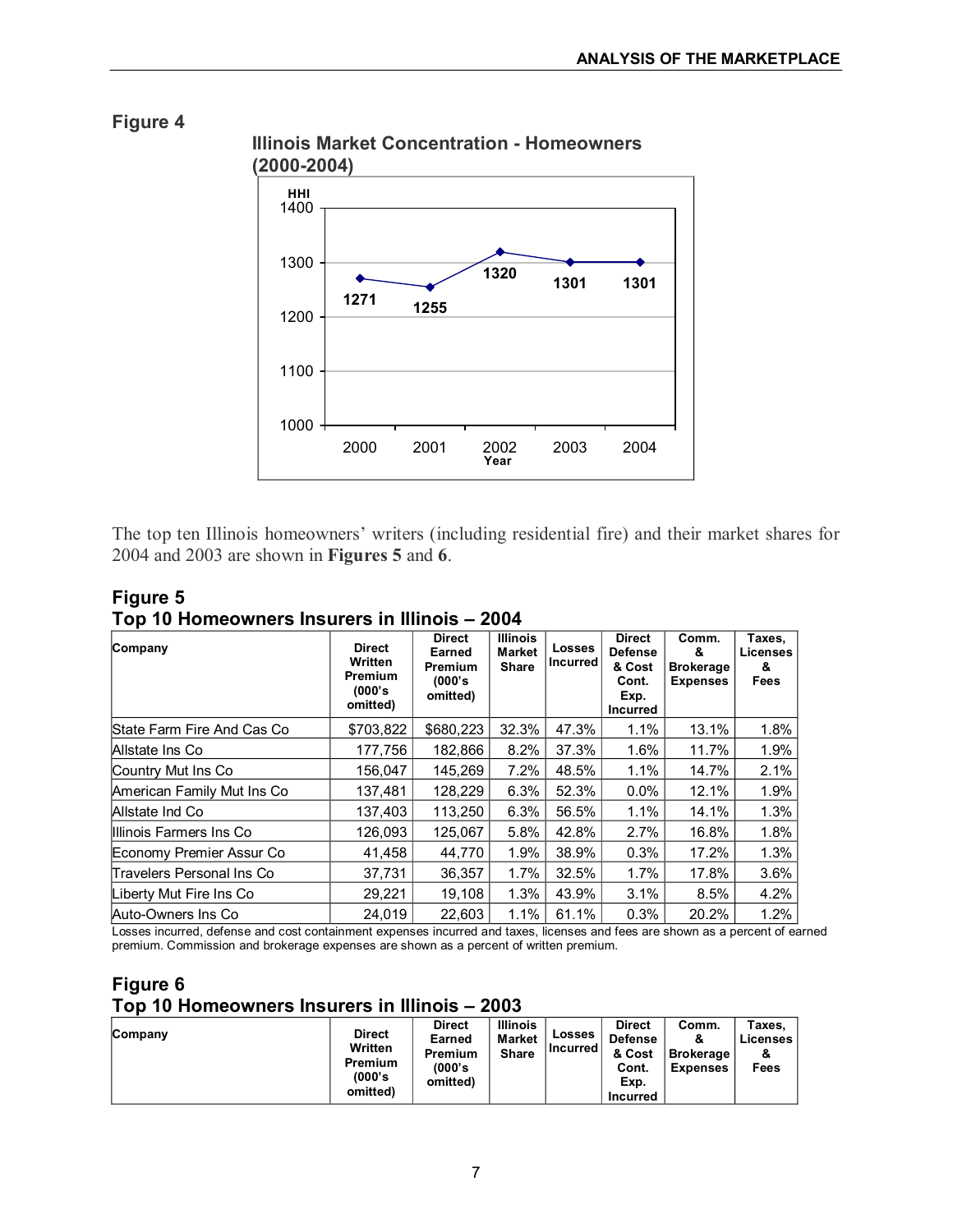| State Farm Fire And Casualty Co   | \$649,339 | \$604.384 | 32.4%   | 62.5% | 1.1%    | 13.3% | 2.8%    |
|-----------------------------------|-----------|-----------|---------|-------|---------|-------|---------|
| Allstate Ins Co                   | 185,581   | 185.919   | 9.3%    | 53.8% | $1.5\%$ | 11.4% | 1.6%    |
| Country Mutual Ins Co             | 133,703   | 120,487   | 6.7%    | 65.9% | 1.5%    | 14.9% | 3.4%    |
| Illinois Farmers Ins Co           | 121,543   | 121,251   | 6.1%    | 46.4% | 1.9%    | 16.2% | 2.9%    |
| American Family Mutual Ins Co     | 117,795   | 105,168   | 5.9%    | 66.0% | 2.1%    | 14.7% | 2.8%    |
| Allstate Indemnity Co             | 92,765    | 72,148    | 4.6%    | 72.5% | 1.5%    | 14.8% | 1.8%    |
| Economy Premier Assurance Co      | 47,362    | 47,367    | 2.4%    | 45.6% | $0.4\%$ | 17.0% | 1.1%    |
| Travelers Prop & Cas Ins Co of IL | 34,717    | 30,480    | $1.7\%$ | 45.0% | 1.9%    | 16.2% | 4.3%    |
| Auto-Owners Ins Co                | 21,462    | 18,764    | 1.1%    | 96.8% | $-0.8%$ | 20.3% | 3.3%    |
| Nationwide Mutual Fire Ins Co     | 21,080    | 19,342    | 1.1%    | 82.5% | 1.7%    | 13.8% | $-0.3%$ |

Losses incurred, defense and cost containment expenses incurred and taxes, licenses and fees are shown as a percent of earned premium. Commission and brokerage expenses are shown as a percent of written premium.

The top ten Illinois homeowners' writers (including residential fire) and their market shares for 2004 are:

| State Farm Fire & Casualty Company          | 24.0%   |
|---------------------------------------------|---------|
| Illinois Farmers Insurance Company          | 9.9%    |
| Allstate Insurance Company                  | 6.6%    |
| <b>Country Mutual Insurance Company</b>     | 5.4%    |
| American Family Mutual Insurance Company    | 4.9%    |
| <b>Allstate Indemnity Company</b>           | 4.9%    |
| <b>Economy Premier Assurance Company</b>    | 3.4%    |
| <b>Travelers Personal Insurance Company</b> | 2.5%    |
| <b>Auto Owners Insurance Company</b>        | 1.7%    |
| The Farmers Automobile Insurance Assoc.     | $1.7\%$ |
| Total                                       | 65.0%   |

Homeowners' data are collected pursuant to Cost Containment Data and Reporting Requirements (Part 4203). Again this year, cost containment data for homeowners' are summarized for the entire State of Illinois, the City of Chicago, and downstate Illinois. State Farm Fire & Casualty Company continues to rank first in all three categories. Most insurers that write in downstate Illinois also have a presence in the City of Chicago. There were 179 insurers reporting homeowners' business throughout the state and 166 companies reporting direct written premium in the City of Chicago. This business represents homeowners' multi-peril coverage written in HO-1, HO-2, HO-3, HO-5 and HO-8 policies.

On a statewide basis State Farm Fire & Casualty Company ranked first in condominium and renters insurance followed by Illinois Farmers Insurance Company, Allstate Indemnity Company and Allstate Insurance Company. There were 156 other companies also writing this coverage in Illinois.

State Farm Fire & Casualty Company wrote the largest amount of mobile home coverage followed by Progressive Casualty Insurance Company, Pekin Insurance Company, Allstate Insurance Company, Auto Owners Insurance Company, and Country Mutual Insurance Company.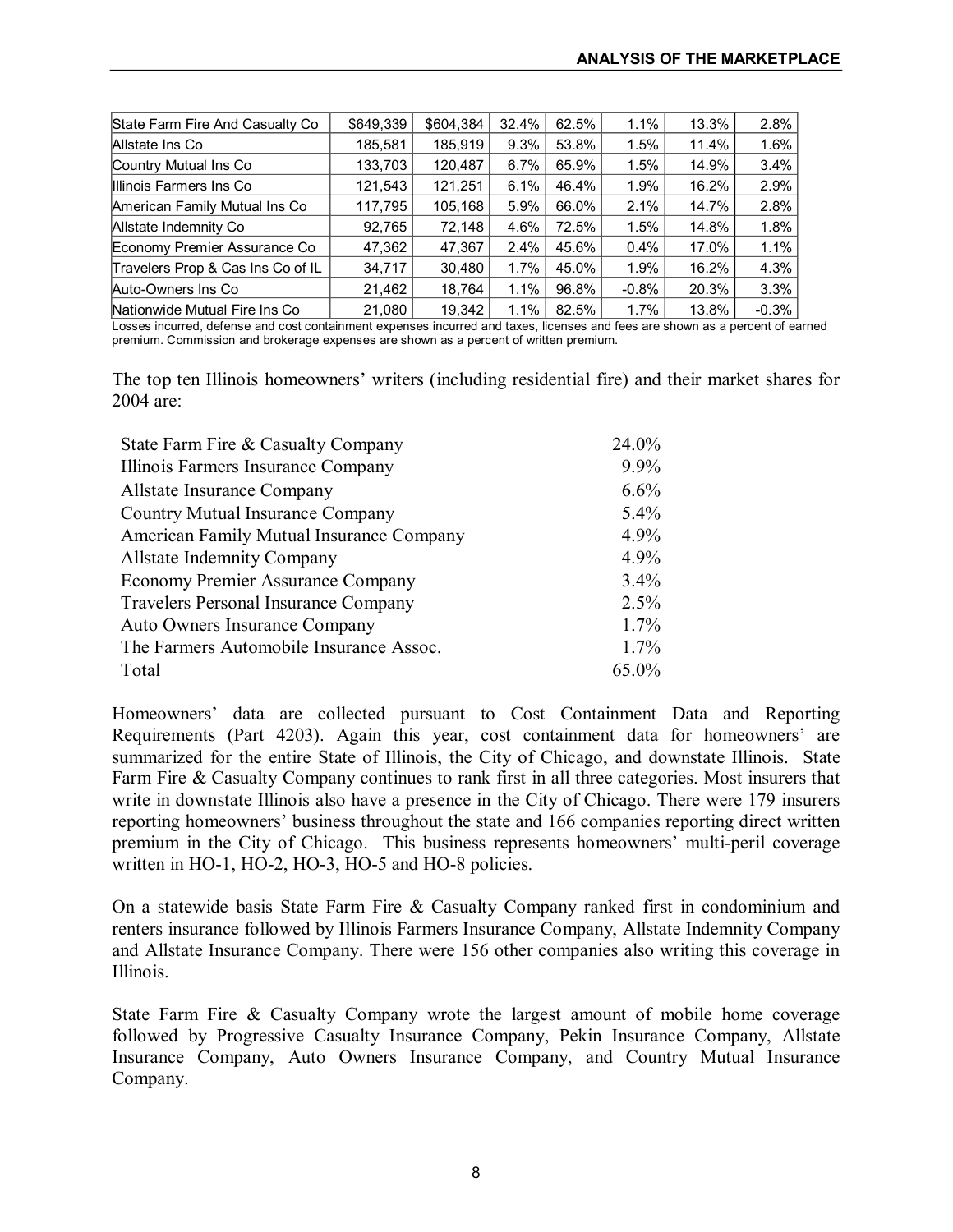The top ten writers in the entire State of Illinois homeowners' market are:

State Farm Fire & Casualty Co. Illinois Farmers Insurance Co. Allstate Insurance Co. Country Mutual Insurance Co. Economy Premier Assurance Co. Travelers Personal Insurance Co. Auto Owners Insurance Co. The Farmers Automobile Insurance Assoc.

The top ten writers in the downstate homeowners' market are:

State Farm Fire & Casualty Co Country Mutual Insurance Co Illinois Farmers Insurance Co American Family Mutual Insurance Co Auto Owners Insurance Co The Farmers Automobile Insurance Assoc Economy Premier Assurance Co The Cincinnati Insurance Co Allstate Insurance Co Pekin Insurance Co

The top ten writers in the City of Chicago homeowners' market are:

State Farm Fire & Casualty Co Allstate Insurance Co Illinois Farmers Insurance Co Allstate Indemnity Co American Family Mutual Ins Co Travelers Personal Insurance Co Economy Premier Assurance Great Northern Insurance Co Economy Fire & Casualty Co Vigilant Insurance Co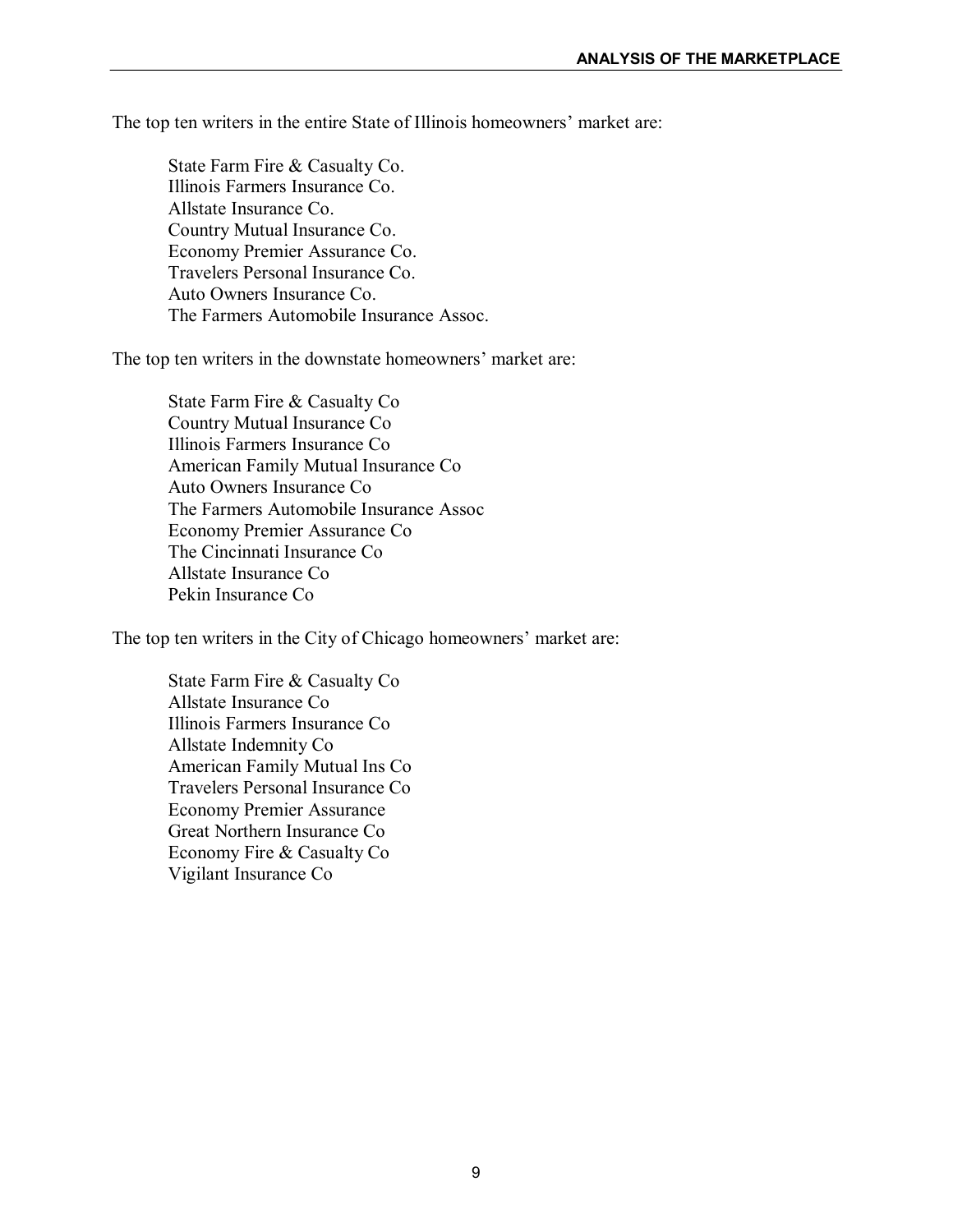*Private Passenger Automobile HHI*

**Figure 7** provides a graph of the HHI for Illinois private passenger automobile insurance (including liability and physical damage) from 2000 through 2004. It suggests that market concentration for private passenger coverage has generally exhibited a downward trend since 2001.

## **Figure 7**



**Illinois Market Concentration Private Passenger Automobile (20002004)**

The top ten Illinois private passenger automobile writers (liability and physical damage coverage combined) and their market shares for 2004 and 2003 are shown in **Figures 8** and **9**.

**Figure 8 Top 10 Private Passenger Auto Insurers in Illinois – 2004**

| Company                            | <b>Direct</b><br><b>Written</b><br>Premium<br>(000's<br>omitted) | <b>Direct</b><br>Earned<br><b>Premium</b><br>(000's)<br>omitted) | <b>Illinois</b><br><b>Market</b><br><b>Share</b> | <b>Losses</b><br>Incurred | <b>Direct</b><br><b>Defense</b><br>& Cost<br>Cont.<br><b>Expenses</b><br><b>Incurred</b> | Comm<br>&<br><b>Brokerage</b><br><b>Expenses</b> | Taxes,<br>Licenses<br>&<br>Fees |
|------------------------------------|------------------------------------------------------------------|------------------------------------------------------------------|--------------------------------------------------|---------------------------|------------------------------------------------------------------------------------------|--------------------------------------------------|---------------------------------|
| State Farm Mut Auto Ins Co         | \$1,612,335                                                      | \$1,633,866                                                      | 28.1%                                            | 60.2%                     | 3.0%                                                                                     | 7.3%                                             | 0.9%                            |
| Allstate Ins Co                    | 403.269                                                          | 406.759                                                          | 7.0%                                             | 49.2%                     | 2.3%                                                                                     | 12.0%                                            | 2.2%                            |
| Country Mut Ins Co                 | 338,201                                                          | 337,535                                                          | 5.9%                                             | 56.9%                     | 1.6%                                                                                     | 9.7%                                             | 1.4%                            |
| American Family Mut Ins Co         | 263,693                                                          | 261,289                                                          | 4.6%                                             | 62.9%                     | 4.3%                                                                                     | 7.9%                                             | 1.2%                            |
| Allstate Prop & Cas Ins Co         | 254,772                                                          | 240,171                                                          | 4.4%                                             | 63.5%                     | 2.9%                                                                                     | 12.7%                                            | 0.7%                            |
| IIIlinois Farmers Ins Co           | 246,289                                                          | 244,887                                                          | 4.3%                                             | 59.4%                     | 4.8%                                                                                     | 11.0%                                            | 0.2%                            |
| <b>IState Farm Fire And Cas Co</b> | 133,925                                                          | 139,846                                                          | 2.3%                                             | 65.4%                     | 3.0%                                                                                     | 9.6%                                             | 1.1%                            |
| Progressive Universal Ins Co       | 107,131                                                          | 101,018                                                          | 1.9%                                             | 52.9%                     | 1.2%                                                                                     | 10.0%                                            | 2.1%                            |
| Country Pref Ins Co                | 94.973                                                           | 89,526                                                           | 1.7%                                             | 54.3%                     | 1.6%                                                                                     | 11.2%                                            | 0.5%                            |
| Affirmative Ins Co                 | 74,231                                                           | 80,222                                                           | 1.3%                                             | 52.6%                     | 0.0%                                                                                     | 38.5%                                            | 0.5%                            |

Losses incurred, defense and cost containment expenses incurred and taxes, licenses and fees are shown as a percent of earned premium. Commission and brokerage expenses are shown as a percent of written premium.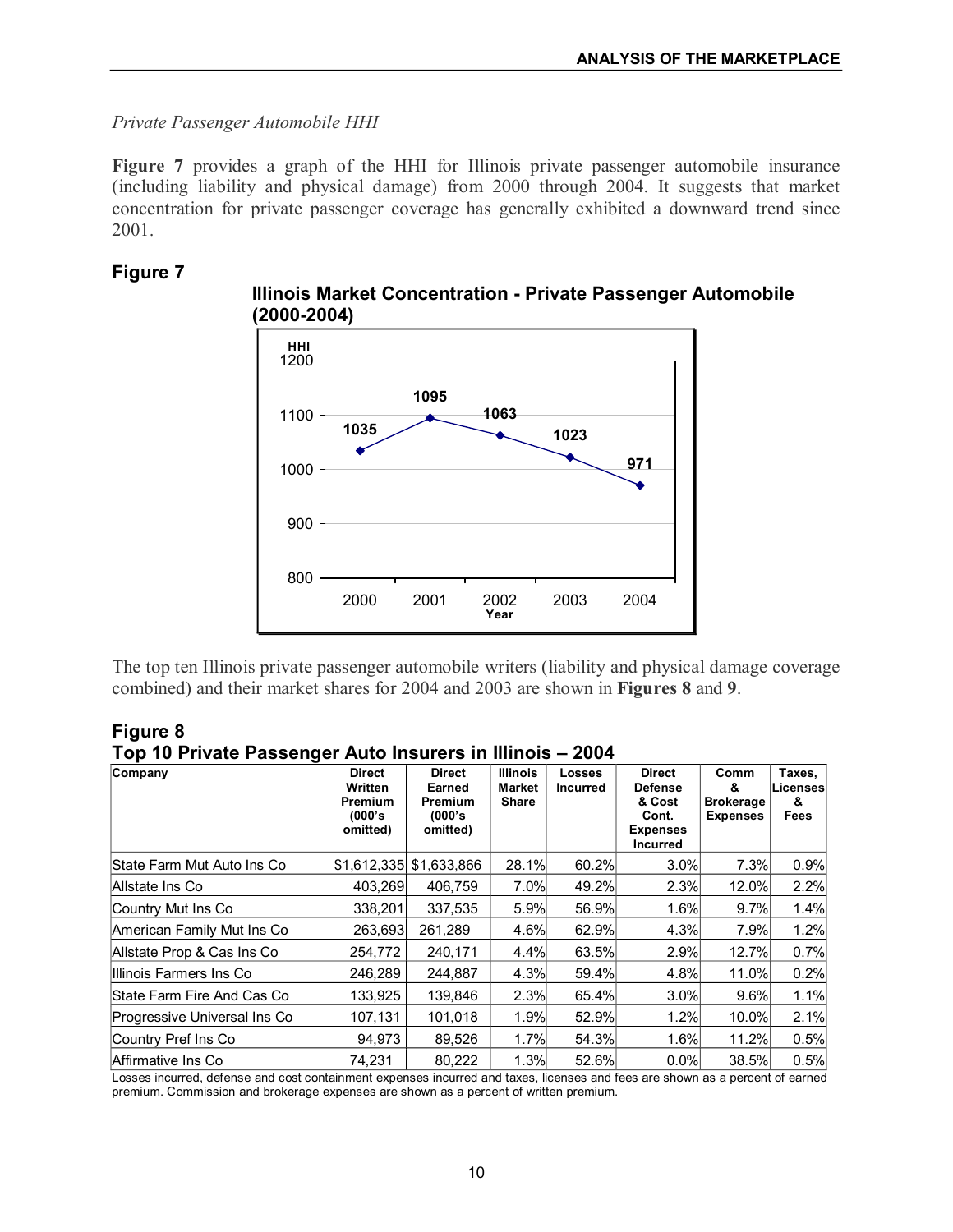| Company                              | <b>Direct</b><br>Written<br>Premium<br>(000's)<br>omitted) | <b>Direct</b><br>Earned<br><b>Premium</b><br>(000's<br>omitted) | <b>Illinois</b><br><b>Market</b><br>Share | <b>Losses</b><br><b>Incurred</b> | <b>Direct</b><br><b>Defense</b><br>& Cost<br>Cont.<br><b>Expenses</b><br><b>Incurred</b> | Comm<br>&<br><b>Brokerage</b><br><b>Expenses</b> | Taxes.<br>Licenses<br>&<br>Fees |
|--------------------------------------|------------------------------------------------------------|-----------------------------------------------------------------|-------------------------------------------|----------------------------------|------------------------------------------------------------------------------------------|--------------------------------------------------|---------------------------------|
| <b>State Farm Mutual Auto Ins Co</b> | \$1,656,236                                                | \$1,646,283                                                     | 29.2%                                     | 67.0%                            | 2.6%                                                                                     | 7.3%                                             | 1.2%                            |
| lAllstate Insurance Co               | 415,822                                                    | 415.997                                                         | 7.3%                                      | 60.8%                            | 2.6%                                                                                     | 11.9%                                            | 1.4%                            |
| Country Mutual Insurance Co          | 329,924                                                    | 325,198                                                         | 5.8%                                      | 59.8%                            | 1.7%                                                                                     | 9.8%                                             | 1.8%                            |
| American Family Mutual Ins Co        | 253,433                                                    | 249,102                                                         | 4.5%                                      | 72.6%                            | 4.3%                                                                                     | 8.6%                                             | 2.0%                            |
| Illlinois Farmers Insurance Co       | 251,111                                                    | 254,323                                                         | 4.4%                                      | 53.4%                            | 4.4%                                                                                     | 11.5%l                                           | 2.3%                            |
| Allstate Prop. & Casualty Ins Co.    | 191,681                                                    | 176,321                                                         | 3.4%                                      | 76.2%                            | 4.0%                                                                                     | 12.4%                                            | 1.4%                            |
| State Farm Fire And Casualty Co      | 144,692                                                    | 140,699                                                         | 2.6%                                      | 82.7%                            | 2.7%                                                                                     | 9.8%                                             | 1.2%                            |
| Affirmative Insurance Co             | 83.921                                                     | 85.066                                                          | 1.5%                                      | 51.8%                            | 0.0%                                                                                     | 38.0%                                            | 0.5%                            |
| Progressive Universal Ins Co of IL   | 71,558                                                     | 58,165                                                          | 1.3%                                      | 53.8%                            | 1.5%                                                                                     | 11.2%                                            | 2.1%                            |
| Country Preferred Insurance Co       | 70,550                                                     | 63,995                                                          | 1.2%                                      | 60.9%                            | 1.7%                                                                                     | 12.3%                                            | 1.3%                            |

**Figure 9 Top 10 Private Passenger Auto Insurers in Illinois – 2003**

Losses incurred, defense and cost containment expenses incurred and taxes, licenses and fees are shown as a percent of earned premium. Commission and brokerage expenses are shown as a percent of written premium.

The top ten Illinois private passenger automobile writers (liability and physical damage coverage combined) and their market shares for 2004 are:

| State Farm Mutual Auto Ins Company          | 28.5%   |
|---------------------------------------------|---------|
| Allstate Insurance Company                  | 7.1%    |
| <b>Country Mutual Ins Company</b>           | $6.0\%$ |
| <b>American Family Mutual Ins Company</b>   | 4.5%    |
| Allstate Prop & Casualty Ins Company        | 4.3%    |
| Illinois Farmers Insurance Co               | 4.2%    |
| State Farm Fire & Casualty Company          | $2.4\%$ |
| Progressive Universal Insurance Co          | 1.9%    |
| <b>Country Preferrred Insurance Company</b> | 1.7%    |
| Affirmative Insurance Co.                   | 1.3%    |
| Total                                       | 61.9%   |

In the following paragraphs, only the liability component will be presented for the entire State of Illinois, the City of Chicago, and downstate Illinois. State Farm Mutual Insurance Company and Country Mutual Insurance Company rank one and two.

There were 254 insurers that filed private passenger automobile liability insurance data in accordance with the Cost Containment Data and Reporting Requirements (Part 4203). Of these, 225 insurers reported written premium in the City of Chicago. For comparison, there were 243 companies that filed data in 2003, and 249 that filed data in 2002.

The top ten writers in the entire State of Illinois private passenger automobile liability market are: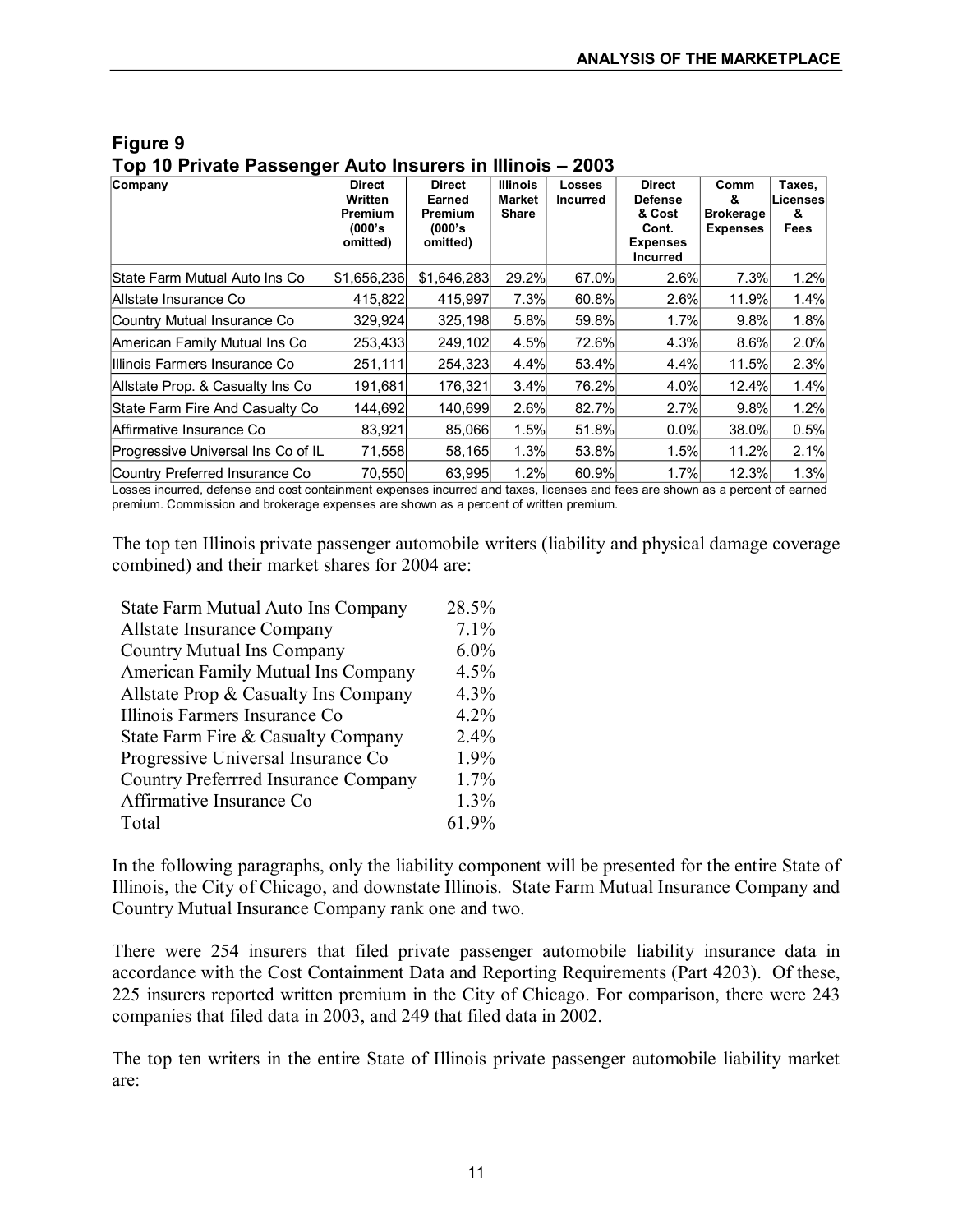State Farm Mutual Automobile Insurance Company Country Mutual Insurance Company Allstate Insurance Company American Family Mutual Insurance Company Illinois Farmers Insurance Company Allstate Property & Casualty Company State Farm Fire & Casualty Company Progressive Universal Insurance Company Country Preferred Insurance Company Affirmative Insurance Company

The top ten writers in the downstate private passenger automobile liability market are:

State Farm Mutual Automobile Insurance Company Country Mutual Insurance Company American Family Mutual Insurance Company Progressive Universal Ins Co Allstate Insurance Company The Farmers Automobile Insurance Assoc Illinois Farmers Insurance Co Country Preferred Insurance Company State Farm Fire & Casualty Company Allstate Property & Casualty Insurance Co.

The top ten writers in the City of Chicago private passenger automobile liability market are:

State Farm Mutual Automobile Insurance Company Allstate Insurance Company Allstate Property & Casualty Insurance Company United Automobile Insurance Company Safeway Insurance Company American Family Mutual Insurance Company State Farm Fire & Casualty Insurance Company Affirmative Insurance Company Geico General Insurance Company Illinois Farmers Insurance Company

#### *Commercial Automobile Liability HHI*

**Figure 10** provides a graph of the HHI for Illinois commercial automobile liability from 2000 through 2004. The HHI suggests that the market concentration in Illinois for commercial automobile liability insurance is very low (very competitive).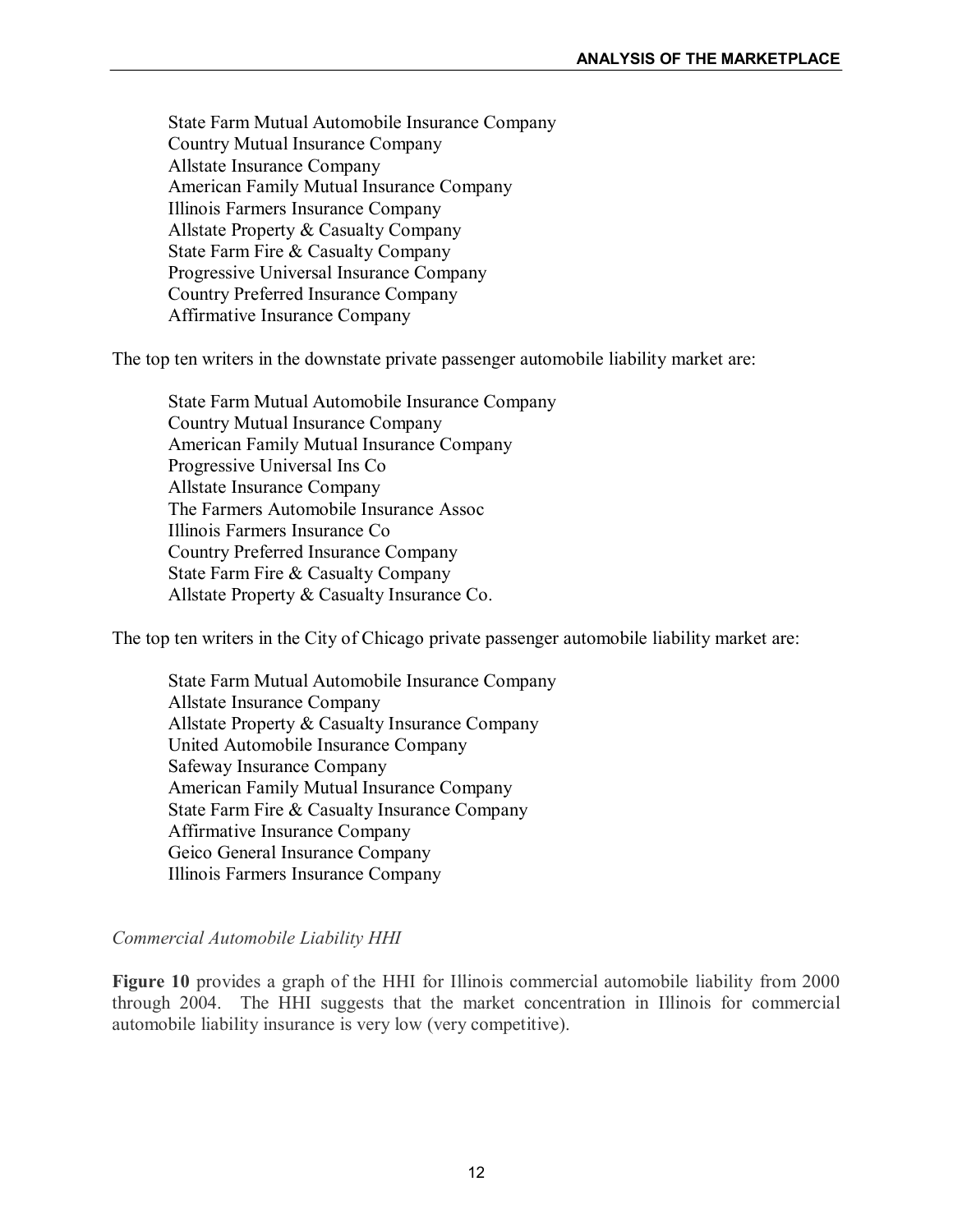



The top ten Illinois commercial automobile liability writers for 2004 and 2003 are shown in **Figures 11** and **12**.

| Figure 11                                          |  |
|----------------------------------------------------|--|
| Top 10 Commercial Auto Insurers in Illinois - 2004 |  |

| Company                                         | <b>Direct</b><br>Written<br>(000's)<br>omitted) | <b>Direct</b><br>Earned<br><b>Premium Premium</b><br>(000's)<br>omitted) | <b>Illinois</b><br>Market<br>Share | <b>Losses</b><br><b>Incurred</b> | <b>Direct</b><br><b>Defense</b><br>& Cost<br>Cont.<br>Expenses<br><b>Incurred</b> | Comm<br>&<br><b>Brokerage</b><br><b>Expenses</b> | Taxes,<br>∟icensesl<br>&<br>Fees |
|-------------------------------------------------|-------------------------------------------------|--------------------------------------------------------------------------|------------------------------------|----------------------------------|-----------------------------------------------------------------------------------|--------------------------------------------------|----------------------------------|
| Transguard Ins Co Of Amer Inc \$52,016 \$47,883 |                                                 |                                                                          | 5.8%                               | 41.1%                            | $-0.1%$                                                                           | 23.9%                                            | 1.3%                             |
| American Country Ins Co                         | 34,140                                          | 33,110                                                                   | 3.8%                               | 66.3%                            | 14.5%                                                                             | 3.5%                                             | 1.9%                             |
| IZurich American Ins Co                         | 27.903                                          | 28,999                                                                   | 3.1%                               | 25.3%                            | 5.1%                                                                              | 11.2%                                            | 3.1%                             |
| lGreat West Cas Co                              | 27,573                                          | 26,928                                                                   | 3.1%                               | 52.3%                            | 10.7%                                                                             | 12.1%                                            | 1.8%                             |
| State Farm Mut Auto Ins Co                      | 26,713                                          | 26,489                                                                   | 3.0%                               | 46.4%                            | 2.6%                                                                              | $9.0\%$                                          | 1.4%                             |
| lCincinnati Ins Co                              | 25,654                                          | 26,101                                                                   | 2.9%                               | 42.5%                            | 6.9%                                                                              | 20.2%                                            | 1.7%                             |
| Illinois Natl Ins Co                            | 24.849                                          | 23.692                                                                   | 2.8%                               | 12.1%                            | 2.1%                                                                              | 6.3%                                             | 3.4%                             |
| Llincoln General Ins Co                         | 24,627                                          | 25,112                                                                   | 2.7%                               | 118.9%                           | 4.6%                                                                              | 18.7%                                            | 3.3%                             |
| Northland Ins Co                                | 23,691                                          | 25,526                                                                   | 2.6%                               | 73.2%                            | 8.0%                                                                              | 19.1%                                            | 2.8%                             |
| St Paul Fire & Marine Ins Co                    | 22,834                                          | 25,178                                                                   | 2.5%                               | 53.4%                            | 6.1%                                                                              | 13.4%                                            | 1.8%                             |

Losses incurred, defense and cost containment expenses incurred and taxes, licenses and fees are shown as a percent of earned premium. Commission and brokerage expenses are shown as a percent of written premium.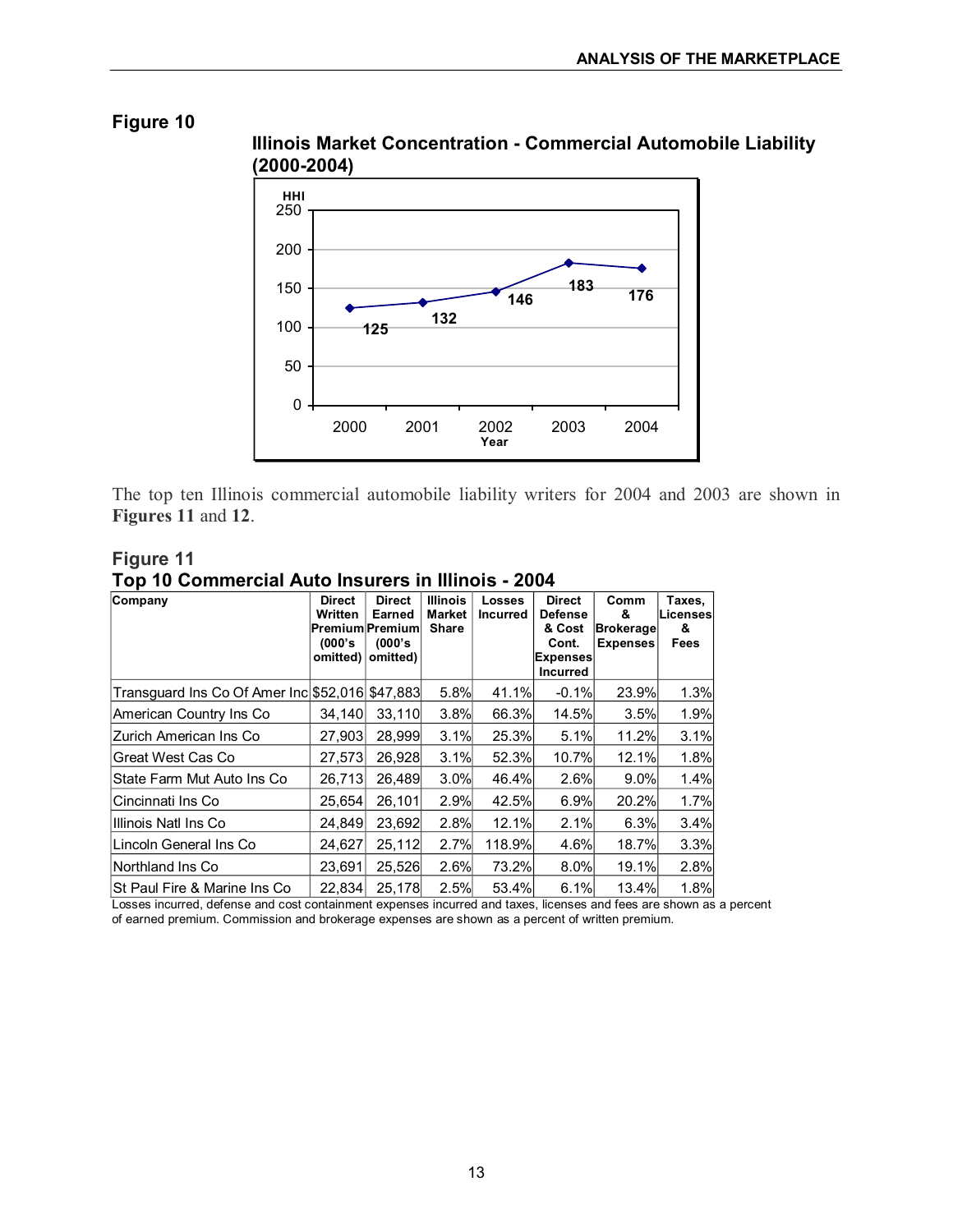| Company                                 | <b>Direct</b><br>Written<br>Premium<br>(000's<br>omitted) | <b>Direct</b><br>Earned<br>Premium<br>(000's<br>omitted) | <b>Illinois</b><br><b>Market</b><br>Share | Losses<br><b>Incurred</b> | <b>Direct</b><br>Defense<br>& Cost<br>Cont.<br><b>Expenses</b><br>Incurred | Comm<br>&<br><b>Brokerage</b><br><b>Expenses</b> | Taxes.<br><b>Licenses</b><br>&<br>Fees |
|-----------------------------------------|-----------------------------------------------------------|----------------------------------------------------------|-------------------------------------------|---------------------------|----------------------------------------------------------------------------|--------------------------------------------------|----------------------------------------|
| <b>American Home Assur Co</b>           | \$57,657,238                                              | \$12,414,409                                             | 6.2%                                      | 53.7%                     | 3.8%                                                                       | 1.9%                                             | 14.7%                                  |
| Transguard Ins Co of Amer Inc           | 40,667,243                                                | 38,100,857                                               | 4.4%                                      | 31.1%                     | 1.3%                                                                       | 23.3%                                            | 2.5%                                   |
| IZurich American Ins Co                 | 32,905,210                                                | 28,860,272                                               | 3.5%                                      | 46.5%                     | 6.7%                                                                       | 11.9%                                            | 4.1%                                   |
| American Country Ins Co                 | 29,721,398                                                | 28,916,551                                               | 3.2%                                      | 83.7%                     | 14.7%                                                                      | 2.8%                                             | 4.8%                                   |
| <b>St Paul Fire &amp; Marine Ins Co</b> | 28,302,729                                                | 27.948.338                                               | 3.0%                                      | 58.6%                     | 6.8%                                                                       | 14.5%                                            | 3.4%                                   |
| Northland Ins Co.                       | 27,168,483                                                | 25,563,027                                               | 2.9%                                      | 79.0%                     | 9.5%                                                                       | 18.7%                                            | 1.1%                                   |
| Cincinnati Ins Co                       | 26,326,665                                                | 25,249,350                                               | 2.8%                                      | 67.2%                     | 1.2%                                                                       | 17.1%                                            | 1.6%                                   |
| <b>IGreat West Cas Co</b>               | 25,753,393                                                | 24,368,126                                               | 2.8%                                      | 84.0%                     | 11.1%                                                                      | 11.9%                                            | 1.8%                                   |
| State Farm Mut Auto Ins Co              | 25,401,316                                                | 24,568,225                                               | 2.7%                                      | 59.5%                     | 2.3%                                                                       | 8.6%                                             | 1.4%                                   |
| American Service Ins Co Inc             | 24,270,724                                                | 21,996,156                                               | 2.6%                                      | 42.6%                     | 7.2%                                                                       | 12.4%                                            | 2.2%                                   |

## **Figure 12 Top 10 Commercial Auto Insurers in Illinois 2003**

Losses incurred, defense and cost containment expenses incurred and taxes, licenses and fees are shown as a percent of earned premium. Commission and brokerage expenses are shown as a percent of written premium.

The top ten Illinois commercial automobile liability writers for 2004 are:

| Transguard Insurance Company of America Inc. | 10.6%   |
|----------------------------------------------|---------|
| American Country Insurance Company           | $7.0\%$ |
| American Service Insurance Company Inc       | 4.4%    |
| Cincinnati Insurance Company                 | 4.0%    |
| Northland Insurance Company                  | 3.8%    |
| Occidental Fire & Casualty Company Of NC     | 3.5%    |
| Progressive Premier Ins Co of Illinois       | 3.3%    |
| Lincoln General Insurance Company            | 3.0%    |
| West Bend Mutual Insurance Co                | $3.0\%$ |
| Canal Insurance Company                      | 2.6%    |
| Total                                        | 45.2%   |

Pursuant to Cost Containment Data and Reporting Requirements (Part 4203), data are collected for specified classes of commercial automobile liability insurance through the Cost Containment filings. Two groups of particular interest are: taxis and public livery and other (excluding taxis and public livery)*.*

American Country Insurance Company exhibits a large share of the taxis and public livery class of commercial automobile liability insurance. Fifty four other companies compete for the remaining market share in this class, seven more companies than reported in 2003. The Department carefully monitors this market due to American Country Insurance Company's significant market share in this class. American Country Insurance Company insures the two largest taxicab firms in Chicago and the State of Illinois. Because this is such a specialized market, the concentration of business is not alarming.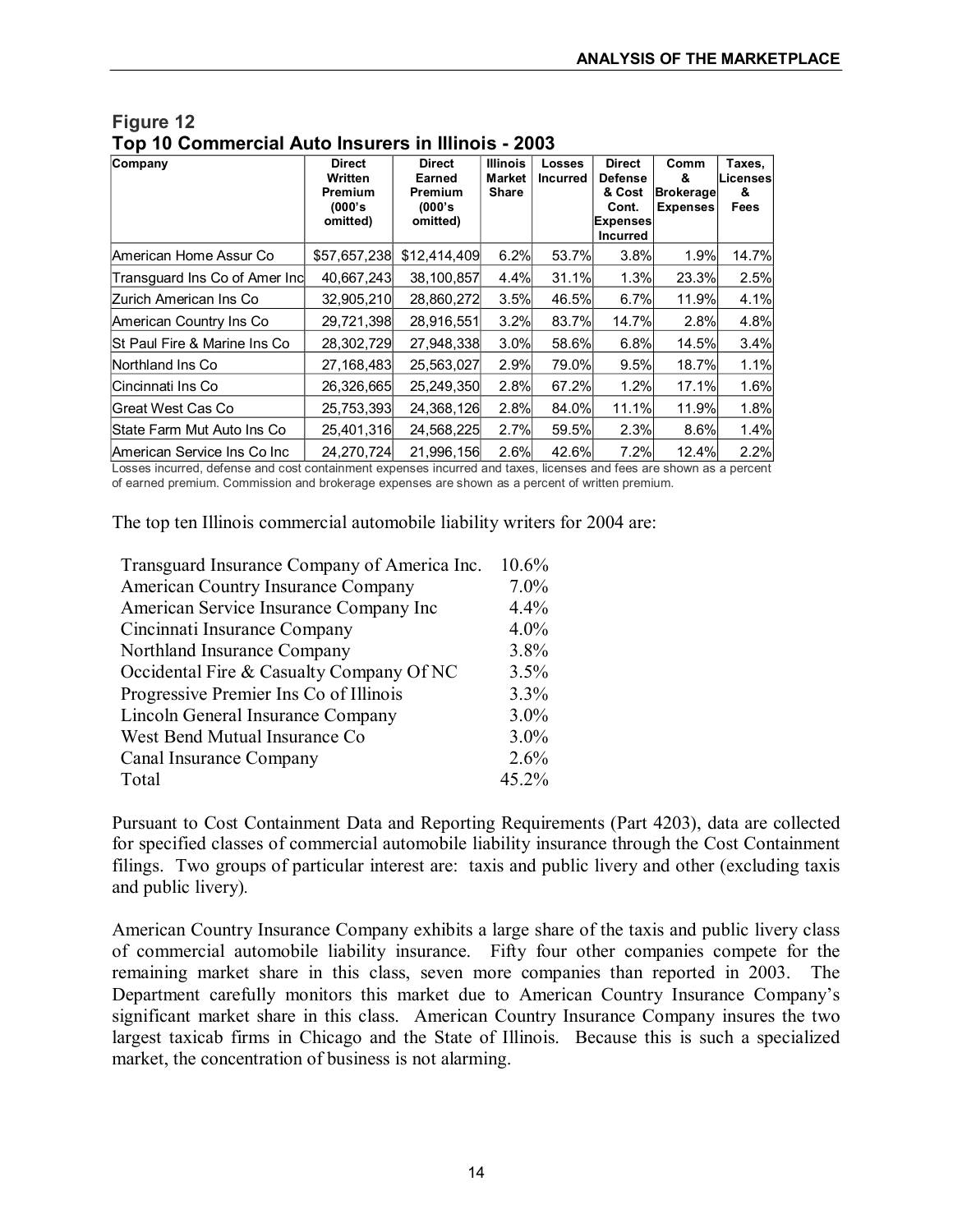The top five admitted writers in this market are:

American Country Insurance Company American Service Insurance Company Inc. Lancer Insurance Company Sentry Select Insurance Company Rockford Mutual Insurance Co

The other classes of commercial automobile liability insurance collected represent the fleet and non-fleet combined trucks, tractors, and trailers classes in this line. These classes remain very competitive in Illinois. A total of 239 companies reported positive written premium in 2004, with 83 companies writing in excess of \$1 million in premium, a increase of 3 companies over 2003. The surplus line market wrote 55 policies and \$2,636,586 in premium for this coverage. This represents an increase of 33 policies from 2003.

The top writers in this market are:

Transguard Insurance Company of America Inc. The Cincinnati Insurance Company Northland Insurance Company Occidental Fire & Casualty Company Of NC Progressive Premier Insurance Co of Illinois Lincoln General Insurance Company West Bend Mutual Insurance Co Canal Insurance Company Country Mutual Insurance Company Acuity a Mutual Insurance Company

#### *Medical Malpractice HHI*

**Figure 13** provides a graph of the HHI for Illinois medical malpractice coverage from 2000 through 2004. As is the case for most other states, the largest writer in Illinois of medical malpractice coverage is a physician-affiliated exchange. In Illinois, that provider is the ISMIE Mutual Insurance Company, which wrote 65.9 percent of the medical malpractice coverage in 2004. The second largest medical malpractice insurer, by direct written premium, was American Physicians Assurance Corp., which wrote only 8.7 percent of the business. As the chart shows, the market is highly concentrated, with an HHI well above the 1800 level.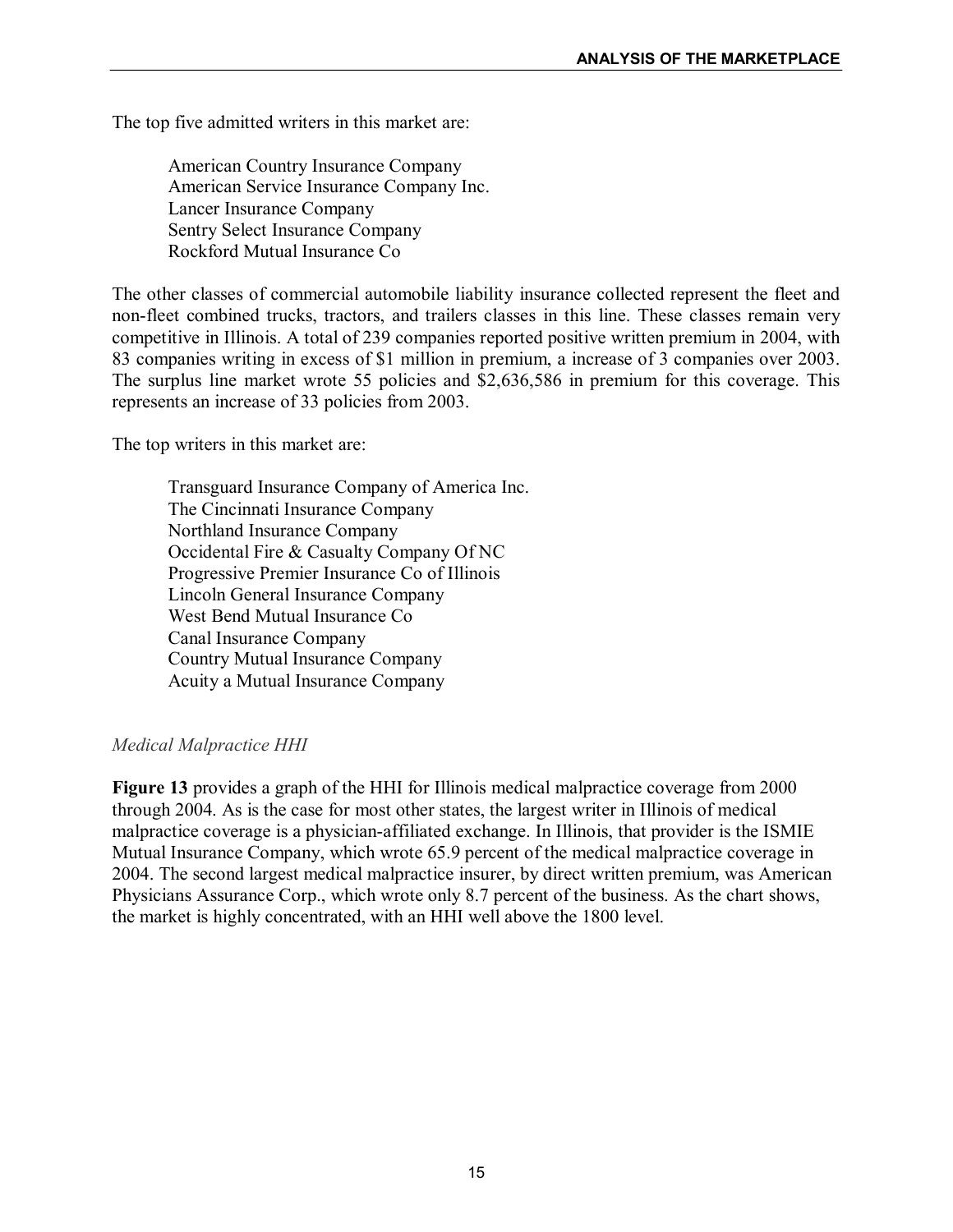

**Figure 13 Illinois Market Concentration Medical Malpractice** 

While the HHI index was at 4464, Illinois does have companies providing coverage, although expensive, to the medical profession.

**Figures 14** and **15** show the top ten Illinois medical malpractice writers and their market shares for 2004 and 2003.

| Figure 14                                              |  |  |
|--------------------------------------------------------|--|--|
| Top 10 Medical Malpractice Insurers in Illinois - 2004 |  |  |
|                                                        |  |  |

| Company                          | <b>Direct</b><br>Written<br><b>Premium</b><br>(000's<br>omitted) | <b>Direct</b><br>Earned<br>Premium<br>(000's)<br>omitted) | <b>Illinois</b><br>Market<br><b>Share</b> | Losses<br><b>Incurred</b> | <b>Direct</b><br><b>Defense</b><br>& Cost<br>Cont.<br>Exp.<br>Incurred | Comm.<br>&<br><b>Brokerage</b><br><b>Expenses</b> | Taxes,<br>Licenses<br>&<br>Fees |
|----------------------------------|------------------------------------------------------------------|-----------------------------------------------------------|-------------------------------------------|---------------------------|------------------------------------------------------------------------|---------------------------------------------------|---------------------------------|
| IISMIE Mut Ins Co                | \$420.474                                                        | \$411,371                                                 | 65.9%                                     | 64.7%                     | 23.1%                                                                  | 4.4%                                              | 1.0%                            |
| American Physicians Assur Corp   | 55,439                                                           | 54,560                                                    | 8.7%                                      | 90.1%                     | 25.0%                                                                  | 8.5%                                              | 1.8%                            |
| Medical Protective Co            | 27,096                                                           | 30,701                                                    | 4.2%                                      | 68.6%                     | 27.9%                                                                  | 5.2%                                              | 1.2%                            |
| <b>Pronational Ins Co</b>        | 25,748                                                           | 22.979                                                    | 4.0%                                      | 27.6%                     | 19.9%                                                                  | 12.3%                                             | 1.5%                            |
| Medical Alliance Ins Co          | 12.417                                                           | 2,483                                                     | 1.9%                                      | 200.4%                    | 55.7%                                                                  | 2.4%                                              | 6.8%                            |
| Professional Liab Ins Co Of Amer | 12,080                                                           | 4,311                                                     | 1.9%                                      | 3.5%                      | 4.4%                                                                   | 2.8%                                              | 5.6%                            |
| Doctors Co An Interins Exchn     | 7.950                                                            | 8.068                                                     | 1.2%                                      | 82.2%                     | 35.8%                                                                  | 7.4%                                              | 5.1%                            |
| NCMIC Ins Co.                    | 7,892                                                            | 7,208                                                     | 1.2%                                      | 58.4%                     | 12.9%                                                                  | 8.1%                                              | 0.9%                            |
| Physicians Ins Co Of WI          | 7,464                                                            | 8,803                                                     | 1.2%                                      | 36.1%                     | 44.2%                                                                  | 10.9%                                             | $-0.5%$                         |
| Chicago Ins Co                   | 6,333                                                            | 6,667                                                     |                                           | 1.0% 223.1%               | 24.4%                                                                  | 21.8%                                             | 0.7%                            |

Losses incurred, defense and cost containment expenses incurred and taxes, licenses and fees are shown as a percent of earned premium. Commission and brokerage expenses are shown as a percent of written premium.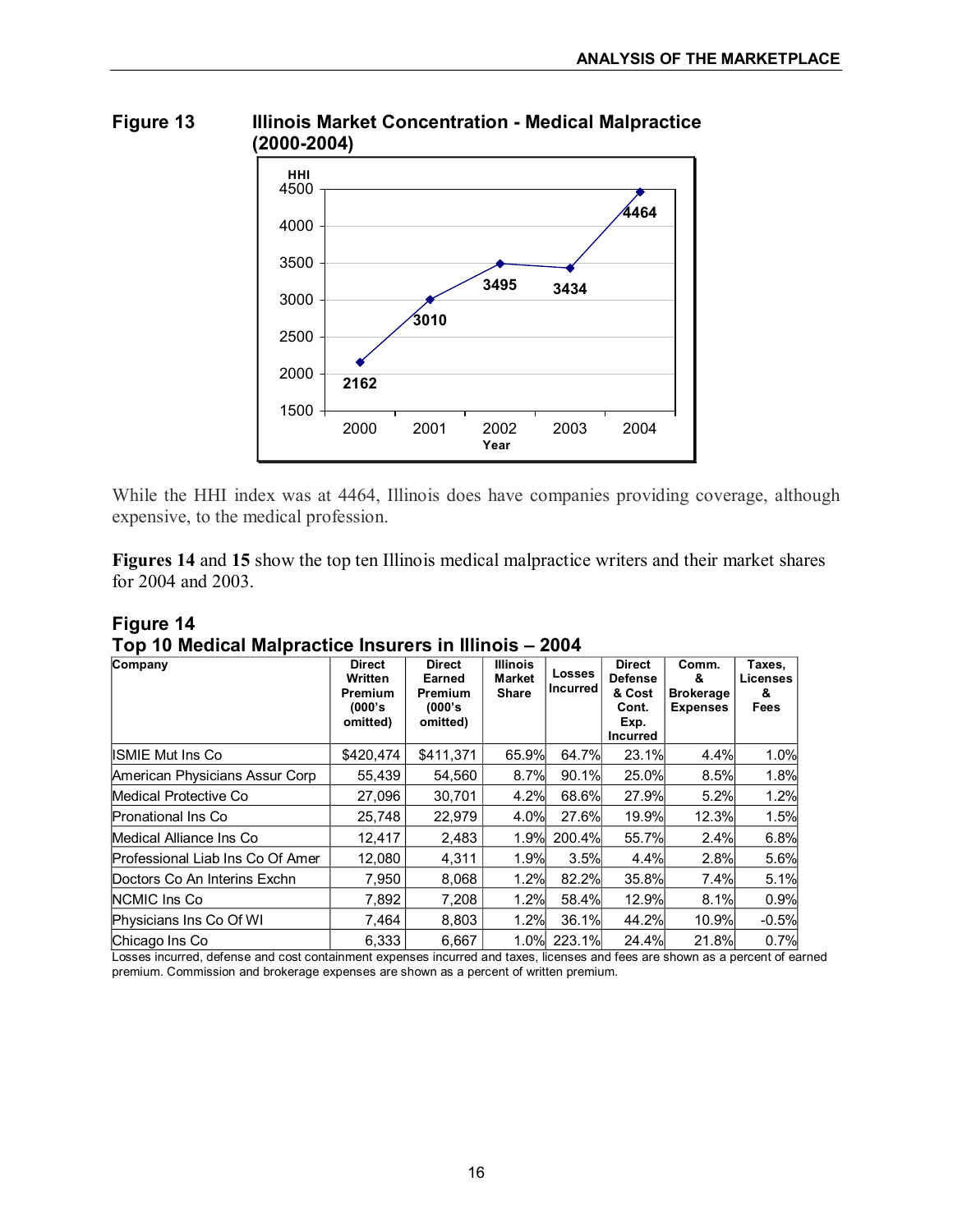| Company                          | <b>Direct</b> | <b>Direct</b> | <b>Illinois</b> | <b>Losses</b>   | <b>Direct</b>   | Comm.            | Taxes.   |
|----------------------------------|---------------|---------------|-----------------|-----------------|-----------------|------------------|----------|
|                                  | Written       | <b>Earned</b> | <b>Market</b>   | <b>Incurred</b> | <b>Defense</b>  | &                | Licenses |
|                                  | Premium       | Premium       | <b>Share</b>    |                 | & Cost          | <b>Brokerage</b> | &        |
|                                  | (000's        | (000's)       |                 |                 | Cont.           | <b>Expenses</b>  | Fees     |
|                                  | omitted)      | omitted)      |                 |                 | Exp.            |                  |          |
|                                  |               |               |                 |                 | <b>Incurred</b> |                  |          |
| <b>ISMIE Mutual Insurance Co</b> | \$360,772     | \$341,840     | 56.2%           | 77.4%           | 24.4%           | 4.9%             | 1.6%     |
| American Physicians Assurance    | \$94,063      | \$85,465      | 14.7%           | 84.0%           | 18.1%           | 5.3%             | 0.6%     |
| Medical Protective Co            | \$30,313      | \$24,269      | 4.7%            | 57.0%           | 21.8%           | 8.8%             | 2.8%     |
| Pronational Insurance Co         | \$21,888      | \$20,772      | 3.4%            | 67.4%           | 45.2%           | 8.2%             | 2.9%     |
| Essex Insurance Co               | \$15,960      | \$14,252      | 2.5%            | 56.2%           | 13.2%           | 0.0%             | 0.0%     |
| <b>ISMIE Indemnity Co</b>        | \$14,729      | \$9.050       | 2.3%            | 106.6%          | 23.8%           | 0.0%             | 1.5%     |
| Physicians Insurance Co of WI    | \$11,575      | \$12,897      | 1.8%            | 177.6%          | 74.5%           | 10.5%            | 3.5%     |
| <b>TIG Insurance Co</b>          | \$10,863      | \$9,804       | 1.7%            | 64.2%           | 38.2%           | 8.4%             | 2.7%     |
| Zurich American Insurance Co     | \$9,050       | \$9,589       | 1.4%            | 56.1%           | 6.6%            | 0.1%             | 4.5%     |
| Chicago Insurance Co             | \$7,660       | \$7,443       | 1.2%            | 183.7%          | 15.4%           | 15.7%            | 1.0%     |

#### **Figure 15 Top 10 Medical Malpractice Insurers in Illinois – 2003**

Losses incurred, defense and cost containment expenses incurred and taxes, licenses and fees are shown as a percent of earned premium. Commission and brokerage expenses are shown as a percent of written premium.

The top ten Illinois medical malpractice writers (surgical/non-surgical classes only) and their market shares for 2004 are:

| <b>ISMIE Mutual Insurance Company</b>    | 72.3%   |
|------------------------------------------|---------|
| American Physicians Assurance Corp       | 9.3%    |
| Medical Alliance Insurance Co            | 4.3%    |
| Pronational Insurance Co                 | 3.7%    |
| The Medical Protective Co.               | 3.3%    |
| The Doctors' Company                     | 1.3%    |
| Professional Liability Ins Co of America | $1.2\%$ |
| Physicians Insurance Co of WI Inc        | $1.1\%$ |
| National Union Fire Ins Co of Pittsburgh | 0.7%    |
| NCMIC Insurance Company                  | 0.6%    |
| Total                                    | 97.8%   |

Note: The differences between the market shares shown in this table and that mentioned on the previous page is due to the fact that the market share on the previous page is based on the total medical malpractice premiums written in the Illinois, whereas the above percentages are based on the surgical/non-surgical classes only - MDs, ODs and Dentists.)

There were 37 admitted carriers who reported the medical malpractice classes that the Department collects, one less than in 2003. Further, only eight companies had greater than 1% of the market as opposed to six companies in 2003. Also, the top two insurers lost 3.2% of the market share based upon premiums written.

This report breaks down medical malpractice liability into four different class groups. The first two groups, medical non-surgery and physicians, surgeons and dentists – not otherwise classified, represent the majority of medical malpractice business reported. The two other covered groups are dentists and oral surgery and medical-surgery. Under 215 ILCS 5/155.18,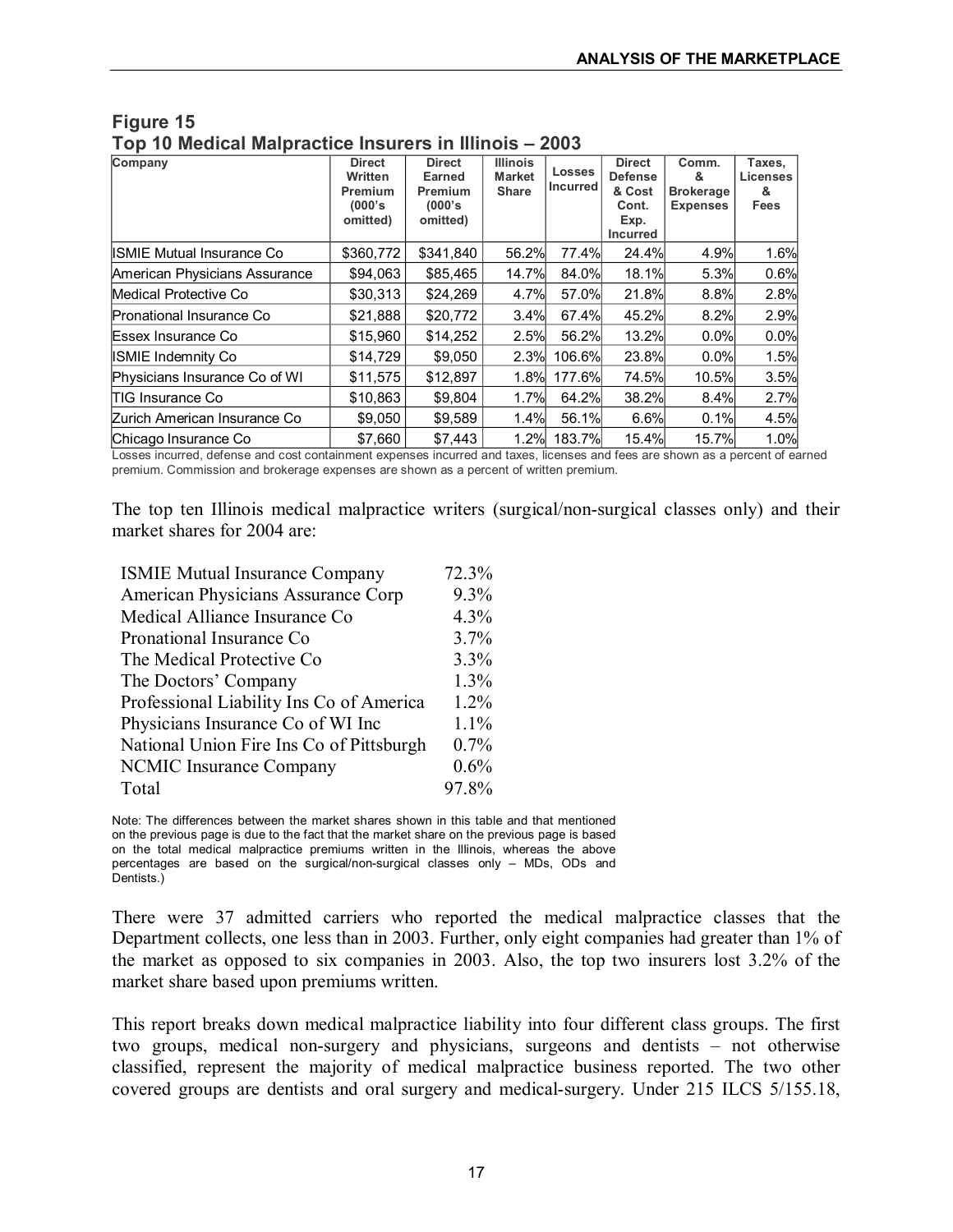every company writing medical malpractice insurance shall file rates and rating schedules with the Director at least annually and when ever there is a change. The surplus lines market accounted for \$24.7 million of medical malpractice premium for classes comparable to the four reported groups, a \$10.6 million increase.

The top ten writers in the medical non-surgery market are:

ISMIE Mutual Insurance Company Medical Alliance Insurance Company American Physicians Assurance Corp. Pronational Insurance Company The Medical Protective Company Professional Liability Insurance Co. of America NCMIC Insurance Company Professional Solutions Insurance Company The Doctors' Company St. Paul Fire & Marine Insurance Company

Here again we had three new companies making it into the top ten replacing Interstate Fire  $\&$ Casualty Co., Markel Insurance Co. and OHIC Insurance Co.

The top ten writers in the physicians, surgeons, and dentists – not otherwise classified market are:

ISMIE Mutual Insurance Company American Physicians Assurance Corporation Pronational Insurance Company Medical Protective Company The Physicians Insurance Company of WI Inc. Medical Alliance Insurance Co The Doctors' Company National Union Fire Insurance Co Of Pitt NCMIC Insurance Company Professional Solutions Insurance Co

This group of companies also experienced change. Chicago Insurance Co., Continental Casualty and Cincinnati Insurance Co. were replaced by Medical Alliance Insurance Co., NCMIC Insurance Co. and Professional Solutions Insurance Co.

The top five writers in the dentists and oral surgery market are:

The Medical Protective Co OMS National Insurance Co, RRG The American Insurance Co Continental Casualty Co Ace American Insurance Co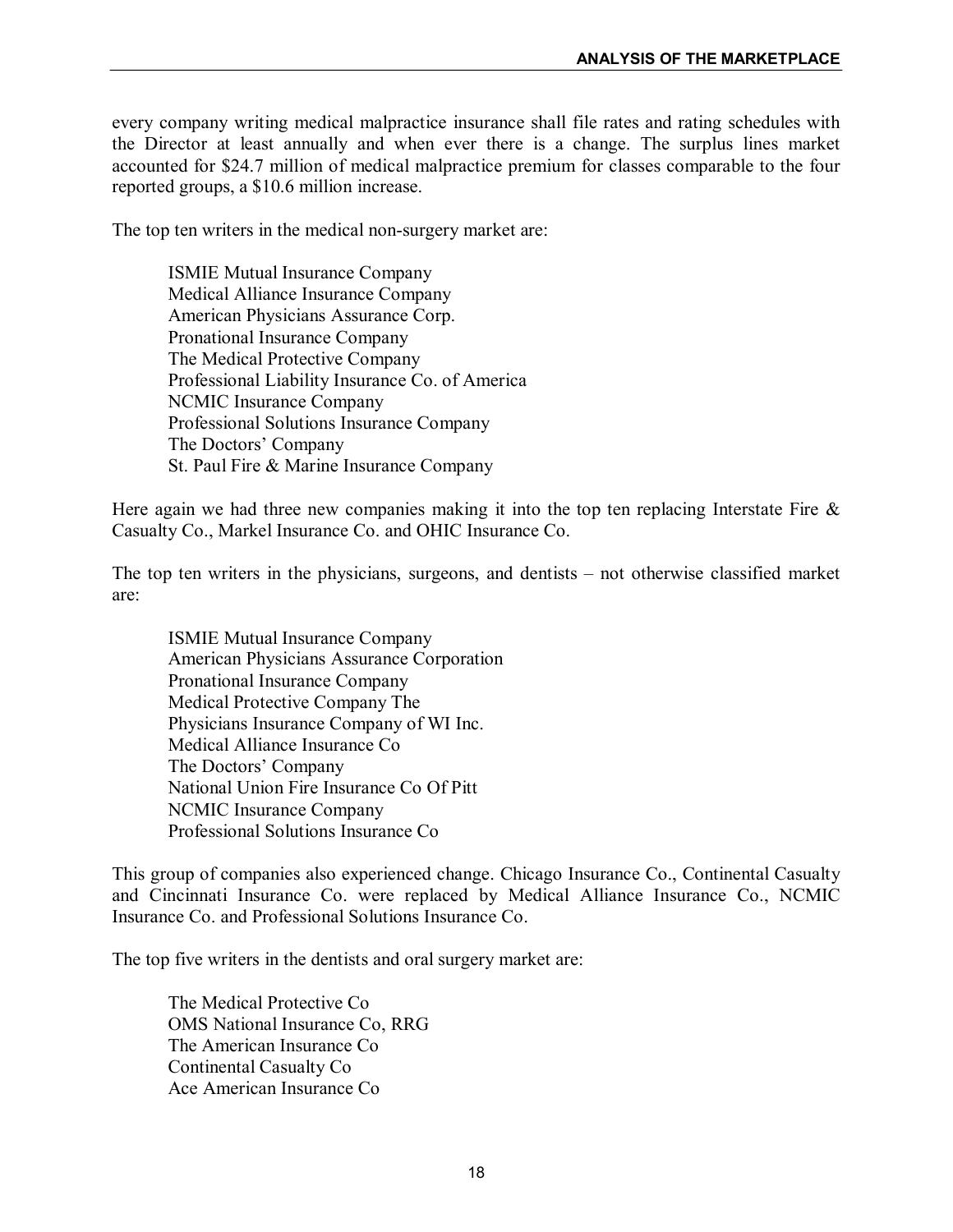Within this group The Medical Protective Company replaced American Insurance Company as the number one writer.

The top five writers in the medical-surgery classes market are:

ISMIE Mutual Insurance Company American Physicians Assurance Corporation Medical Alliance Insurance Co Professional Liability Insurance Co of America The Medical Protective Company

Within the top five companies writing the medical-surgery classes Medical Alliance Insurance Co. and Professional Liability Ins. Co. of American replaced Pronational Insurance Co. and The Doctors' Company.

#### *Other Liability HHI*

**Figure 16** provides a graph of the HHI for Illinois other liability insurance from 2000 through 2004. The figure indicates that the market for other liability insurance in Illinois continues to be very competitive.

#### **Figure 16**



**Illinois Market Concentration Other Liability (2000 2004)**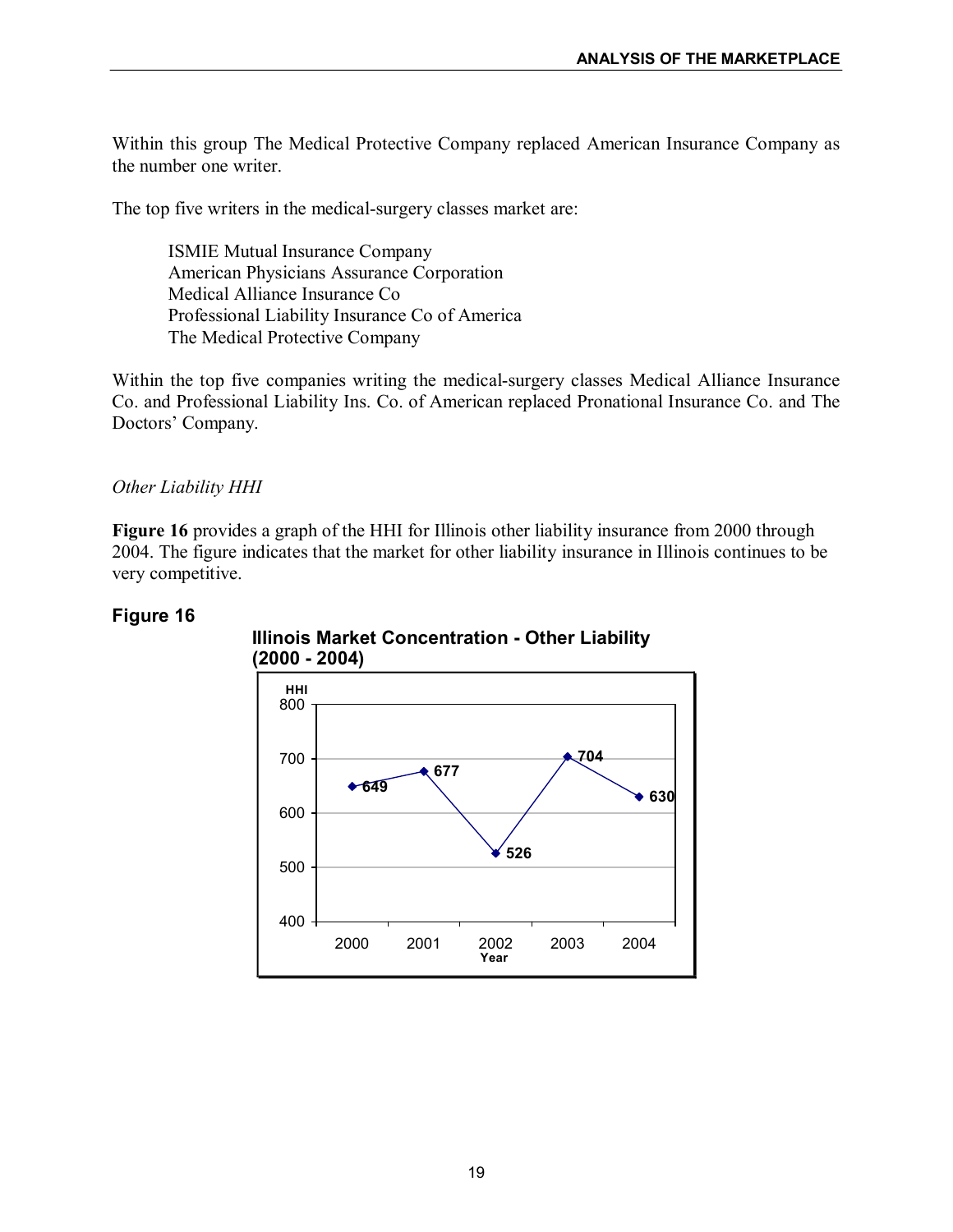**Figures 17** and **18** show the top ten Illinois other liability writers and their market shares for 2004 and 2003.

| Top 10 General Liability Insurers in Illinois - 2004 |                                                            |                                                           |                                            |                           |                                                                               |                                                   |                                        |  |
|------------------------------------------------------|------------------------------------------------------------|-----------------------------------------------------------|--------------------------------------------|---------------------------|-------------------------------------------------------------------------------|---------------------------------------------------|----------------------------------------|--|
| Company                                              | <b>Direct</b><br>Written<br>Premium<br>(000's)<br>omitted) | <b>Direct</b><br>Earned<br>Premium<br>(000's)<br>omitted) | <b>Illinois</b><br>Marketl<br><b>Share</b> | <b>Losses</b><br>Incurred | <b>Direct</b><br><b>Defense</b><br>& Cost<br>Cont.<br>Exp.<br><b>Incurred</b> | Comm.<br>&<br><b>Brokerage</b><br><b>Expenses</b> | Taxes.<br>Licenses<br>&<br><b>Fees</b> |  |
| Illlinois Natl Ins Co                                | \$643,924                                                  | \$593,705 20.0%                                           |                                            | 88.1%                     | 9.5%                                                                          | 1.2%                                              | 3.5%                                   |  |
| IZurich American Ins Co                              | 248,900                                                    | 327.464                                                   | 7.7%                                       | 102.4%                    | 18.6%                                                                         | 6.6%                                              | 2.6%                                   |  |
| IZurich American Ins Co Of IL                        | 245,669                                                    | 314.795                                                   | 7.6%                                       | 91.6%                     | 17.8%                                                                         | 0.4%                                              | 0.4%                                   |  |
| New Hampshire Ins Co                                 | 158.475                                                    | 137,559                                                   | 4.9%                                       | 162.7%                    | 3.6%                                                                          | 0.1%                                              | 3.7%                                   |  |
| <b>IFederal Ins Co</b>                               | 141,733                                                    | 133,786                                                   | 4.4%                                       | 88.9%                     | 26.8%                                                                         | 10.5%                                             | 2.9%                                   |  |
| Liberty Ins Co Of Amer                               | 132.277                                                    | 125.777                                                   | 4.1%                                       | 100.6%                    | 9.3%                                                                          | 0.0%                                              | 0.8%                                   |  |
| National Union Fire Ins Co Of Pitts                  | 126,059                                                    | 129,196                                                   | 3.9%                                       | 62.3%                     | 16.7%                                                                         | 6.5%                                              | 3.1%                                   |  |
| Continental Cas Co                                   | 63,381                                                     | 57,059                                                    |                                            | 2.0% - 307.9%             | $-96.7%$                                                                      | 17.0%                                             | 7.9%                                   |  |
| ISt Paul Fire & Marine Ins Co                        | 55,349                                                     | 59,357                                                    | 1.7%                                       | 70.7%                     | 39.4%                                                                         | 15.4%                                             | 1.8%                                   |  |
| <b>IAmerican Home Assur Co</b>                       | 55,178                                                     | 45,550                                                    | 1.7%                                       | 70.2%                     | 6.1%                                                                          | 5.8%                                              | 3.9%                                   |  |

# **Figure 17**

Losses incurred, defense and cost containment expenses incurred and taxes, licenses and fees are shown as a percent of earned premium. Commission and brokerage expenses are shown as a percent of written premium.

#### **Figure 18 Top 10 General Liability Insurers in Illinois – 2003**

| Company                             | <b>Direct</b><br><b>Written</b><br>Premium<br>(000's)<br>omitted) | <b>Direct</b><br><b>Earned</b><br>Premium<br>(000's)<br>omitted) | <b>Illinois</b><br><b>Market</b><br><b>Share</b> | <b>Losses</b><br><b>Incurred</b> | <b>Direct</b><br><b>Defense</b><br>& Cost<br>Cont.<br>Exp.<br><b>Incurred</b> | Comm.<br>&<br><b>Brokerage</b><br><b>Expenses</b> | Taxes,<br>Licenses<br>&<br>Fees |
|-------------------------------------|-------------------------------------------------------------------|------------------------------------------------------------------|--------------------------------------------------|----------------------------------|-------------------------------------------------------------------------------|---------------------------------------------------|---------------------------------|
| Illinois Natl Ins Co                | \$672,634,514                                                     | \$570,403,266 22.2% 113.4%                                       |                                                  |                                  | 3.5%                                                                          | 0.9%                                              | 3.9%                            |
| Zurich American Ins Co              | 260.204.301                                                       | 248.043.858                                                      | 8.6%                                             | 99.3%                            | 16.6%                                                                         | 7.4%                                              | 3.8%                            |
| Zurich American Ins Co of IL        | 219,085,818                                                       | 215,743,962                                                      | 7.2%                                             | 103.5%                           | 18.3%                                                                         | 0.3%                                              | 0.5%                            |
| Federal Ins Co                      | 130,249,972                                                       | 117,194,719                                                      | 4.3%                                             | <b>28.1%</b>                     | 12.3%                                                                         | 11.2%                                             | 3.2%                            |
| New Hampshire Ins Co.               | 112,763,663                                                       | 86,272,681                                                       | $3.7\%$                                          | 155.4%                           | $-5.2%$                                                                       | 0.0%                                              | 4.5%                            |
| Liberty Ins Co of Amer              | 110,291,574                                                       | 105,526,006                                                      | 3.6%                                             | 130.3%                           | 11.0%                                                                         | $0.0\%$                                           | 0.8%                            |
| National Union Fire Ins Co of Pitts | 87,368,282                                                        | 88,057,355                                                       | 2.9%                                             | 96.6%                            | 18.3%                                                                         | 6.7%                                              | 4.2%                            |
| ISt Paul Fire & Marine Ins Co       | 64,220,497                                                        | 61,474,970                                                       | 2.1%                                             | 40.9%                            | 20.7%                                                                         | 15.2%                                             | 3.5%                            |
| Ace American Ins Co                 | 57,526,585                                                        | 44,671,321                                                       | 1.9%                                             | 13.2%                            | 8.5%                                                                          | 3.7%                                              | 2.1%                            |
| Underwriters At Lloyds London       | 45.174.648                                                        | 45,639,107                                                       |                                                  | 1.5% 117.3%                      | 48.9%                                                                         | 17.9%                                             | $-1.9%$                         |

Losses incurred, defense and cost containment expenses incurred and taxes, licenses and fees are shown as a percent of earned premium. Commission and brokerage expenses are shown as a percent of written premium.

The top ten Illinois other liability writers and their market shares for 2004 are:

| Underwriters at Lloyds London          | 23.7%    |  |
|----------------------------------------|----------|--|
| <b>Continental Casualty Company</b>    | 15.1%    |  |
| Illinois State Bar Assoc Mutual Ins Co | $15.0\%$ |  |
| <b>Illinois Casualty Company</b>       | $6.2\%$  |  |
| Chicago Insurance Company              | $5.5\%$  |  |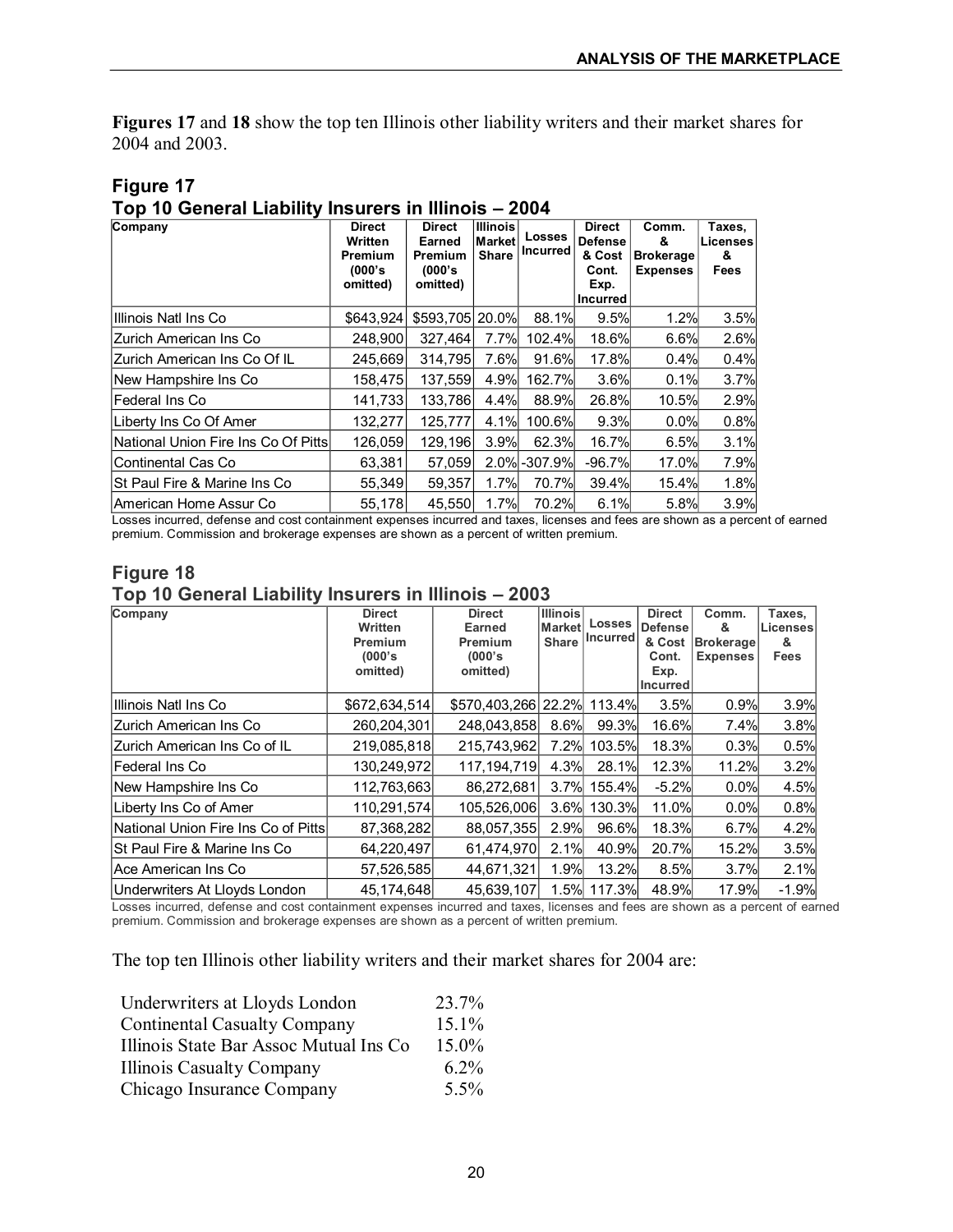| Executive Risk Indemnity Inc          | 4.7%    |  |
|---------------------------------------|---------|--|
| Great American Insurance Co           | 3.7%    |  |
| Interstate Fire & Casualty Co         | $3.4\%$ |  |
| American Guarantee & Liability Ins Co | $2.7\%$ |  |
| General Star National Insurance Co    | $2.6\%$ |  |
| Total                                 | 82.6%   |  |

In addition to the top ten writers for the entire other liability line, this section also contains information for four specific classes that were mentioned in the Cost Containment Act: liquor liability, lawyers' professional liability, day-care liability, and home day-care liability.

In 2004, as in 2003, 2002 and 2001, the five same companies wrote more than \$1 million in premium in the liquor liability market. In 2000, four companies reported premium in excess of \$1 million. In 1999 there were seven. However, even with these changes the Department has detected no drastic price increases or availability issues. In 2004, the surplus lines market wrote 13 policies of liquor liability insurance. The average premium forthese 13 policies was \$2,634. The liquor liability market in Illinois appears to be strong, viable and competitive.

The top 5 writers in the liquor liability market are:

Illinois Casualty Company Underwriters at Lloyds London Continental Casualty Company Springfield Fire and Casualty Company Constitutional Casualty Company

In 2004, Underwriters at Lloyds London was the top writer of lawyers' professional liability insurance, writing in excess of \$19.3 million of direct written premium. The Illinois State Bar wrote approximately \$15.3 million and Continental Casualty Company followed with premium in excess of \$13.4 million. The next nine companies each wrote in excess of \$1 million in premium. Further the premiums increased sharply. In 2004, the surplus lines market wrote only 122 policies and \$5,823,034 in premium. There were 15 policies more than in 2003. The lawyers professional liability market is dominated by a few companies and is one of the markets watched closely by the Department.

The top 10 writers of lawyers' professional liability insurance are:

Underwriters at Lloyds London Illinois State Bar Assoc Mutual Ins Co Continental Casualty Company Chicago Insurance Company Executive Risk Indemnity Inc Great American Insurance Co Interstate Fire & Casualty Co American Guarantee & Liability Ins Co General Star National Insurance Co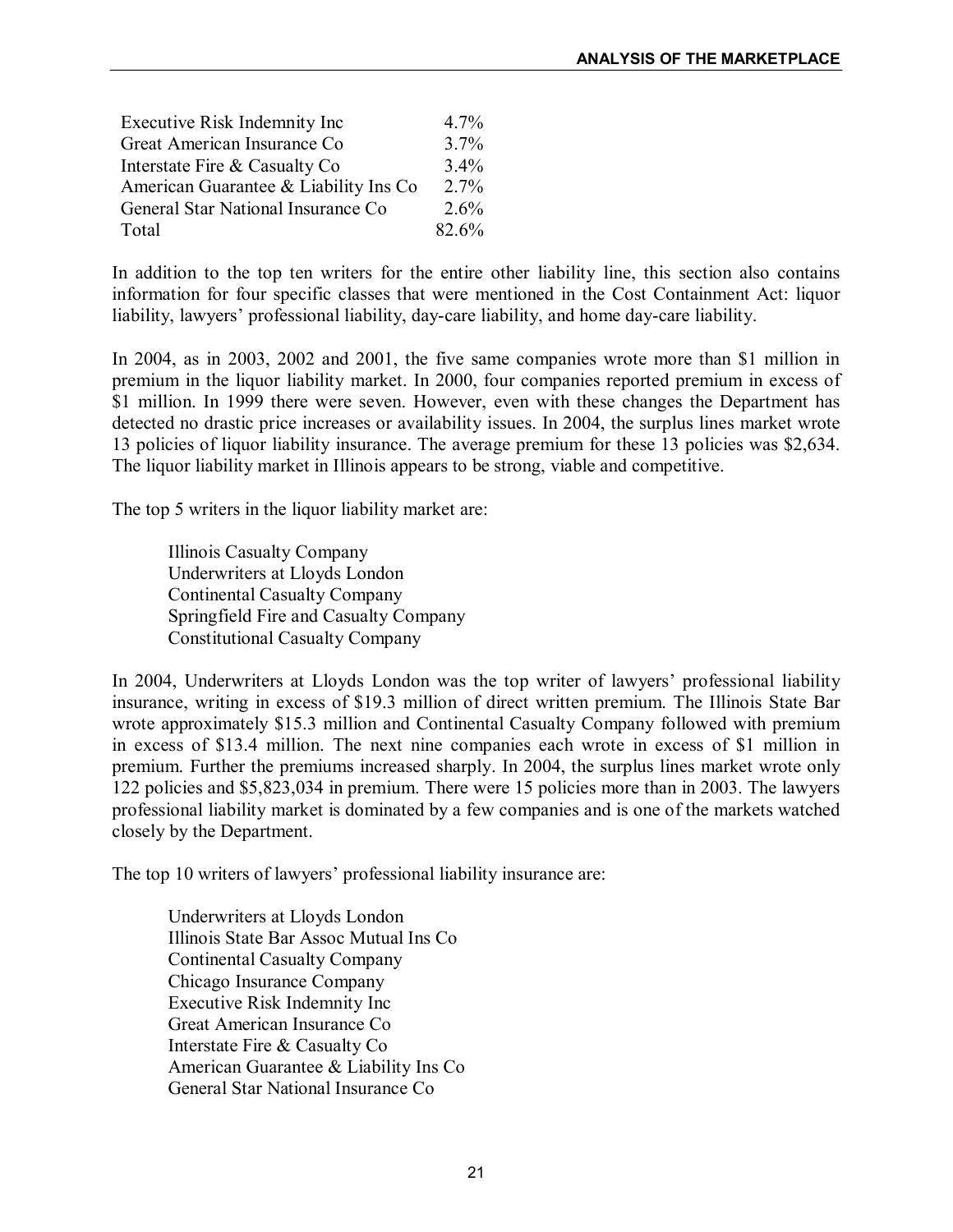Medmarc Casualty Insurance Co

In 2004, fifty one admitted insurers reported day-care liability data for Illinois. This is 3 more than in 2003. The surplus lines market wrote 295 policies and just over \$486 thousand in day care liability premium during 2004. This was 32 less policies from the surplus lines market than in 2003.

The top four admitted writers of day-care liability insurance are:

West Bend Mutual Insurance Company Philadelphia Indemnity Insurance Company Capitol Indemnity Corporation Riverport Insurance Company

In 2004, twenty two admitted insurers of home day-care liability reported data for Illinois.

The top five admitted writers of home day-care liability insurance are:

State Farm Fire & Casualty Company Country Mutual Insurance Company Allstate Insurance Company Allstate Indemnity Company Shelter Mutual Insurance Company

#### Market Shares of Residual Market Mechanisms

States establish residual market mechanisms to provide coverage for consumers who are unable to buy coverage in the voluntary market. If a marketplace does not function well, there will be an inordinate number of consumers in residual market programs. This is because insurers will tighten their underwriting standards, charge prices that are higher than what consumers can get in the residual market program, or stop writing business altogether in states where market problems persist.

Illinois residual market mechanisms provide essential insurance coverage for the hard-to-place risk, at rate levels approved by the Division. Illinois has residual market mechanisms for three lines of insurance: property, automobile, and workers' compensation.

#### *Property The Illinois FAIR Plan Association (FAIR Plan)*

Fire and homeowners' insurance are placed directly through the FAIR Plan. Both dwelling and commercial insurance are available. Insurance companies share in the FAIR Plan's profits and losses in proportion to their voluntary market shares.

In Illinois, property insurance is widely available in the voluntary marketplace and only a very small percentage of consumers obtained coverage through the FAIR Plan. In addition, Illinois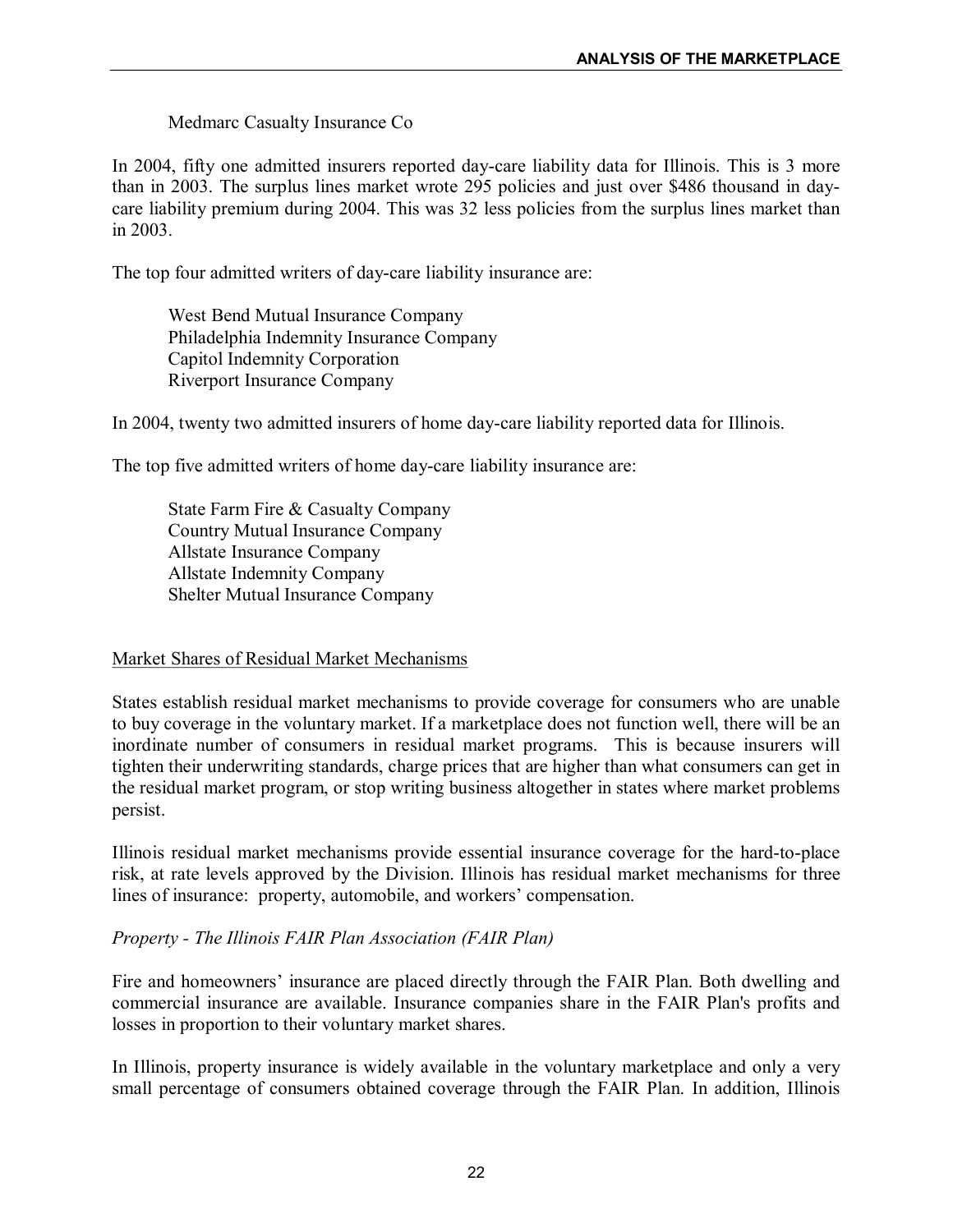consumers are not at a coverage disadvantage when they buy insurance from the FAIR Plan, as is the case in many other states. In these other states, property residual market programs offer only dwelling fire or basic homeowners' policies. Illinois has one of the most progressive FAIR Plans in the nation. Through the FAIR Plan, Illinois consumers can buy virtually the same coverages that are available in the voluntary marketplace, including guaranteed replacement cost, sewer back-up, earthquake, and building ordinance and law endorsements.

**Figure 19** shows the amount of dwelling and homeowners' written premium that the FAIR Plan made up as a percent of all dwelling and homeowners' premium written in Illinois from 2000 through 2004.

| 12000-2004) |                         |                         |  |  |  |  |
|-------------|-------------------------|-------------------------|--|--|--|--|
|             | <b>Amount of</b>        | As % of Total           |  |  |  |  |
|             | <b>Written Premiums</b> | <b>Written Premiums</b> |  |  |  |  |
| 2000        | \$4,739,000             | 0.22%                   |  |  |  |  |
| 2001        | \$4,962,000             | 0.20%                   |  |  |  |  |
| 2002        | \$7,104,000             | 0.20%                   |  |  |  |  |
| 2003        | \$9,800,000             | 0.49%                   |  |  |  |  |
| 2004        | \$11,030,119            | 0.52%                   |  |  |  |  |

**Written Premiums for Illinois FAIR Plan**

**(20002004)**

## **Figure 19**

Source: Premium amounts provided by Illinois FAIR Plan

#### *Automobile The Illinois Automobile Insurance Plan (Auto Plan)*

Private passenger automobile risks are assigned to private passenger automobile insurers on a rotational basis in proportion to their voluntary market shares. Assignments stay with the company and are not shared with other writers. Commercial automobile risks are placed through servicing companies. Losses are divided among the voluntary writers of commercial automobile insurance in proportion to their share of the voluntary business.

Figure 20 shows the 1999 through 2003 market shares for the Illinois Automobile Insurance Plan compared to nationwide data. The percent of written car-years is derived by dividing the number of written car-years insured through the residual market by the total number of written car-years insured through the voluntary market. Note that Illinois has had a much smaller percentage of automobiles in the residual market than the nationwide composite.

In addition, the percent of insured automobiles in the Illinois Automobile Insurance Plan remained at three tenths of a percent of the total market from 1999 through 2001 and has gradually increased since then. This figure reinforces the fact that automobile insurance in Illinois is extremely competitive in the voluntary market.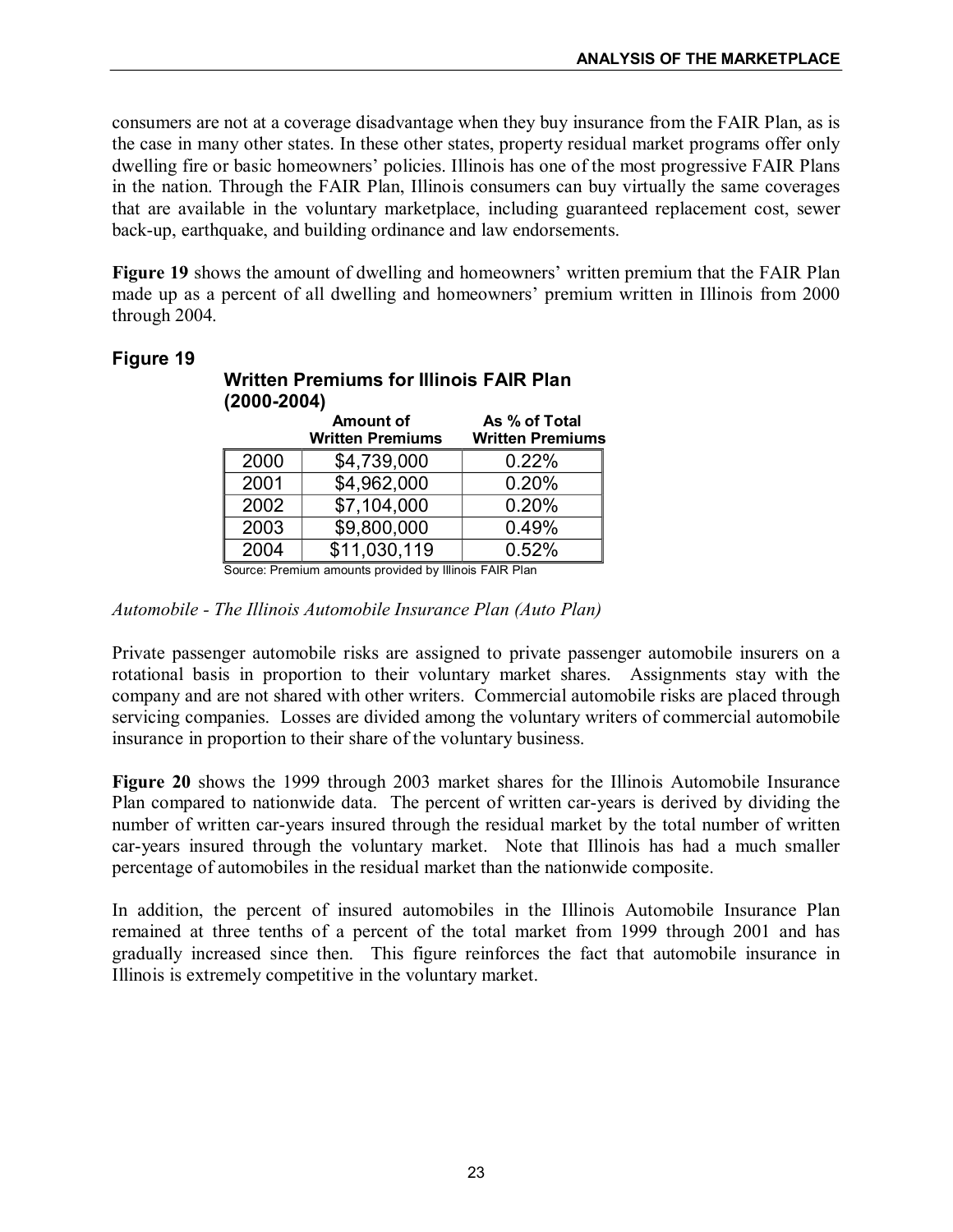## **Percent of Automobiles in Illinois Assigned Risk Plan and the United States Composite Automobile Residual Market (19992003)**

|            | 1999  | 2000         | 2001         | 2002         | 2003     |
|------------|-------|--------------|--------------|--------------|----------|
| Illinois   | 0.03% | $\mid$ 0.03% | $\mid$ 0.03% | $ 0.05\%$    | $0.06\%$ |
| Nationwide | 1.52% | 1.42%        | $ 0.43\%$    | $\mid$ 0.52% | $0.54\%$ |

Source: AIPSO Facts 2003 (based on liability caryears). 2004 data is not available at this time.

*Workers' Compensation The Illinois Workers' Compensation Assigned Risk Pool (Pool)*

Several insurers act as servicing carriers for the Illinois Workers' Compensation Assigned Risk Pool. Losses are divided among the voluntary writers of workers' compensation in proportion to their shares of the voluntary business.

**Figure 21** shows the percent of Illinois workers' compensation premiums written through the Pool from 2000 through 2004. The chart shows the amount of business being written in the residual market. During 2004, only 6.7 percent of Illinois direct premiums written for workers' compensation were written through the Pool.

The numbers illustrated in Figure 21 are from the NCCI and may not reconcile with numbers found in previous reports.

## **Figure 21 Percent of Illinois Workers' Compensation Written Through the Pool (20012004)**

|                                                           | 2001 | 2002 | 2003 | 2004 |  |  |  |
|-----------------------------------------------------------|------|------|------|------|--|--|--|
| Percent of Total                                          |      |      |      |      |  |  |  |
| Source: National Council on Compensation Insurance (NCCI) |      |      |      |      |  |  |  |

Each insurer participating in the Pool that removes an employer is eligible for a take-out credit. Figure 22 shows the Illinois take-out credit results for the pool for 2004. Last year, the NCCI changed the method of reporting. The system has been automated and both the accuracy and volume of company submissions have been greatly improved.

## **Figure 22**

**2004 Illinois Take-Out Credit Results** 

| Year | <b>Total Number</b><br>of Policies<br><b>Approved</b> | <b>Approved</b><br><b>Credit</b> |
|------|-------------------------------------------------------|----------------------------------|
| 2004 | 5391                                                  | \$100,233,135                    |
| .    | __<br>. .<br>$ -$<br>.                                | .                                |

Source: National Council on Compensation Insurance (NCCI)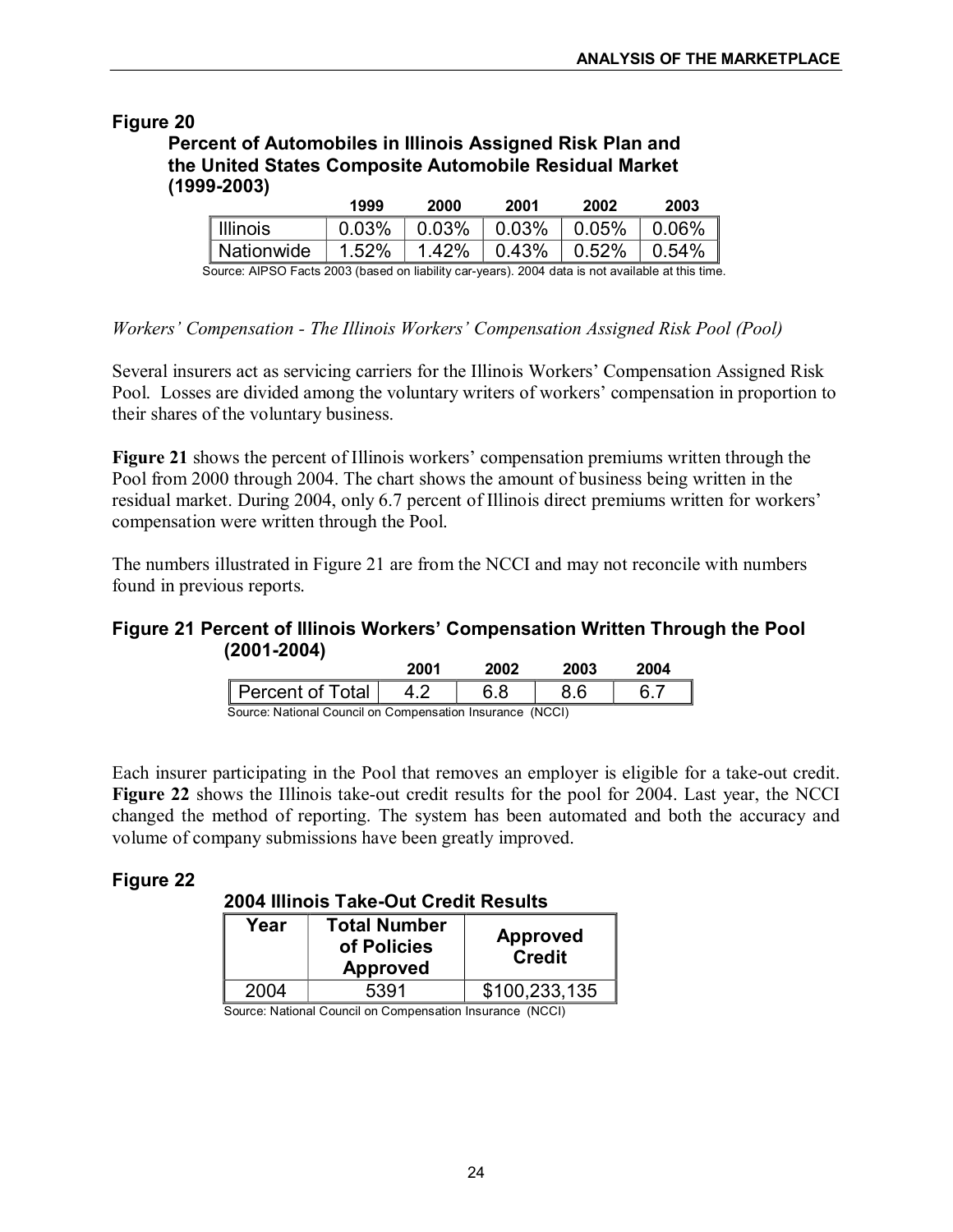**Figure 23** shows the total premium in Illinois for the top ten class codes in the residual market for calendar year 2004 based on written premium.

#### **Figure 23 Illinois Residual Market Top Ten Classification Codes by Premium Volume Calendar Year 2004**

| Rank           | Code | <b>Description</b>                                 | <b>Total State</b> | $%$ of  |
|----------------|------|----------------------------------------------------|--------------------|---------|
|                |      |                                                    | Premium            | Premium |
|                |      | Charitable or Welfare - Professional Employees and |                    |         |
|                | 8861 | Clerical                                           | \$9,280,839        | 5.0%    |
| $\overline{2}$ | 5645 | Carpentry-Detached One or Two Family Dwellings     | \$8,368,449        | 4.5%    |
| 3              | 5551 | Roofing-All Kinds                                  | \$7,251,909        | 3.9%    |
| 4              | 7229 | Trucking-Long Distance Hauling                     | \$5,249,972        | 2.8%    |
| 5              | 7228 | <b>Trucking-Local Hauling Only</b>                 | \$4,366,810        | 2.4%    |
| 6              | 9014 | <b>Buildings-Operation by Contractors</b>          | \$3,650,968        | 2.0%    |
|                |      | Contractor-Executive Supervisor or Construction    |                    |         |
|                | 5606 | Superintendent 1                                   | \$3,185,708        | 1.7%    |
|                |      | Nursing-Home Health Public and Traveling-All       |                    |         |
| 8              | 8835 | Employees                                          | \$3,106,911        | 1.7%    |
| 9              | 8868 | <b>College: Professional Employees</b>             | \$3,035,803        | 1.6%    |
| 10             | 9014 | Buildings-Operation by Owner or Lessee             | \$2,955,343        | 1.6%    |

Source: National Council on Compensation Insurance (NCCI)

#### Participation in Alternative Risk Transfer Mechanisms

Traditionally, the level of participation in alternative markets is an indicator of how well the admitted market is doing at providing coverage at prices consumers perceive to be reasonable. Therefore, if we are to assess the insurance marketplace in terms of availability, we must look at the level of activity in these alternative markets.

One problem with the non-admitted market is that there are few means by which it can be monitored. Because of the Division's limited authority over many of the alternative mechanisms, the number of risks placed and the amount of premium written cannot be assessed and a complete picture of this aspect of the insurance marketplace is unattainable. This problem has become more prevalent as the size of the transfer of risk alternative markets continues to grow.

*Surplus lines* refers to insurance written by a non-admitted (unlicensed) insurer through a licensed surplus lines producer. The licensed producer must exercise due diligence in protecting the insured since the Division has no jurisdiction over unlicensed companies and the Illinois Insurance Guaranty Fund provides no protection for the consumer. Thus, it is the producer and not the Division who must determine the company's financial stability and standards of management prior to submitting the risk.

Figure 25 shows the number of policies written in Illinois from 2000 to 2004 through surplus lines producers for homeowners', private passenger auto liability and physical damage, commercial auto liability, medical malpractice and general liability coverage. Of the 752 policies for medical malpractice, 352 are specifically for doctors and dentists. (The term "general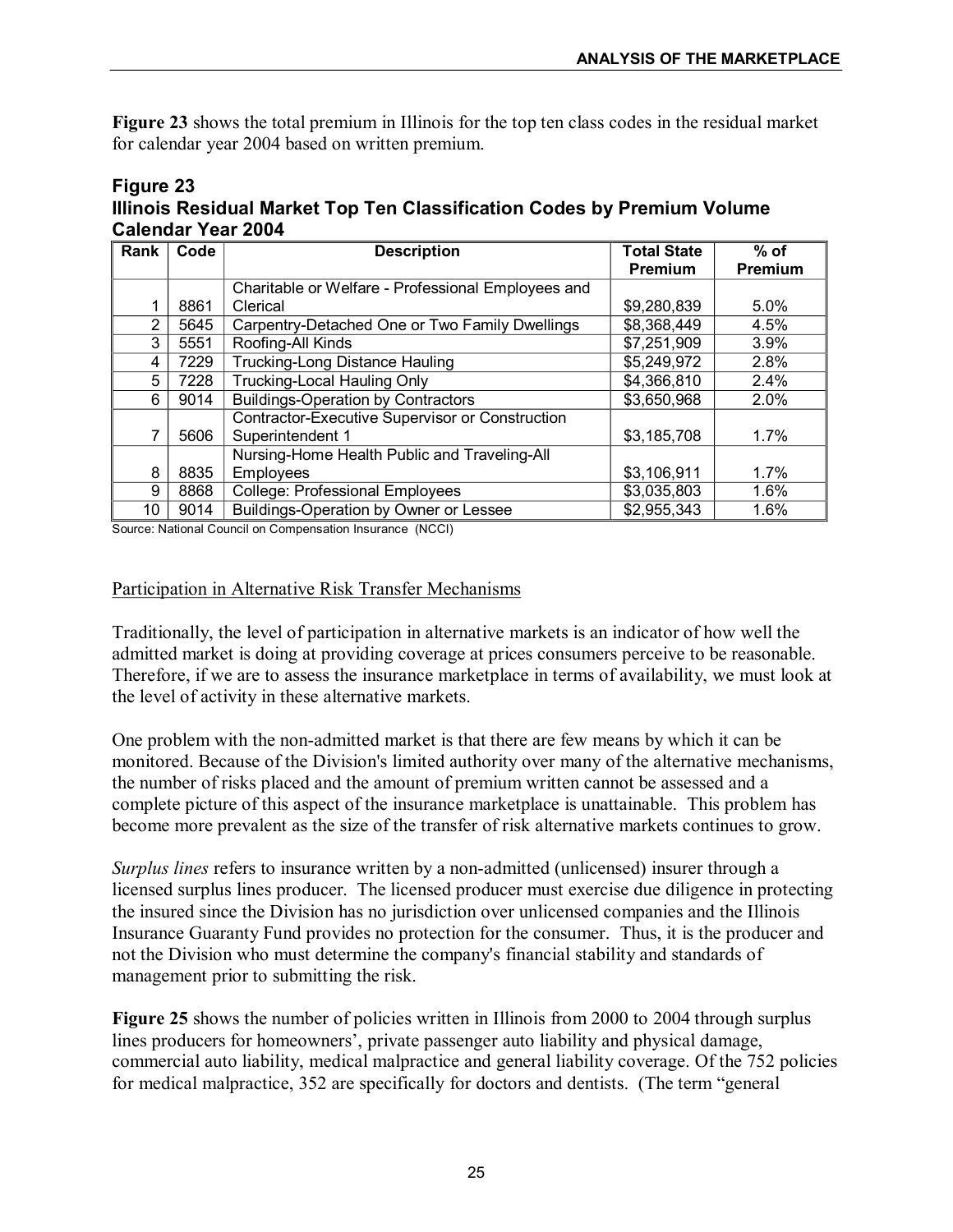liability" used in this section equates closely to the term "other liability" used in other areas of this report).

| Line of Business                 | 2000<br><b>Illinois</b><br><b>Policy</b><br>Count | 2001<br><b>Illinois</b><br><b>Policy</b><br>Count | 2002<br><b>Illinois</b><br><b>Policy</b><br>Count | 2003<br><b>Illinois</b><br><b>Policy</b><br>Count | 2004<br><b>Illinois</b><br><b>Policy</b><br>Count |
|----------------------------------|---------------------------------------------------|---------------------------------------------------|---------------------------------------------------|---------------------------------------------------|---------------------------------------------------|
| Homeowners'                      | 1,955                                             | 1,126                                             | 1,181                                             | 1,340                                             | 860                                               |
| <b>PPA Liability</b>             | 475                                               | 430                                               | 426                                               | 410                                               | 293                                               |
| <b>PPA Physical Damage</b>       | 5,531                                             | 7,993                                             | 9,063                                             | 7,210                                             | 9,074                                             |
| <b>Commercial Auto Liability</b> | 51                                                | 45                                                | 40                                                | 22                                                | 55                                                |
| <b>Medical Malpractice</b>       | 451                                               | 532                                               | 548                                               | 701                                               | 752                                               |
| <b>General Liability</b>         | 12,078                                            | 13,825                                            | 16,812                                            | 20,857                                            | 25,310                                            |

#### **Figure 25**

**Surplus Lines Number of primary and excess policies written in Illinois (2000 2004)**

Source: Surplus Lines Association of Illinois

*INEX (previously the Illinois Insurance Exchange)* provides a market for direct insurance and reinsurance. It is comprised of syndicates which underwrite and insure risks, and brokers who are authorized to place business with those syndicates. Fashioned after Lloyd's of London, INEX serves as a facilitator, record keeper and regulator for the operations of its members. INEX submits an annual financial statement to the Division reflecting both its combined financial position and the financial position of each individual syndicate.

*Insurance Pools* are groups that join together for the purpose of sharing certain risks on an agreed-upon basis. Participants may consolidate their risk exposures without being subject to the same regulatory requirements as admitted insurers. Pools organized under the following Acts are allowed in Illinois:

*The Workers' Compensation Act* allows entities that are members of a trade association, or that have similar risk characteristics, to form a risk-sharing pool. Each pool must submit annual financial statements, CPA audit reports, and actuarial opinions to the Division and are subject to examination by the Director.

*The Religious and Charitable Risk Pooling Trust Act* permits entities having an IRS  $501c(3)$  exemption (a non-profit entity), or hospitals owned and operated by a unit of local government, to form a trust to pool their risks. These trust funds can only operate with prior approval of the Director of Insurance. The trusts must make annual CPA audit reports to the Division and are subject to examination by the Director.

*The Intergovernmental Cooperation Act* enables units of local government to enter into a pooling arrangement with other similar entities for the purpose of risk sharing. These pooling arrangements are not regulated by the Division, however, they must register with the Division and file annual audited financial statements.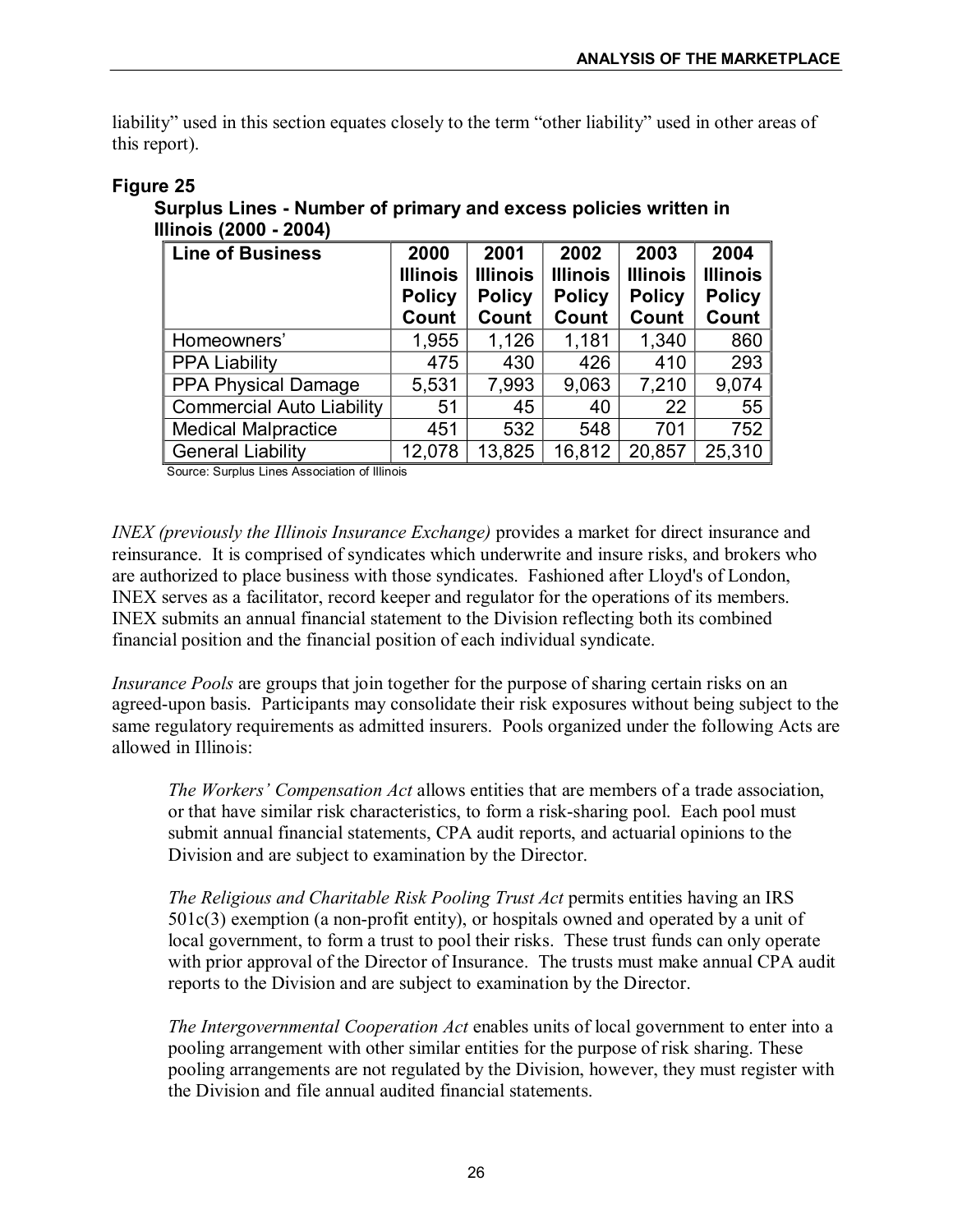*Risk Retention and Purchasing Groups* are allowed under the Federal Liability Risk Retention Act of 1986. This Act eliminated barriers to group self-insurance programs by allowing them to buy group liability insurance. At the end of year 2004, there were 79 foreign registered risk retention companies, only one Illinois domiciled risk retention companies, and 413 risk purchasing groups.

*Captive Insurance Companies* may be formed by a company to insure its own risks and exposures, by an association to insure its member organizations, or by industrial insured groups. Illinois captives are regulated by the Division, are required to file certain financial information with the Division, and are subject to examination by the Director.

*Self-insurance* occurs when individuals or businesses retain their own risks. Entities that selfinsure are under no obligation to report premiums, losses, or expenses to any statistical association or regulatory body.

## **Profitability**

In monitoring competition in general, and price performance in particular, the Division does not examine individual insurer prices for appropriateness. To do so is virtually impossible. Instead, it monitors the effectiveness of competition, examining the pattern of profits throughout the market.

In examining profitability, the Director must balance the seemingly divergent concerns of consumers and insurers. To protect consumers, rates must not be excessive. There is a fine line between rates that are excessive and rates that are inadequate, especially since insurance policies must be priced long before the results of the pricing decisions are known.

The Division must also be concerned about the long-term viability of the insurance marketplace, including the financial viability of the companies that insure consumers.

## Illinois-specific Underwriting Results Compared to Countrywide Results

For each of the coverages listed below, this section contains:

- ü combined underwriting results for business written in Illinois and business written countrywide;
- a five-year trend for Illinois losses as a percent of premiums earned, compared to the fiveyear trend for countrywide losses.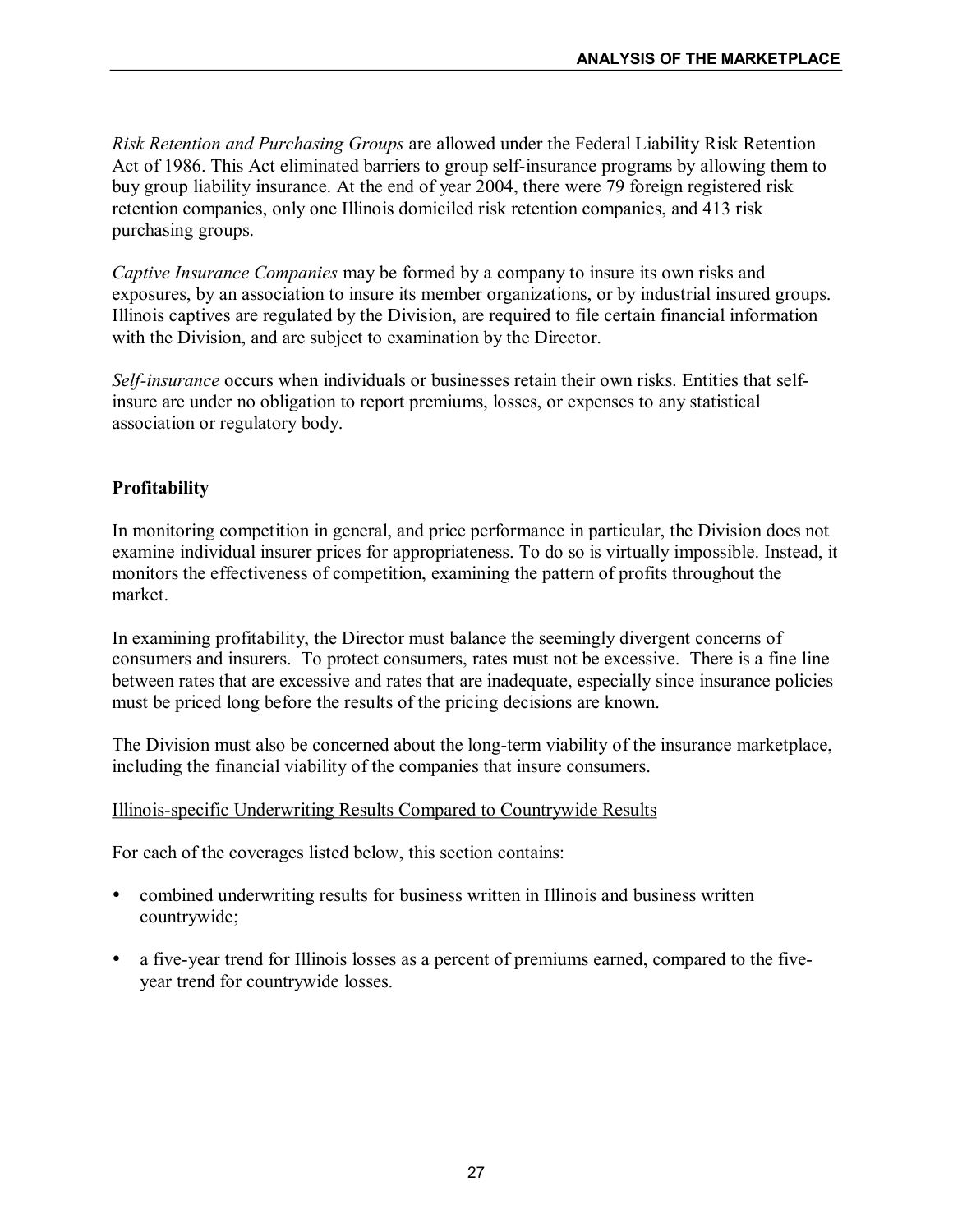## *Personal Lines Insurance*

**Figure 26** shows the percentage change in the Consumer Price Index between 2003 and 2004 for homeowners and automobile insurance - the personal lines of insurance coverage - and the overall index.

# **Figure 26**

|                                     |       |                  | 2003 2004 % chg. |
|-------------------------------------|-------|------------------|------------------|
| All items                           | 184.0 | 188.9 2.7%       |                  |
| <b>Household Insurance</b>          |       | 114.8 116.2 1.2% |                  |
| Motor Vehicle Insurance 314.4 323.2 |       |                  | 2.8%             |

In **Figures 27** through **30** the "countrywide" figures are the aggregate amounts for Illinoislicensed insurers' nationwide underwriting results. This data comes from the Insurance Expense Exhibit Part III.

**Figure 27** shows a comparison of the underwriting results of homeowners insurance written in Illinois with that written nationwide during 2004. As Figure 27 shows, incurred losses in Illinois for the year were much lower than the nationwide loss ratio, while defense and cost containment expenses incurred were also less than the nationwide figure.

# **Figure 27**

## **Homeowners' Underwriting Results (2004)**

| Homeowners (\$000 omitted)      | Illinois* | Countrywide** |
|---------------------------------|-----------|---------------|
| Direct written premiums         | 2,176,115 | 39,700,120    |
| Direct earned premiums          | 2,093,634 | 37,838,389    |
| Expenses (% earned premium)     |           |               |
| Incurred losses                 | 45.4%     | 62.3%         |
| Def. & cost cont. exp. incurred | 1.4%      | 1.8%          |
| Comm./brokerage                 | 14.5%     | 14.4%         |
| Taxes, licenses & fees          | 2.0%      | 2.6%          |

\*Source: NAIC State Data Network, 2004 Illinois State Page Exhibit.

\*\*Source: NAIC State Data Network 2004 Insurance Expense Exhibit Part III, Illinois-licensed insurers.

**Figure 28** compares the five-year trend for loss percentages in Illinois and countrywide in the homeowners line of business. As the chart shows, homeowners losses in Illinois, as a percent of earned premium, dropped below nationwide losses during 2004.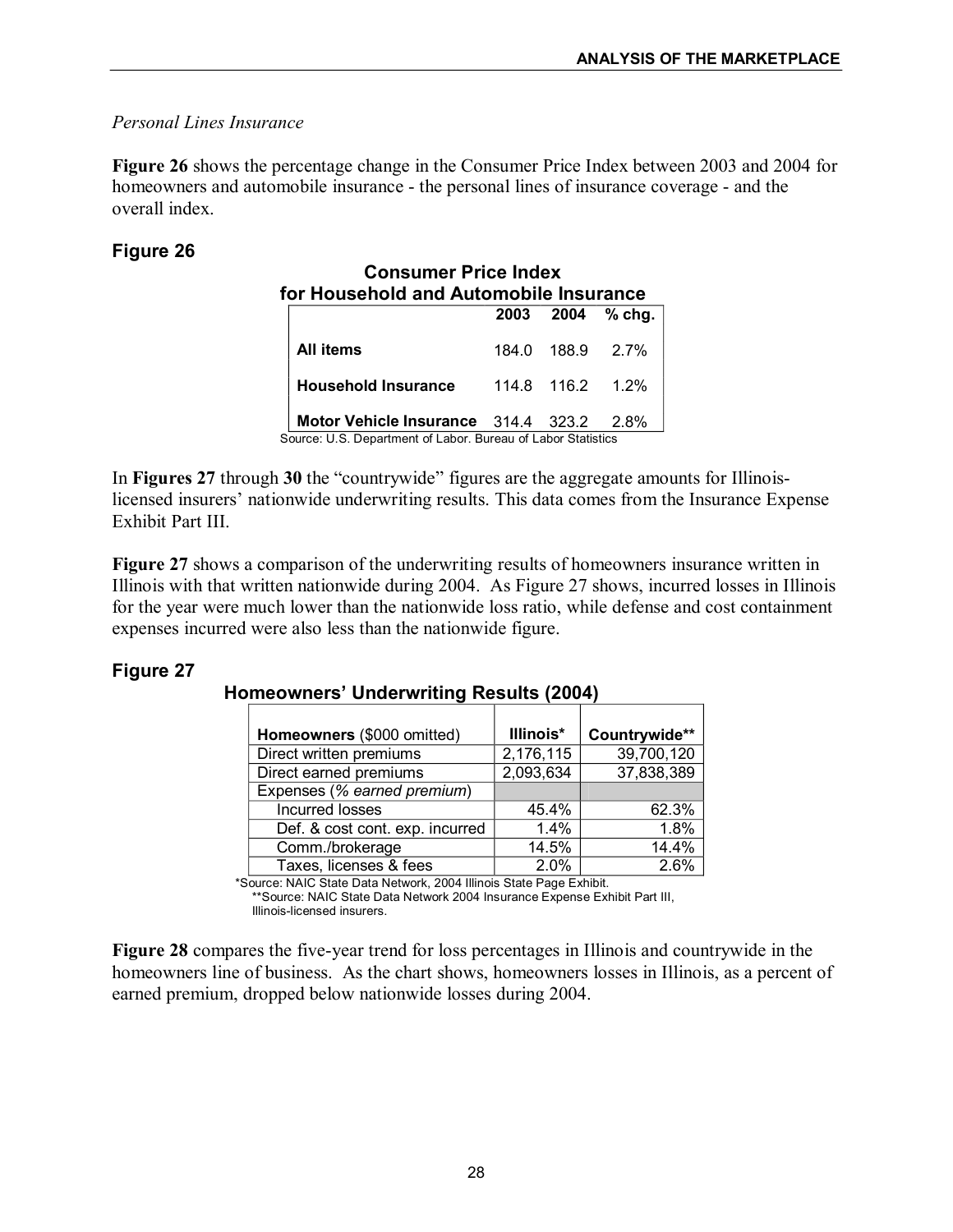

# **Homeowners Losses as a % of Premiums Earned**

*Private Passenger Automobile*

**Figure 29** compares the underwriting results of private passenger automobile insurance written in Illinois with that written countrywide during 2004. Losses incurred in the private passenger automobile line of business were slightly better than nationwide losses.

# **Figure 29**

## **Private Passenger Auto Underwriting Results (2004)**

| Private Passenger Auto (\$000 omitted) | Illinois* | Countrywide** |
|----------------------------------------|-----------|---------------|
| Direct written premiums                | 5,727,788 | 117,997,137   |
| Direct earned premiums                 | 5,733,714 | 117,224,060   |
| Expenses (% earned premium)            |           |               |
| Incurred losses                        | 57.2%     | 59.0%         |
| Def. & cost cont. exp. incurred        | 3.3%      | 2.7%          |
| Comm./brokerage                        | 10.7%     | 8.9%          |
| Taxes, licenses & fees                 | 1.4%      | 2.1%          |

\*Source: NAIC State Data Network, 2004 Illinois State Page Exhibit.

\*\*Source: NAIC State Data Network 2004 Insurance Expense Exhibit Part III Illinois licensed insurers.

**Figure 30** shows the five-year trend for loss percentages in the private passenger automobile line for Illinois and countrywide. As the chart shows, the Illinois private passenger automobile loss percentages have trended close to countrywide loss percentages over the past five years.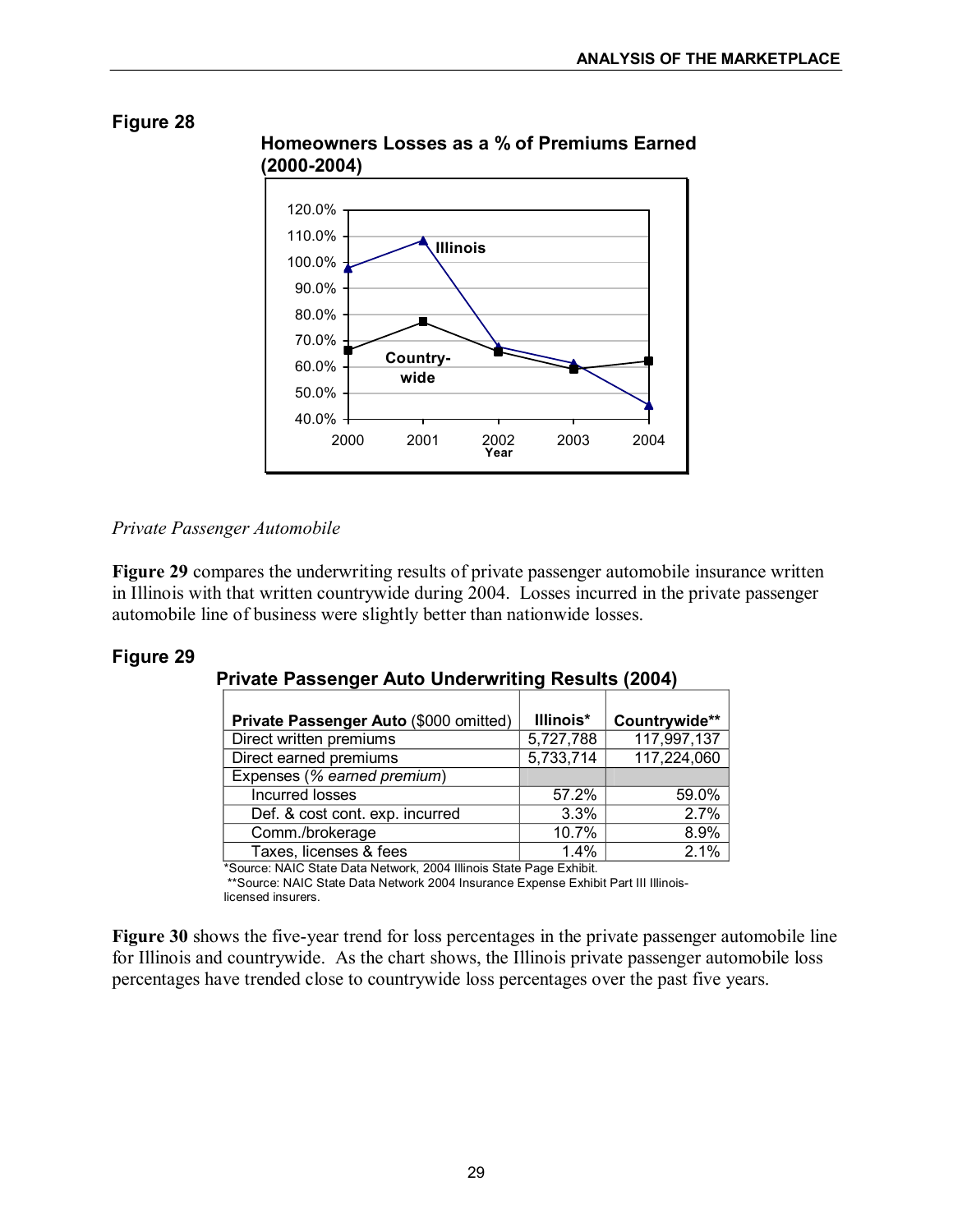![](_page_31_Figure_2.jpeg)

**Private Passenger Auto Losses as a % of Premiums Earned (20002004)**

#### *Commercial Automobile Liability*

**Figure 31** shows the underwriting results in the commercial automobile liability line during 2004 were similar to those countrywide.

## **Figure 31**

## **Commercial Automobile Liability Underwriting Results (2004)**

| <b>Commercial Auto Liability</b><br>(\$000 omitted) | Illinois* | Countrywide** |
|-----------------------------------------------------|-----------|---------------|
| Direct written premiums                             | 865,014   | 16,896,936    |
| Direct earned premiums                              | 901,728   | 16,650,393    |
| Expenses (% earned premium)                         |           |               |
| Incurred losses                                     | 56.0%     | 56.9%         |
| Def. & cost cont. exp. incurred                     | 6.8%      | 6.3%          |
| Comm./brokerage                                     | 13.7%     | 13.9%         |
| Taxes, licenses & fees                              | 2.1%      | 2.7%          |

\*Source: NAIC State Data Network, 2004 Illinois State Page Exhibit.

\*\*Source: NAIC State Data Network 2004 Insurance Expense Exhibit Part III Illinois licensed insurers.

**Figure 32** compares the five-year trend for loss percentage for Illinois and countrywide commercial automobile liability. The trend over the past five years in loss percentages in Illinois has been very similar to losses countrywide.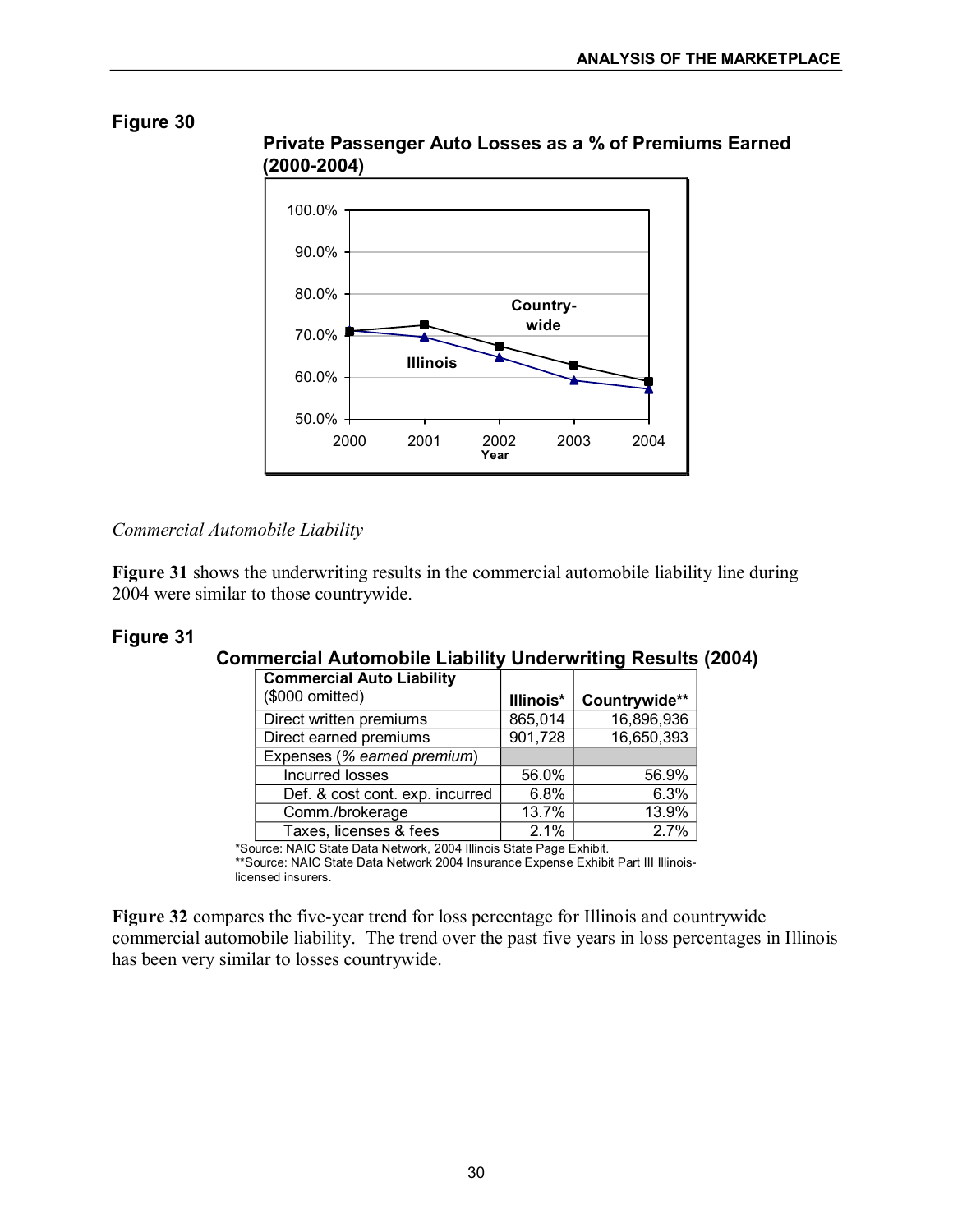![](_page_32_Figure_2.jpeg)

#### **Commercial Auto Liability Losses as a % of Premiums Earned (20002004)**

## *Medical Malpractice*

**Figure 33** shows the underwriting results for the medical malpractice market in Illinois and countrywide for 2004. Although medical malpractice losses in Illinois remained greater than losses countrywide, the loss ratio continues to improve.

# **Figure 33**

# **Medical Malpractice Underwriting Results (2004)**

| <b>Medical Malpractice (\$000 omitted)</b> | Illinois* | Countrywide** |
|--------------------------------------------|-----------|---------------|
| Direct written premiums                    | 637,643   | 5,426,995     |
| Direct earned premiums                     | 620,132   | 5,414,218     |
| Expenses (% earned premium)                |           |               |
| Incurred losses                            | 88.6%     | 57.5%         |
| Def. & cost cont. exp. incurred            | 22.7%     | 26.0%         |
| Comm./brokerage                            | 6.2%      | 7.5%          |
| Taxes, licenses & fees                     | 1.2%      | 1.8%          |

\*Source: NAIC State Data Network, 2004 Illinois State Page Exhibit

\*\*Source: NAIC State Data Network 2004 Insurance Expense Exhibit Part III, Illinoislicensed insurers.

**Figure 34** compares the five-year loss percentages trend for Illinois and countrywide medical malpractice insurance. After soaring to over 150% of earned premium in 2002, losses in Illinois dropped to below 90 percent, but still trail nationwide losses by approximately 31%.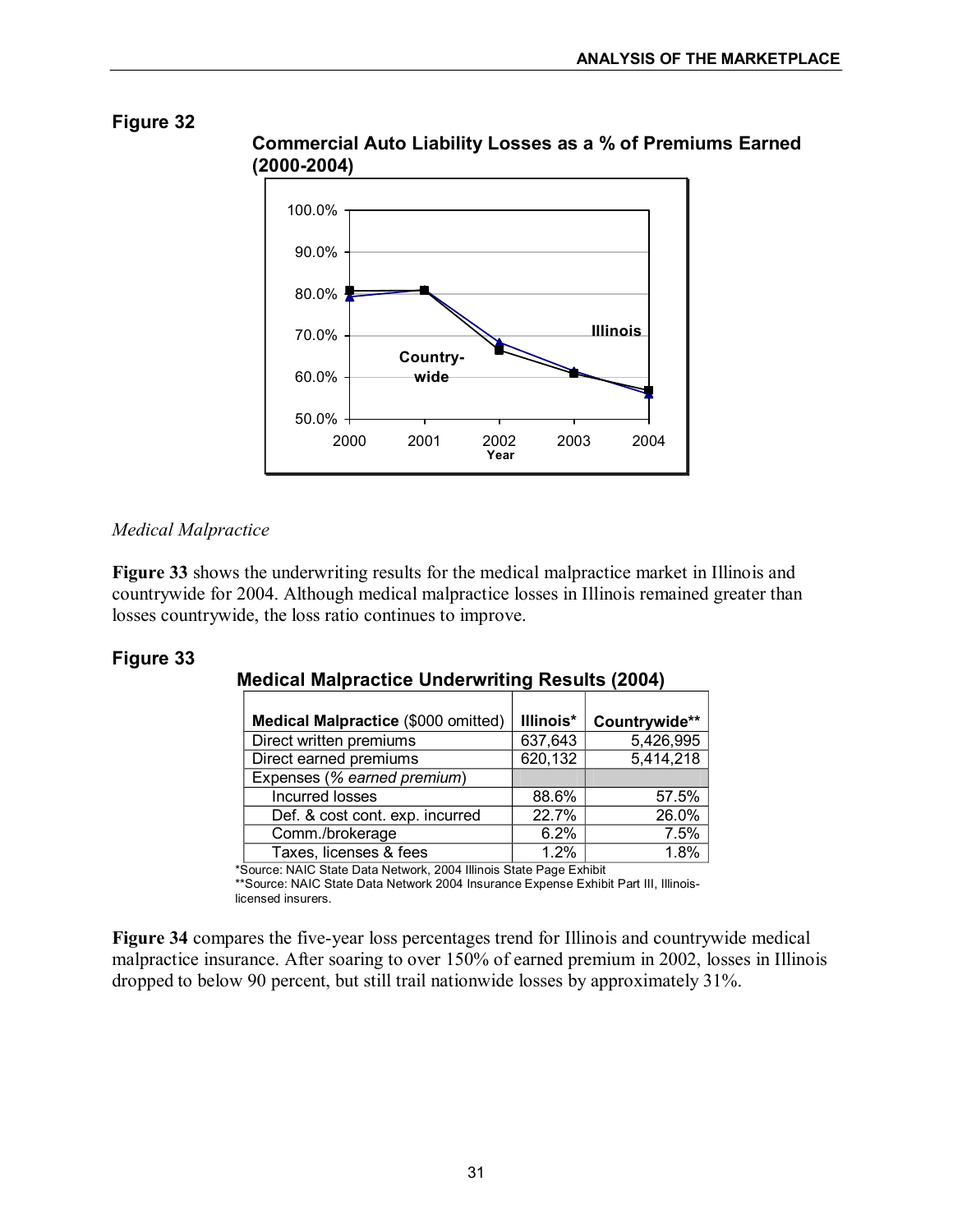![](_page_33_Figure_2.jpeg)

# **Medical Malpractice Losses as a % of Premiums Earned (20002004)**

## *Other Liability*

**Figure 35** compares the underwriting results between Illinois and countrywide for the other liability line of business.

# **Figure 35**

| Other Liability (\$000 omitted) | Illinois* | Countrywide** |
|---------------------------------|-----------|---------------|
| Direct written premiums         | 3,215,190 | 30,289214     |
| Direct earned premiums          | 3,255,960 | 29,600840     |
| Expenses (% earned premium)     |           |               |
| Incurred losses                 | 86.5%     | 73.2%         |
| Def. & cost cont. exp. incurred | 13.3%     | 17.6%         |
| Comm./brokerage                 | 7.3%      | 13.7%         |
| Taxes, licenses & fees          | 2.3%      | 2.3%          |

# **General Liability Underwriting Results (2004)**

\*Source: NAIC State Data Network, 2004 Illinois State Page Exhibit

\*\*Source: NAIC State Data Network 2004 Insurance Expense Exhibit Part III, Illinois licensed insurers.

**Figure 36** compares the five-year trend for loss percentages for Illinois and countrywide for other liability insurance. While losses in Illinois increased steadily between 2000 and 2003, last year saw a significant decline, bringing them closer to the nationwide level.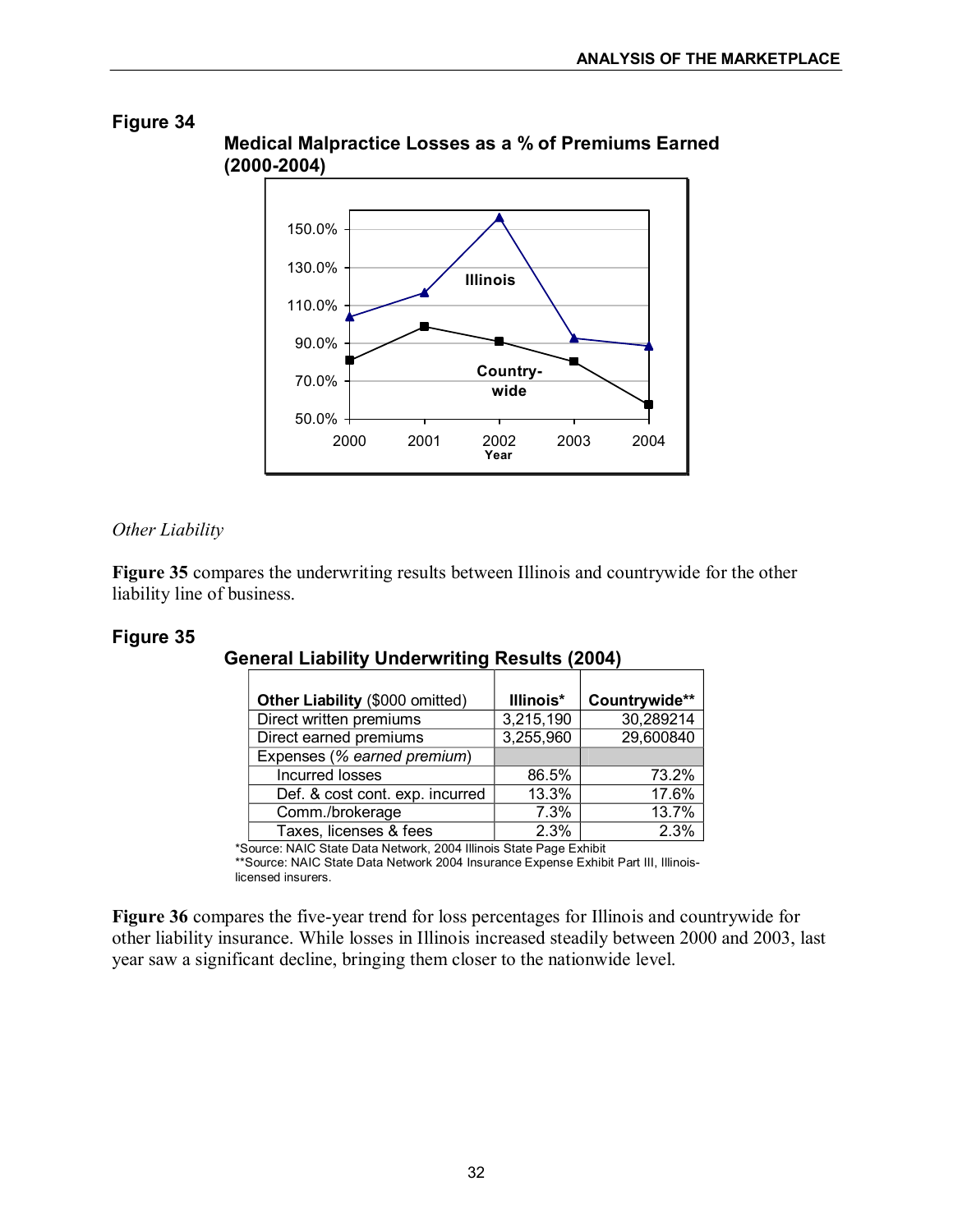![](_page_34_Figure_2.jpeg)

# **Other Liability Losses as a % of Premiums Earned (20002004)**

## *Workers Compensation*

In order to slow the growth in workers' compensation claims costs during the last part of the 1980's, many states passed new laws that made it easier to manage medical costs and oversee the treatment plan and the return-to-work process. Larger deductibles, which made employers more concerned about safety, along with better fraud prevention also helped hold claim costs down.

However, from 1997 to 2000, workers' compensation losses rose dramatically before retreating in 2001. Liberty Mutual conducted a study that found that rising claim costs had been driven by a widening definition of workplace injuries, more expensive medical treatments and a growing number of visits to medical practitioners.<sup>1</sup> But while claim costs had risen, the number or frequency of claims has been declining, 38% since 1990.

On 20 July 2005 the Governor signed into law HB2137. Public Act 94-0277 revamped the Workers' Compensation Law in Illinois. The new law provides increased benefits (the first increase in these benefits in years), set standards for payments for accidental injuries and medical expenses, creates a Workers' Compensation Medical Fee Advisory Board, requires utilization review programs for workers' compensation services, and requires the Division of Insurance to establish a fraud and insurance non-compliance unit to investigate workers' compensation fraud. Among the other changes made were changes to the Illinois Workers' Compensation Commission, changes to the procedures in contested cases, and others.

 $<sup>1</sup>$  Insurance Information Institute.</sup>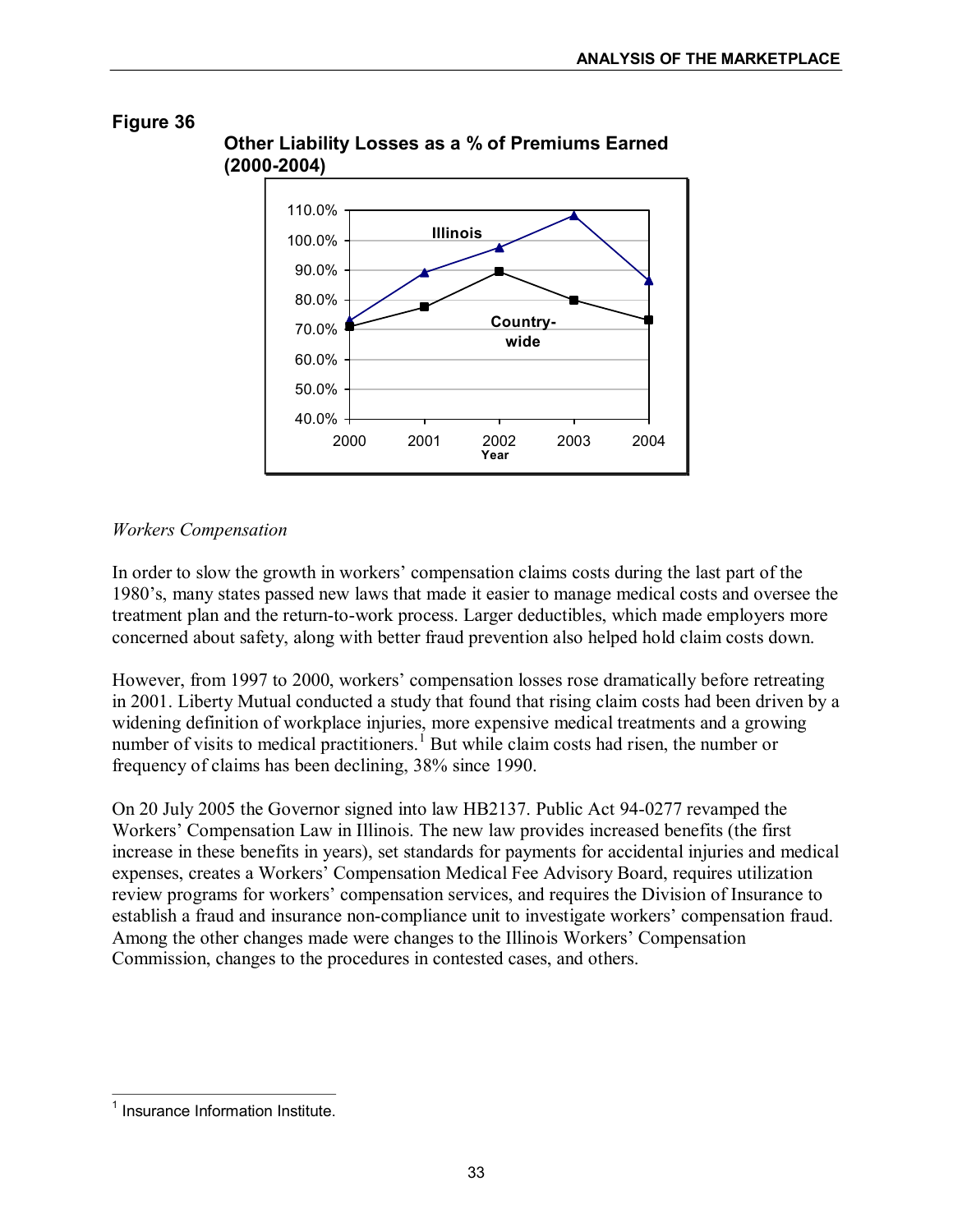**Figure 37** shows a comparison of the underwriting results in 2004 in the workers compensation line of business between Illinois and the nation.

| <b>Workers Compensation (\$000 omitted)</b> | Illinois* | Countrywide** |
|---------------------------------------------|-----------|---------------|
| Direct written premiums                     | 2,436,090 | 28,500,132    |
| Direct earned premiums                      | 2,394,821 | 28,310,612    |
| Expenses (% earned premium)                 |           |               |
| Incurred losses                             | 69.6%     | 68.7%         |
| Def. & cost cont. exp. incurred             | 6.6%      | 7.2%          |
| Comm./brokerage                             | 8.1%      | 8.0%          |
| Taxes, licenses & fees                      | 2.9%      | 4.3%          |

## **Workers Compensation Underwriting Results (2004)**

\*Source: NAIC State Data Network, 2004 Illinois State Page Exhibit

\*\*Source: NAIC State Data Network 2004 Insurance Expense Exhibit Part III, Illinois licensed insurers.

**Figure 38** shows workers' compensation losses as a percent of earned premium for the years 2000 through 2004. As mentioned previously, since peaking in 2000 to above 90% of earned premium, workers compensation losses have declined almost 20 points by 2002 and have continued to trend downward since.

## **Figure38**

**Figure 37**

![](_page_35_Figure_8.jpeg)

![](_page_35_Figure_9.jpeg)

## **Reliability**

In determining whether the overall marketplace is viable, the Division must consider:

- Profitability.
- ü Financial Solvency Regulation.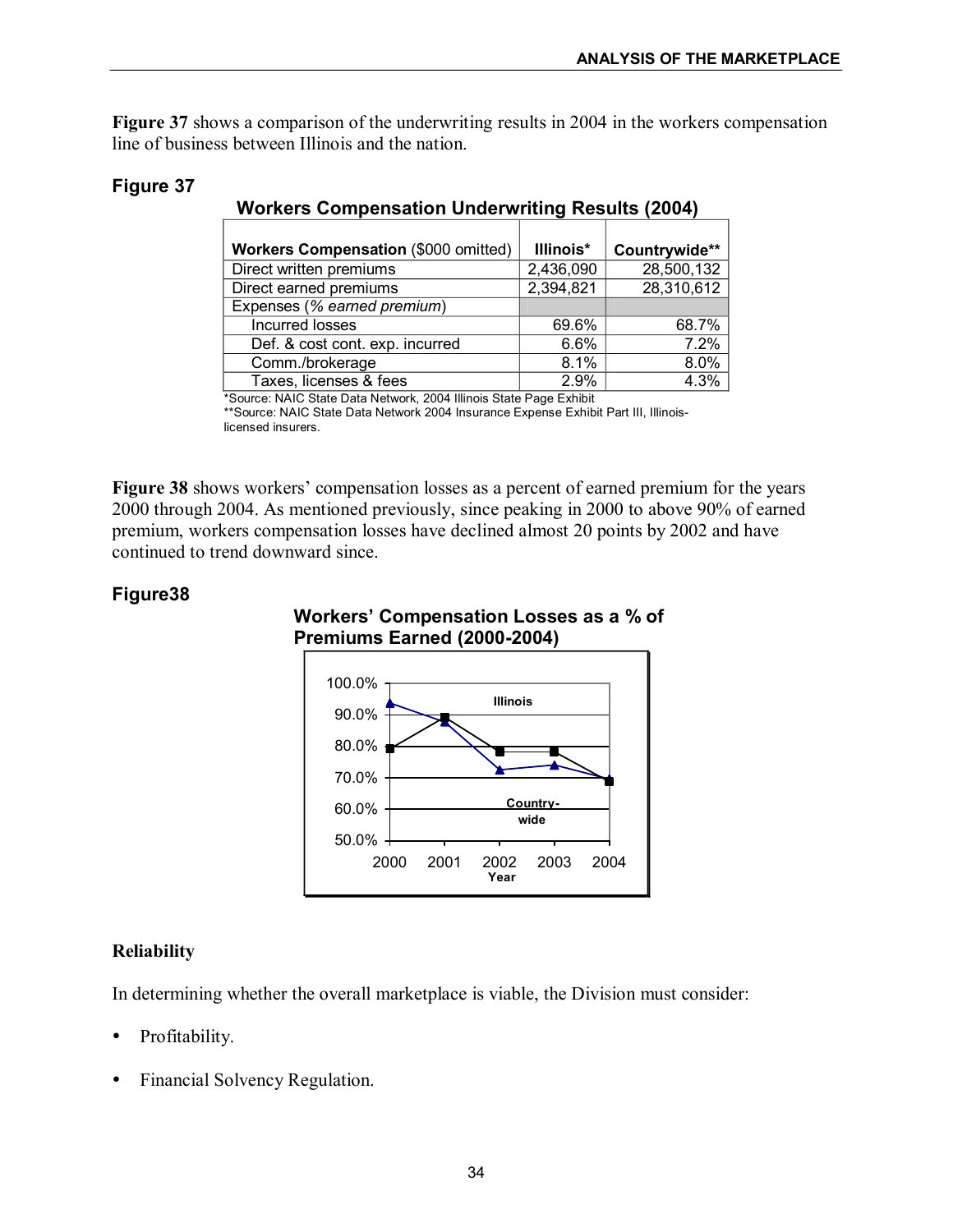Businesses that provide a financial service must be financially sound. An insurance contract has little value to the insured if there is no guarantee that the insurance company will have the money to pay claims when needed.

As discussed earlier, the Division must balance the seemingly divergent concerns of consumers and insurers. While we must ensure that consumers are able to buy insurance at a reasonable price, we must also ensure the overall viability of the marketplace.

One measure of a company's financial performance is its profitability. It must generate enough profit to survive and succeed. In a given month, if expenses exceed income, they must be paid from the reserve fund. If the trend continues, reserve funds run out causing the business to collapse. Therefore, it is imperative that insurance companies manage income and expenses to assure profitability and survival.

A company that can offer insurance coverage at competitive prices and reap adequate profits as an ongoing concern is considered to be financially viable. When the majority of insurers in the market are competitive and profitable, the market is considered to be financially strong.

## Profitability

## *Change in Policyholders Surplus*

One measure of overall profitability is the change in policyholders' surplus from one year to the next. Policyholders' surplus is made up of: 1) underwriting gains or losses; 2) investment gains or losses; and 3) net contributed capital and other surplus changes.

**Figure 39** shows the percent change in policyholders' surplus for the Illinois-licensed property/casualty industry as a whole over the past five years. After three consecutive years of negative growth, the industry's surplus increased the last two years.

## **Figure 39**

![](_page_36_Figure_10.jpeg)

## **Percent Change in Policyholders' Surplus (2000-2004)**

Source: NAIC State Data Network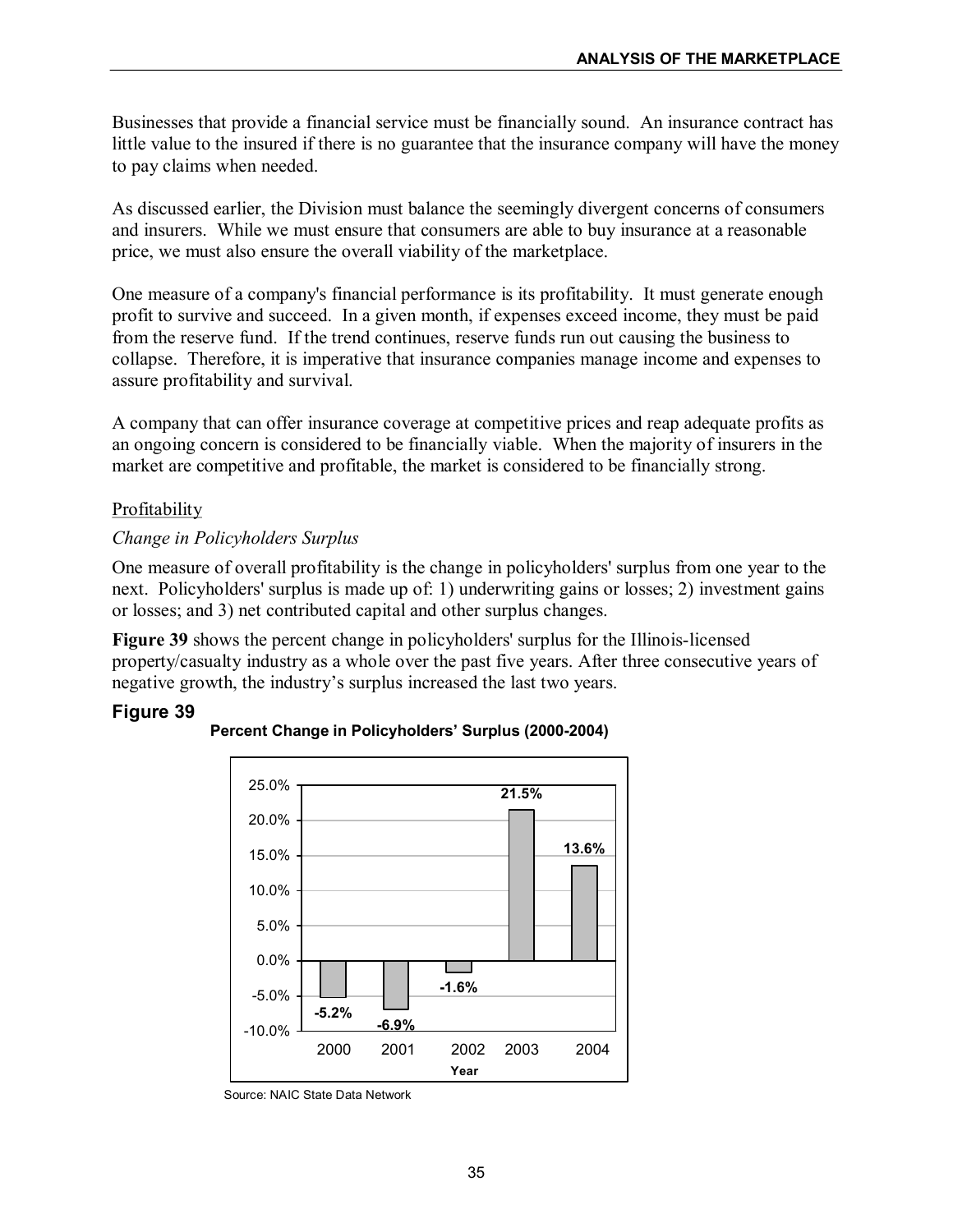**Figure 40** shows income from investments, net income, unrealized capital gains/losses and policyholders' surplus from 2000 to 2004. The property/casualty industry has experienced significant increases in net income and unrealized capital gains since 2002.

## **Figure 40 Net Investment Income Earned, Net Income, Unrealized Capital**  Gains/Losses and Policyholders' Surplus 2000-2004 (in millions)

|                                        | 2000     | 2001     | 2002     | 2003     | 2004      |
|----------------------------------------|----------|----------|----------|----------|-----------|
| Net Investment gain                    | \$51,060 | \$51.573 | \$39,995 | \$40,893 | $$44,952$ |
| Net Income                             | 21,231   | (3,971)  | 11.485   | 27,199   | 36,488    |
| <b>Unrealized Capital Gains/Losses</b> | (20.077) | (19.755) | (26.485) | 30.624   | 17,189    |
| Policyholders' Surplus                 | 312.966  | 299.868  | 295,137  | 365,589  | 408,140   |

Source: NAIC State Data Network

#### *Underwriting Gains/Losses*

**Figure 41** shows the aggregate underwriting gain/loss for Illinois-licensed insurers from 2000-2004. The industry experienced an underwriting gain in 2004. Earned premium increased 6 percent from 2003 to 2004, while losses and loss expenses increased by 3.4 percent.

## **Figure 41 Aggregate Net Underwriting Gain/(Loss)** (in millions) **(20002004)**

|                                         | 2000              | 2001              | 2002              | 2003             | 2004         |
|-----------------------------------------|-------------------|-------------------|-------------------|------------------|--------------|
| Premiums earned                         | \$243,787         | \$260,142         | \$290,397         | \$325,159        | \$344,724    |
| Losses incurred                         | 166,963           | 197,360           | 198,964           | 200,092          | 206,102      |
| Loss expenses incurred                  | 30,939            | 33,844            | 36,981            | 41,892           | 44,217       |
| Other underwriting expenses<br>incurred | 69,109            | 72,730            | 79,362            | 85,604           | 88,666       |
| Dividends to policyholders              | 2,371             | 1,203             | 1,121             | 1,197            | 978          |
| Net underwriting gain/loss              | <u>(\$25,595)</u> | <u>(\$44,995)</u> | <u>(\$26,031)</u> | <u>(\$3,626)</u> | <u>4,761</u> |

Source: NAIC State Data Network

## *Net Investment Income Ratio*

One component of surplus is income derived from investments. The net investment income ratio measures income from invested assets relative to earned premiums. It is calculated by dividing net investment income (income from invested assets less investment expenses and depreciation on real estate) by earned premium.

**Figure 42** shows the net investment income ratio for Illinois-licensed property/casualty insurers during the most recent five-year period. This ratio shows the investment income component of overall profitability.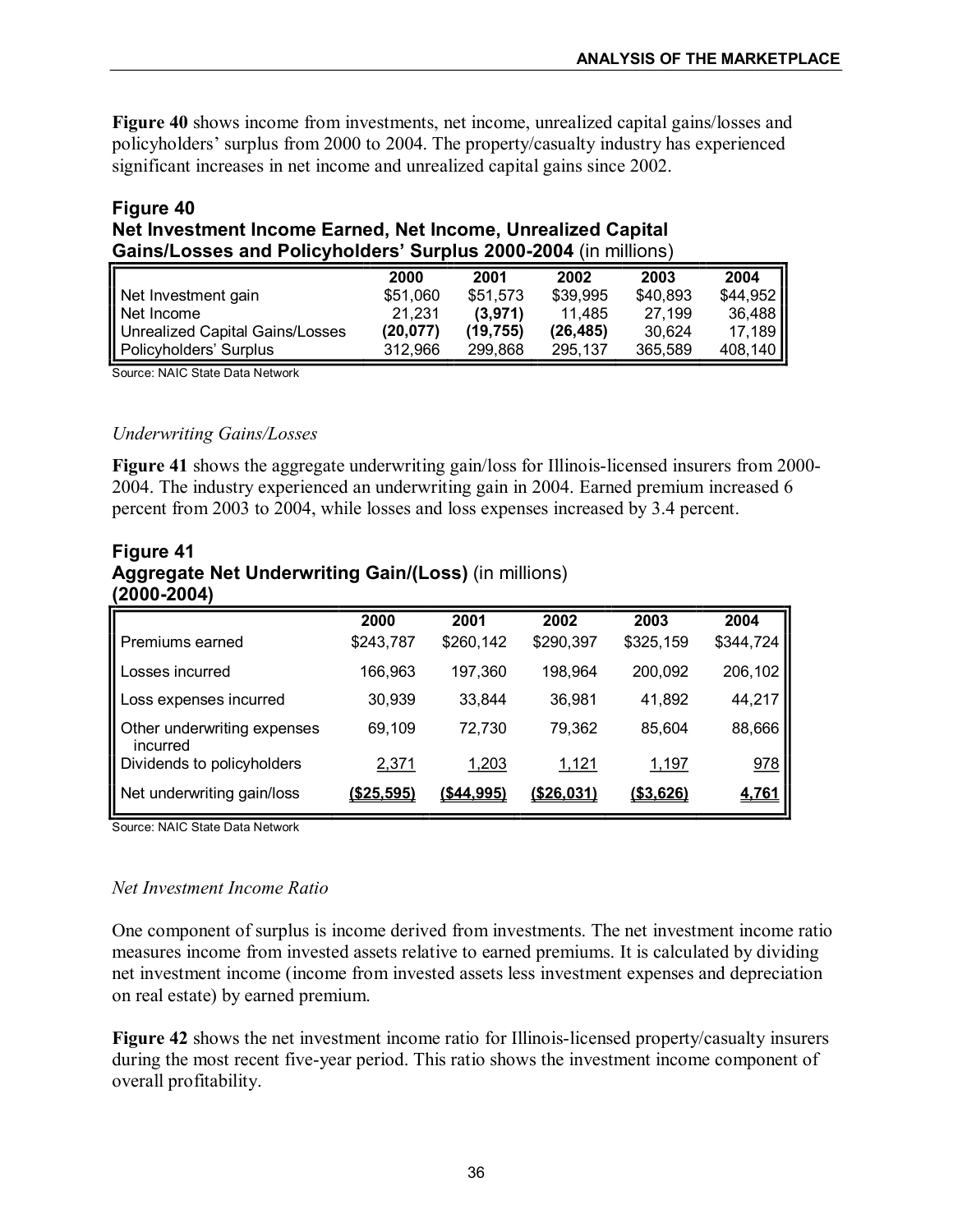**13.8% 12.6% 13.0%**

![](_page_38_Figure_1.jpeg)

**15.4%** 

# **Figure 42**

![](_page_38_Figure_3.jpeg)

## *Return on Policyholders' Surplus*

0%

5%

10%

15%

Another measure of overall profitability is the return on policyholders' surplus. It is the sum of net income after dividends and taxes and unrealized capital gains divided by the average of the current year and prior year's policyholders' surplus.

**Figure 43** shows the aggregate return on policyholders' surplus from 2000 through 2004 for the Illinois-licensed property/casualty industry combined. After three years of declining returns, two of which were negative, the industry was able to produce a 17.4 percent return on policyholder surplus in 2003 and a return of 14 percent for 2004.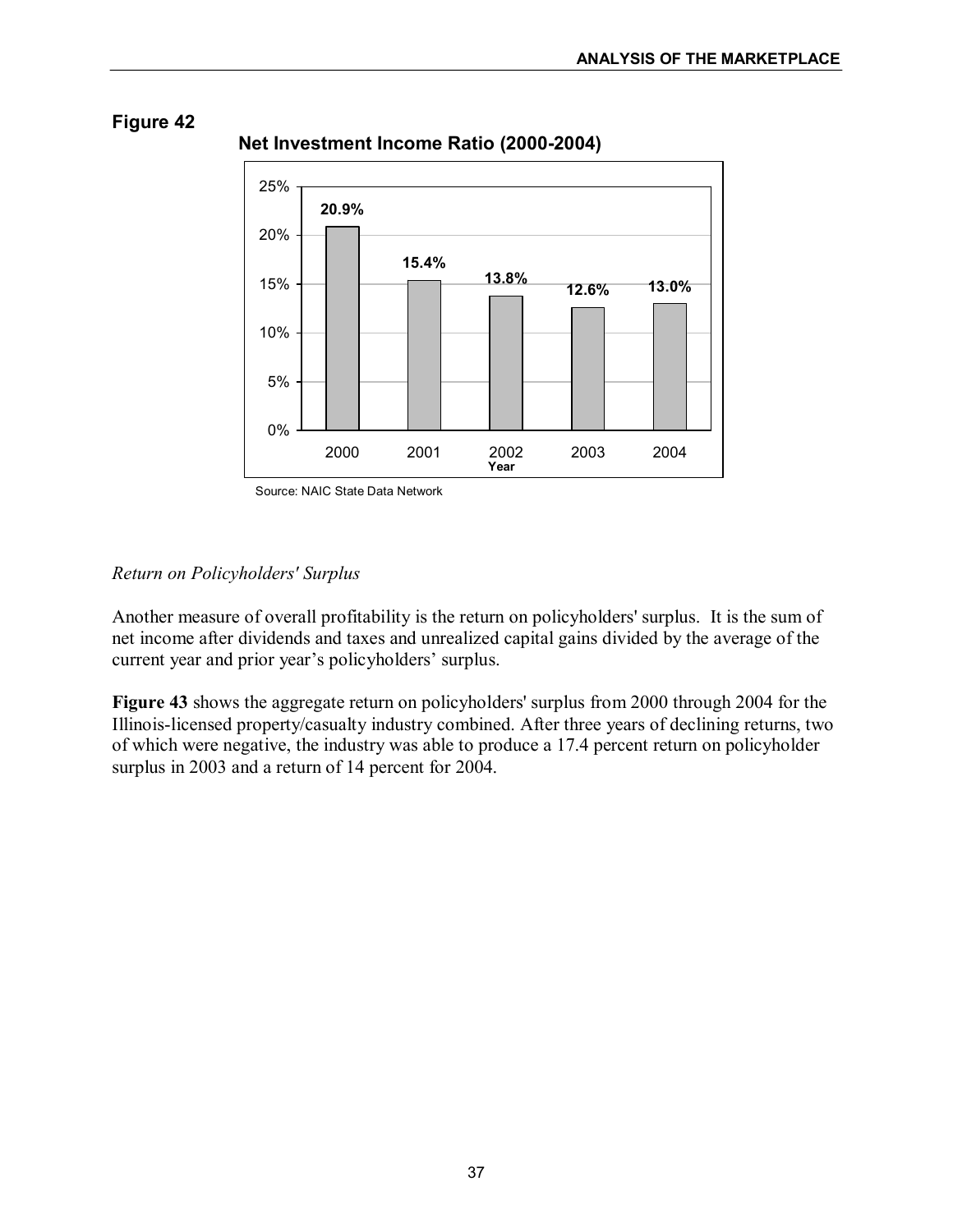![](_page_39_Figure_1.jpeg)

![](_page_39_Figure_2.jpeg)

## **Return on Policyholders' Surplus (2000-2004)**

## Financial Solvency Regulation

Although the Division cannot guarantee that Illinois-licensed insurers are profitable, we monitor the financial solvency and strength of Illinois-licensed insurers in several ways including:

- maintaining a staff of trained accountants and specialists who identify companies developing financial difficulties so that the Division can step in to minimize potential losses to Illinois policyholders;
- working closely with insurance companies with identified financial difficulties to minimize potential risk to policyholders while attempting to resolve manageable problems or determine the need for rehabilitation or liquidation;
- employing field examiners for on-site evaluation of insurance company financial records;
- reviewing operations and compliance issues through scheduled, targeted, and special exams of known or suspected problems;
- maintaining a staff of actuaries who monitor the adequacy of loss reserves, cash flow testing, and proper valuation of assets;
- licensing and registering the many types of insurers, surplus lines producers, and risk sharing pools authorized by the Illinois Insurance Code and related Acts;
- investigating unauthorized organizations or individuals thought to be conducting illegal insurance operations and taking regulatory action to remove them from the market to protect consumers from fraudulent activities.

Source: NAIC State Data Network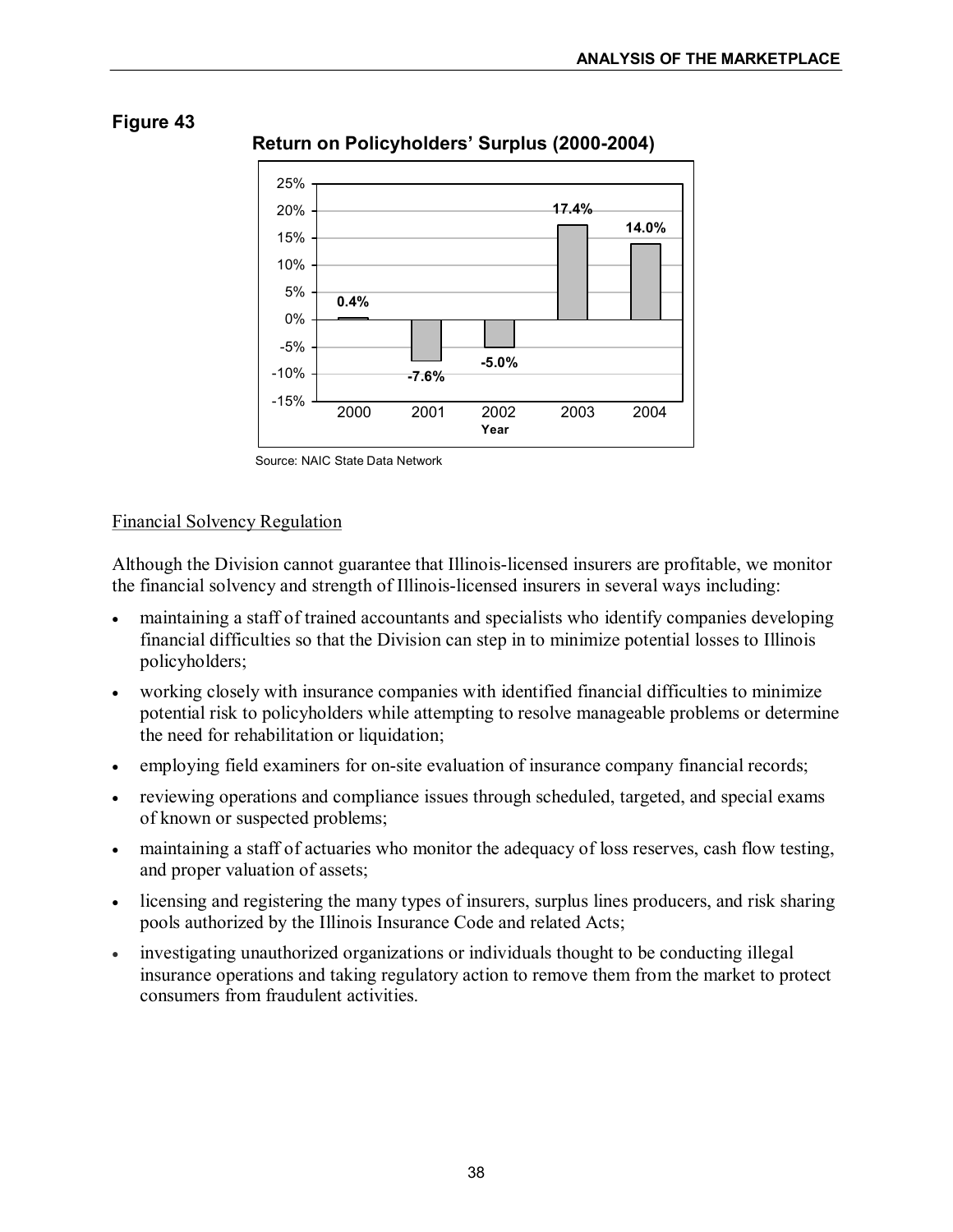#### **BIBLIOGRAPHY**

A.M. Best Data.

*AIPSO Facts 2003/2004* 

*Annual Reports to the Illinois General Assembly on Insurance Cost Containment (20002004).*

*Best's Aggregates and Averages 2000*, *2001, 2002, 2003 and 2004*.

Best Week

Illinois Cost Containment Data.

Illinois Surplus Lines Association Data.

Insurance Information Institute

National Association of Insurance Commissioners (State Data Network).

National Council on Compensation Insurance (NCCI) Data.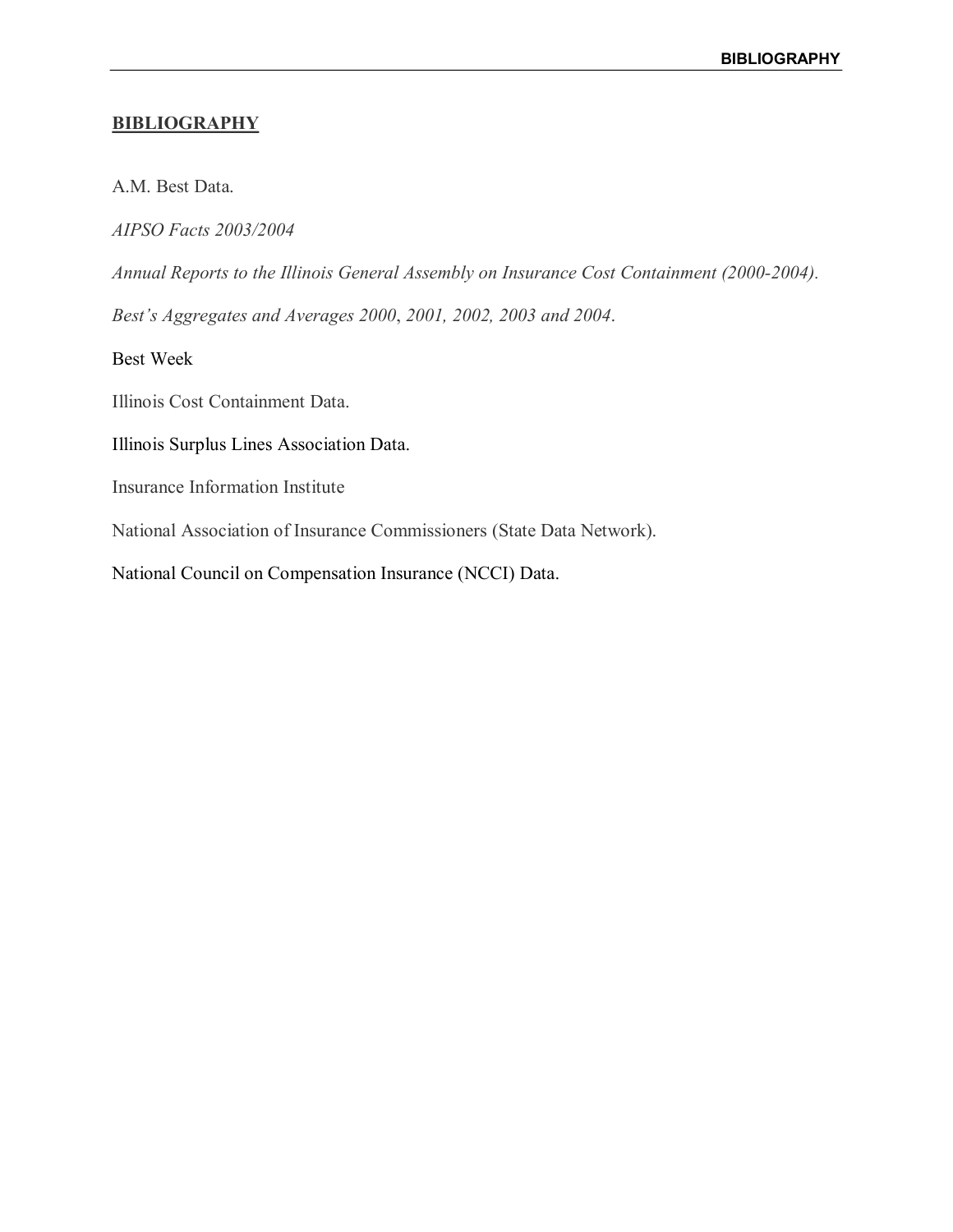# APPENDIX A – Consolidated Assets of Illinois-licensed Property/Casualty Insurers for the year ending December 31, 2004

# ASSETS

|                                                                 |                   | Current year          |                               | Prior year             |
|-----------------------------------------------------------------|-------------------|-----------------------|-------------------------------|------------------------|
|                                                                 | $\mathbf{1}$      | 2                     | 3                             | 4                      |
|                                                                 | Assets            | Nonadmitted<br>Assets | <b>Net Admitted</b><br>Assets | Net Admitted<br>Assets |
| 1 Bonds                                                         | 572,936,797,411   | 86,510,174            | 572,850,287,237               | 514,760,060,327        |
| 2.1 Preferred stocks (stocks)                                   | 13,722,847,294    | 6,320,882             | 13,716,526,411                | 13,581,182,807         |
| 2.2 Common stocks (stocks)                                      | 252,546,506,728   | 784,111,392           | 251,762,395,336               | 227, 140, 316, 008     |
| 3.1 First liens - mortgage loans on real estate                 | 1,953,212,977     | 209,853               | 1,953,003,124                 | 1,623,374,209          |
| 3.2 Other than first liens - mortgage loans on real estate      | 49,989,594        | 2,025,000             | 47,964,594                    | 45,856,084             |
| 4.1 Properties occupied by the company (less \$(1)              |                   |                       |                               |                        |
| encumbrances) (real estate)                                     | 6,570,261,459     | 211,444               | 6,570,050,015                 | 6,600,694,175          |
| 4.2 Properties held for the production of income (less \$(1)    |                   |                       |                               |                        |
| encumbrances) (real estate)                                     | 961,290,397       | 3,063,365             | 958,227,032                   | 898,256,821            |
| 4.3 Properties held for sale (less \$(1) encumbrances) (real    |                   |                       |                               |                        |
| estate)                                                         | 458,516,212       | 15,095,126            | 443,421,086                   | 453,857,845            |
| 5 Cash \$(1), cash equivalents \$(2) and short-term investments |                   |                       |                               |                        |
| \$(3)                                                           | 71,698,929,838    | 74,930,180            | 71,623,999,658                | 71,975,389,160         |
| 6 Contract Ioans (including \$(1) premium notes)                | 303,579           | 303,579               | $\Omega$                      |                        |
| 7 Other invested assets                                         | 33,939,626,479    | 1,000,287,216         | 32,939,339,260                | 30,836,635,053         |
| 8 Receivable for securities                                     | 1,259,830,284     | 1,369,909             | 1,258,460,376                 | 2,712,062,198          |
| 9 Aggregate write-ins for invested assets                       | 5,825,083,193     | 3,792,553,678         | 2,032,529,515                 | 859,280,800            |
| 10 Subtotals, cash and invested assets                          | 961,923,195,442   | 5,766,991,799         | 956, 156, 203, 642            | 871,486,965,485        |
| 11 Investment income due and accrued                            | 7,543,524,161     | 5,793,267             | 7,537,730,892                 | 7, 153, 754, 761       |
| 12.1 Uncollected premiums and agents' balances in the course of |                   |                       |                               |                        |
| collection (premiums and considerations)                        | 34,524,758,624    | 1,945,089,022         | 32,579,669,596                | 31,640,961,715         |
| 12.2 Deferred premiums, agents' balances and installments       |                   |                       |                               |                        |
| booked but deferred and not yet due (including \$(1) earned     |                   |                       |                               |                        |
| but unbilled premiums) (premiums and considerations)            |                   | 285,504,977           |                               |                        |
| 12.3 Accrued retrospective premiums (premiums and               | 52,216,243,739    |                       | 51,930,738,768                | 51, 143, 503, 703      |
| considerations)                                                 | 3,751,735,369     | 257,533,270           | 3,494,202,098                 | 3,516,318,123          |
| 13.1 Amounts recoverable from reinsurers (reinsurance)          |                   |                       |                               |                        |
| 13.2 Funds held by or deposited with reinsured companies        | 22,620,083,895    | 18,338,796            | 22,601,745,099                | 21,850,508,398         |
| 13.3 Other amounts receivable under reinsurance contracts       | 11,206,955,547    | 25,547,766            | 11, 181, 407, 782             | 11,281,622,134         |
| 14 Amounts receivable relating to uninsured plans               | 847,341,680       | 0                     | 847,341,680                   | 500,809,346            |
| 15.1 Current federal and foreign income tax recoverable and     | 55,847,668        | 4,491,804             | 51,355,864                    | 38,136,900             |
| interest thereon                                                |                   |                       |                               |                        |
| 15.2 Net deferred tax asset                                     | 2,605,082,479     | 100,130,097           | 2,504,952,382                 | 2,620,033,694          |
|                                                                 | 33,458,198,535    | 18,831,056,109        | 14,627,142,426                | 13,752,970,089         |
| 16 Guaranty funds receivable or on deposit                      | 774,155,286       | 7,091,279             | 767,064,007                   | 688,425,482            |
| 17 Electronic data processing equipment and software            | 2,908,808,182     | 1,653,968,754         | 1,254,839,423                 | 1,396,799,006          |
| 18 Furniture and equipment, including health care delivery      |                   |                       |                               |                        |
| assets $(\$(1))$                                                | 1,929,301,437     | 1,926,011,692         | 3,289,746                     | 2,374,775              |
| 19 Net adjustment in assets and liabilities due to foreign      |                   |                       |                               |                        |
| exchange rates                                                  | 24,848,066        | 0                     | 24,848,066                    | 32,345,511             |
| 20 Receivables from parent, subsidiaries and affiliates         | 13,551,357,185    | 306,731,093           | 13,244,626,092                | 9,872,576,697          |
| 21 Health care (\$(1)) and other amounts receivable             | 206,601,682       | 15,990,794            | 190,610,888                   | 26,761,785             |
| 22 Other assets nonadmitted                                     | 1,788,922,969     | 1,788,821,350         | 101,619                       | 3,790,890              |
| 23 Aggregate write-ins for other than invested assets           | 22,022,518,295    | 6,203,355,064         | 15,819,163,231                | 15, 102, 354, 329      |
| 24 Total assets excluding Separate Accounts, Segregated         |                   |                       |                               |                        |
| Accounts and Protected Cell Accounts                            | 1,173,959,480,222 | 39, 142, 446, 922     | 1,134,817,033,297             | 1,042,111,012,808      |
| 25 From Separate Accounts, Segregated Accounts and              |                   |                       |                               |                        |
| <b>Protected Cell Accounts</b>                                  | 0                 | 0                     | 0                             | 24,570,966             |
| 26 Totals                                                       | 1,173,959,480,222 | 39, 142, 446, 922     | 1,134,817,033,297             | 1,042,135,583,774      |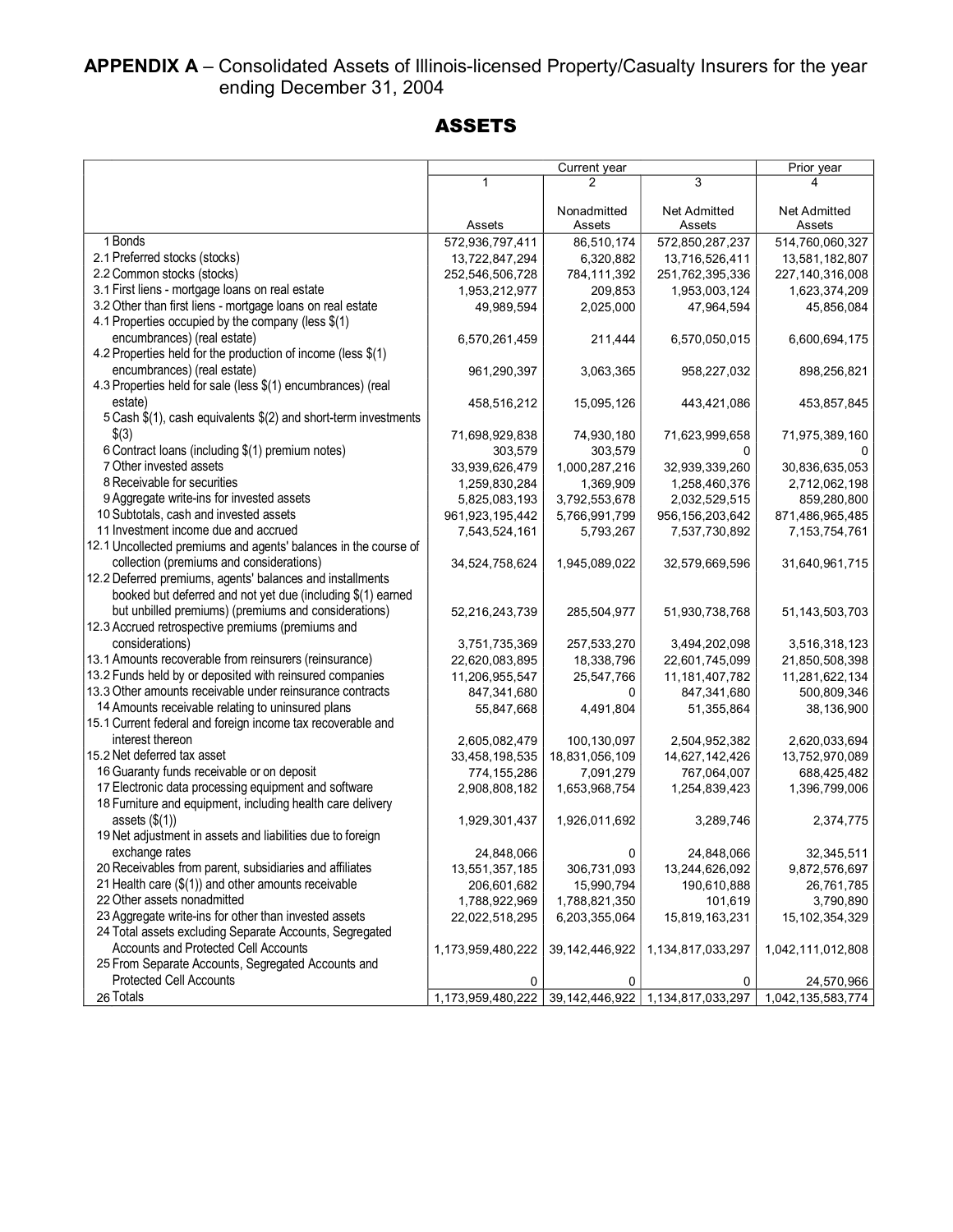# APPENDIX B - Consolidated Liabilities, Surplus and Other Funds of Illinois-licensed Property/Casualty Insurers for the year ending December 31, 2004

|      |                                                                                             | 1                   | $\overline{2}$     |
|------|---------------------------------------------------------------------------------------------|---------------------|--------------------|
|      | <b>LIABILITIES, SURPLUS AND OTHER FUNDS</b>                                                 | <b>Current Year</b> | Prior Year         |
| 1    | Losses                                                                                      | 325,551,468,191     | 301,501,573,649    |
| 2    | Reinsurance payable on paid losses and loss adjustment expenses                             | 9,595,391,001       | 9,075,634,985      |
| 3    | Loss adjustment expenses                                                                    | 65,917,551,124      | 59,709,776,508     |
| 4    | Commissions payable, contingent commissions and other similar charges                       | 4,542,538,670       | 3,777,483,502      |
| 5    | Other expenses (excluding taxes, licenses and fees)                                         | 17,898,464,798      | 16,425,980,177     |
| 6    | Taxes, licenses and fees (excluding federal and foreign income taxes)                       | 4,609,195,858       | 4,523,609,455      |
| 7.1  | Current federal and foreign income taxes (including \$(1) on realized capital gains         |                     |                    |
|      | (losses)                                                                                    | 4,010,915,120       | 3,165,852,481      |
| 7.2  | Net deferred tax liability                                                                  | 11,936,403,953      | 10,126,275,260     |
| 8    | Borrowed money \$(1) and interest thereon \$(2)                                             | 2,151,797,245       | 2,140,109,827      |
| 9    | Unearned premiums (after deducting unearned premiums for ceded reinsurance of \$(1)         |                     |                    |
| 10   | and including warranty reserves of $$(2))$                                                  | 154,867,816,376     | 146, 126, 596, 021 |
| 11.1 | Advance premium                                                                             | 4,610,453,882       | 4, 347, 328, 058   |
|      | Stockholders (dividends declared and unpaid)                                                | 342,496,470         | 429,718,614        |
| 11.2 | Policyholders (dividends declared and unpaid)                                               | 355,585,871         | 363,598,555        |
| 12   | Ceded reinsurance premiums payable (net of ceding commissions)                              | 19,766,898,381      | 18,967,284,788     |
| 13   | Funds held by company under reinsurance treaties                                            | 32,274,147,522      | 33,517,186,258     |
| 14   | Amounts withheld or retained by company for account of others                               | 7,656,291,393       | 6,021,104,320      |
| 15   | Remittances and items not allocated                                                         | 1,796,757,824       | 1,455,929,964      |
| 16   | Provision for reinsurance                                                                   | 5,282,954,159       | 5,414,370,074      |
| 17   | Net adjustments in assets and liabilities due to foreign exchange rates                     | 581,435,299         | 639,669,463        |
| 18   | Drafts outstanding                                                                          | 3,539,102,454       | 3,531,664,920      |
| 19   | Payable to parent, subsidiaries and affiliates                                              | 9,307,685,640       | 7,479,880,565      |
| 20   | Payable for securities                                                                      | 3,364,399,483       | 6,760,258,523      |
| 21   | Liability for amounts held under uninsured accident and health plans                        | 1,212,708           | 1,099,349          |
| 22   | Capital notes \$(1) and interest thereon \$(2)                                              | 0                   | 0                  |
| 23   | Aggregate write-ins for liabilities                                                         | 36,716,317,694      | 37,288,000,257     |
| 24   | Total liabilities excluding protected cell liabilities                                      | 726,677,281,072     | 682,789,985,573    |
| 25   | Protected cell liabilities                                                                  | 0                   | 0                  |
| 26   | <b>Total liabilities</b>                                                                    | 726,677,281,072     | 682,789,985,573    |
| 27   | Aggregate write-ins for special surplus funds                                               | 37,251,000,986      | 32, 195, 588, 114  |
| 28   | Common capital stock                                                                        | 4,767,778,475       | 4,717,269,569      |
| 29   | Preferred capital stock                                                                     | 1,621,464,307       | 1,620,388,107      |
| 30   | Aggregate write-ins for other than special surplus funds                                    | 127,892,792         | 193,553,926        |
| 31   | Surplus notes                                                                               | 10,789,850,205      | 9,119,343,123      |
| 32   | Gross paid in and contributed surplus                                                       | 148, 132, 578, 703  | 139, 122, 554, 231 |
| 33   | Unassigned funds (surplus)                                                                  | 207,380,191,163     | 173,372,727,683    |
| 34.1 | (1) Shares common (value included in common capital stock \$(2)) (less treasury stock       |                     |                    |
|      | at cost)                                                                                    | 1,924,823,025       | 987,743,551        |
| 34.2 | (2) Shares preferred (value included in preferred capital stock \$(2)) (less treasury stock |                     |                    |
|      | at cost)                                                                                    | 6,181,421           | 4,338,220          |
| 35   | Surplus as regards policyholders                                                            | 408,139,752,197     | 359,349,342,989    |
| 36   | Totals                                                                                      | 1,134,817,033,265   | 1,042,139,328,552  |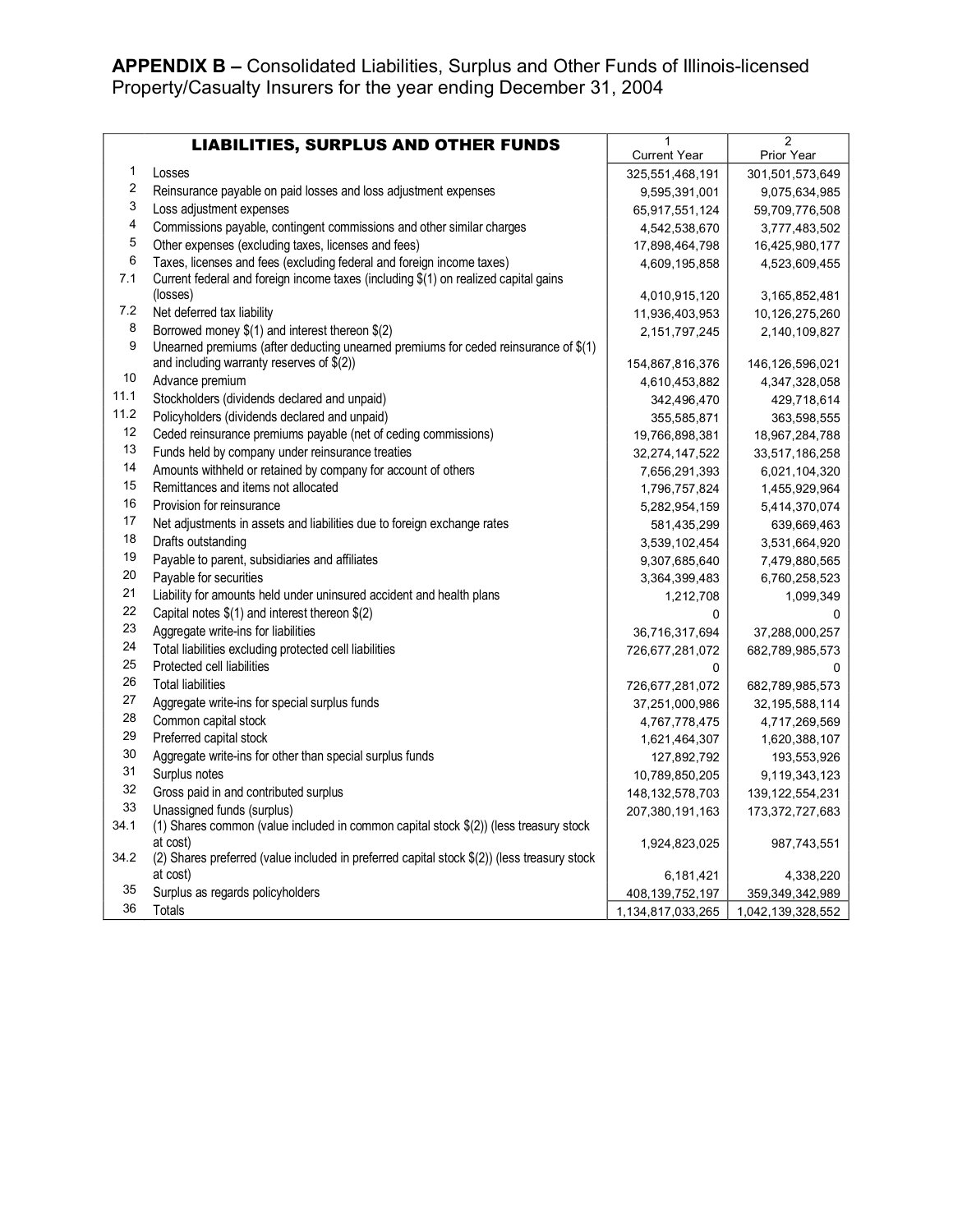**APPENDIX C –** Consolidated Underwriting and Investment Exhibit of Illinois-licensed Property/Casualty Insurers for the year ending December 31, 2004

|      | UNDERWRITING AND INVESTMENT EXHIBIT                                                      | $\mathbf{1}$        | $\overline{2}$     |
|------|------------------------------------------------------------------------------------------|---------------------|--------------------|
|      | <b>STATEMENT OF INCOME</b>                                                               | <b>Current Year</b> | Prior Year         |
|      | <b>UNDERWRITING INCOME</b>                                                               |                     |                    |
| 1    | Premiums earned                                                                          | 344,724,384,655     | 321,037,585,230    |
|      | <b>DEDUCTIONS</b>                                                                        |                     |                    |
| 2    | Losses incurred                                                                          | 206, 101, 578, 378  | 197,531,276,663    |
| 3    | Loss expenses incurred                                                                   | 44,217,422,439      | 41,243,520,129     |
| 4    | Other underwriting expenses incurred                                                     | 88,665,833,398      | 84,267,888,528     |
| 5    | Aggregate write-ins for underwriting deductions                                          | 185,266,105         | 369,617,250        |
| 6    | Total underwriting deductions                                                            | 339,170,100,325     | 323,412,302,570    |
| 7    | Net income of protected cells                                                            | 0                   | 0                  |
| 8    | Net underwriting gain (loss)                                                             | 5,554,284,345       | $-2,374,717,337$   |
|      | <b>INVESTMENT INCOME</b>                                                                 |                     |                    |
| 9    | Net investment income earned                                                             | 36,895,818,935      | 35,371,354,706     |
| 10   | Net realized capital gains (losses)                                                      | 8,056,530,059       | 4,922,934,101      |
| 11   | Net investment gain (loss)                                                               | 44,952,348,992      | 40,294,288,806     |
|      | <b>OTHER INCOME</b>                                                                      |                     |                    |
| 12   | Net gain (loss) from agents' or premium balances charged off (amount recovered \$(1)     |                     |                    |
|      | amount charged off \$(2))                                                                | -857,727,746        | $-802,466,053$     |
| 13   | Finance and service charges not included in premiums                                     | 1,768,761,390       | 1,678,622,863      |
| 14   | Aggregate write-ins for miscellaneous income                                             | -1,669,800,365      | -2,057,292,419     |
| 15   | Total other income                                                                       | -758,766,725        | $-1,181,135,615$   |
| 16   | Net income before dividends to policyholders and before federal and foreign income taxes | 49,747,866,615      | 36,738,435,850     |
| 17   | Dividends to policyholders                                                               | 978,195,213         | 1,153,001,177      |
| 18   | Net income, after dividends to policyholders but before federal and foreign income taxes | 48,769,671,400      | 35,585,434,666     |
| 19   | Federal and foreign income taxes incurred                                                | 12,281,405,724      | 8,515,249,354      |
| 20   | Net income                                                                               | 36,488,265,675      | 27,070,185,320     |
|      | <b>CAPITAL AND SURPLUS ACCOUNT</b>                                                       |                     |                    |
| 21   | Surplus as regards policyholders, December 31 prior year                                 | 359,349,343,044     | 295, 283, 191, 265 |
|      | <b>GAINS AND (LOSSES) IN SURPLUS</b>                                                     |                     |                    |
| 22   | Net income                                                                               | 36,488,265,675      | 27,070,185,320     |
| 23   | Net unrealized capital gains or (losses)                                                 | 17,188,943,520      | 30,058,619,714     |
| 24   | Change in net unrealized foreign exchange capital gain (loss)                            | $-57,288,708$       | 365,655,822        |
| 25   | Change in net deferred income tax                                                        | 158,460,679         | 2,889,135,079      |
| 26   | Change in nonadmitted assets                                                             | 1,019,286,131       | $-19, 141, 701$    |
| 27   | Change in provision for reinsurance                                                      | 137, 353, 199       | 241,866,778        |
| 28   | Change in surplus notes                                                                  | 1,673,319,583       | 1,264,108,469      |
| 29   | Surplus (contributed to) withdrawn from protected cells                                  | 0                   | 0                  |
| 30   | Cumulative effect of changes in accounting principles                                    | 54,085,441          | 159,917            |
| 31.1 | Capital changes paid in                                                                  | 10,414,227          | 810,595,553        |
| 31.2 | Capital changes transferred from surplus (stock dividend)                                | 46,853,474          | 31,354,500         |
| 31.3 | Capital changes transferred to surplus                                                   | $-8,182,596$        | 515,213,263        |
| 32.1 | Surplus adjustments paid in                                                              | 9,349,012,841       | 14,072,686,570     |
| 32.2 | Surplus adjustments transferred to capital (stock dividend)                              | $-125,318,100$      | -494,997,241       |
| 32.3 | Surplus adjustments transferred from capital                                             | 14,772,238          | $-620,078,301$     |
| 33   | Net remittances from or (to) home office                                                 | 222,198,909         | 9,199,652          |
| 34   | Dividends to stockholders                                                                | -15,918,070,473     | -11,409,248,278    |
| 35   | Change in treasury stock                                                                 | -938,922,675        | 6,642,960          |
| 36   | Aggregate write-ins for gains and losses in surplus                                      | $-524,774,156$      | -725,806,317       |
| 37   | Change in surplus as regards policyholders for the year                                  | 48,790,409,217      | 64,066,151,771     |
| 38   | Surplus as regards policyholders, December 31 current year                               | 408,139,752,255     | 359,349,343,041    |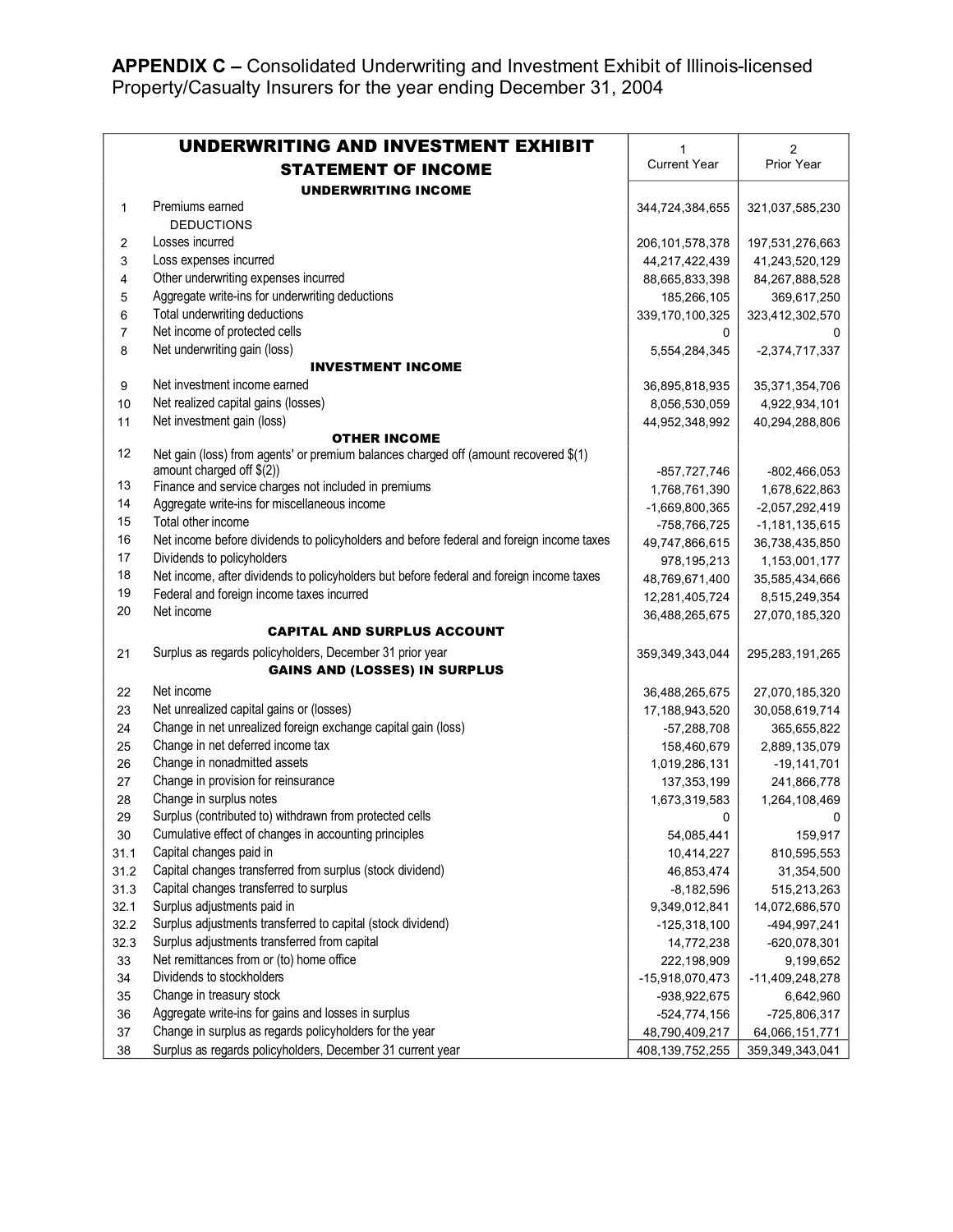# APPENDIX D - Consolidated Exhibit of Premiums and Losses in the State of Illinois for All Illinois-licensed Property/Casualty Insurers During 2004

|                                                        |                        | DUSINESS IN THE STATE OF  |                  |                  | TTTIMOTS              |                           | DUNING THE TEAN              | ムUU4          |                             |                    |                  |              |
|--------------------------------------------------------|------------------------|---------------------------|------------------|------------------|-----------------------|---------------------------|------------------------------|---------------|-----------------------------|--------------------|------------------|--------------|
|                                                        |                        | $\overline{2}$            | 3                | 4                | 5                     | 6                         |                              | 8             | 9                           | 10                 | 11               | 12           |
|                                                        | <b>Direct</b>          | Direct                    | <b>Dividends</b> | <b>Direct</b>    | <b>Direct</b>         | <b>Direct</b>             | <b>Direct</b>                | <b>Direct</b> | <b>Direct</b>               | <b>Direct</b>      | Commission       | Taxes.       |
|                                                        | Premiums               | Premiums                  | Paid or          | Unearned         | Losses                | Losses                    | Losses                       | Defense       | Defense                     | Defense            | &                | Licenses     |
|                                                        | Written                | Earned                    | Credited to      | Premium          | Paid                  | Incurred                  | Unpaid                       | And           | And                         | And                | <b>Brokerage</b> | And          |
|                                                        |                        |                           | Policy-          | Reserves         | (deducting            |                           |                              | Cost          | Cost                        | Cost               | Expenses         | Fees         |
|                                                        |                        |                           | Holders          |                  | salvage)              |                           |                              | Containment   | Containment                 | Containment        |                  |              |
|                                                        |                        |                           | On               |                  |                       |                           |                              | Expense       | Expense                     | Expense            |                  |              |
|                                                        |                        |                           | Direct           |                  |                       |                           |                              | Paid          | Incurred                    | Unpaid             |                  |              |
| Line of Business                                       |                        |                           | <b>Business</b>  |                  |                       |                           |                              |               |                             |                    |                  |              |
| Fire                                                   | 238.554.570            | 242,689,609               | 162,055          | 112.238.424      | 91,508,701            | 58, 197, 222              | 78,904,077                   | 1,806,268     | 826,916                     | 4,137,756          | 30.959.739       | 7,128,473    |
| 2 Allied lines                                         | 223,694,196            | 219,419,766               | 75,974           | 91,654,103       | 73,960,265            | 79,610,070                | 77.122.385                   | 2,288,850     | 2,007,292                   | 3,439,460          | 30.228.731       | 5,432,410    |
| 2 Multiple peril crop                                  | 279,582,894            | 283,074,680               | $\Omega$         | 2,931,446        | 105,942,390           | 116,009,160               | 48,486,570                   | 661,747       | 16,713,696                  | 17,797,606         | 30,304,762       | 1,183,407    |
| 2 Federal flood                                        | 18,937,584             | 18,104,574                | $\Omega$         | 9,773,171        | 1,651,820             | 1,701,050                 | 335,787                      | 53,481        | 51,451                      | 6,148              | 2,705,358        | 219,045      |
| 3 Farmowners multiple peril                            | 93,136,327             | 91,343,371                |                  | 36.888.221       | 50,407,387            | 50,715,463                | 24.439.423                   | 1,127,455     | 270.946                     | 3.131.792          | 14.431.068       | 1,905,280    |
| Homeowners multiple peril                              | 2,176,115,108          | 2,093,633,599             | 2,195,180        | ,136,942,684     | 967, 165, 593         | 949,516,247               | 477,297,109                  | 27,158,348    | 29,863,587                  | 64,436,589         | 302,501,396      | 41,197,668   |
| 5<br>Commercial multiple peril (non-liability portion) | 868,066,807            | 854,397,183               | 245,814          | 419,883,456      | 320,758,874           | 337,758,927               | 323, 172, 424                | 14,056,719    | 14,165,930                  | 43.100.472         | 139,225,406      | 19,667,776   |
| 5 Commercial multiple peril (liability portion)        | 561,866,845            | 547,206,881               | 190,021          | 261,811,525      | 271,431,388           | 267,948,646               | 975,362,623                  | 98,194,704    | 79,225,493                  | 326,989,349        | 94,261,438       | 11, 103, 103 |
| 6 Mortgage guaranty                                    | 240,328,175            | 241,585,664               | $\Omega$         | 23,326,067       | 66,679,538            | 97,491,253                | 402,346,166                  | 1,062,538     | 938,937                     | 3,604,609          | 653,253          | 6,109,036    |
| 8 Ocean marine                                         | 80,265,765             | 81,495,015                | 39,846           | 22,295,737       | 25,503,902            | $-10,017,806$             | 44,621,195                   | 1,551,589     | $-5,839,538$                | 3,940,684          | 11,679,088       | 2,155,720    |
| 9 Inland marine                                        | 446,362,856            | 455,740,843               | 417,119          | 187,365,920      | 152,280,589           | 145,729,061               | 128,796,584                  | 4,562,833     | 4,723,859                   | 6,843,957          | 71,994,656       | 10,193,452   |
| 10 Financial guaranty                                  | 87,210,756             | 72,021,934                | $\Omega$         | 383,282,208      | $-7,378,004$          | $-2,439,593$              | 31,085,563                   | 1,976         | 13,868                      | 11,893             | 10,476           | 1,537,057    |
| Medical malpractice                                    | 637,642,932            | 620, 132, 169             | 465,607          | 232,043,781      | 423, 165, 942         | 549,488,838               | 1,666,059,851                | 121,376,724   | 140,812,891                 | 394,727,176        | 38,525,040       | 7,666,845    |
| 12 Earthquake                                          | 35,616,483             | 34,253,122                | 51,785           | 17.346.466       | 56,253                | 776,824                   | 1,713,016                    | 36,343        | 222.243                     | 175,787            | 4,475,935        | 815,551      |
| 13<br>Group accident and health                        | 313,514,393            | 294,021,140               | $\Omega$         | 111,227,503      | 249,073,079           | 330,569,197               | 255,538,595                  | 1,617,593     | 2,207,449                   | 901,941            | 65,474,689       | 3,483,469    |
| 14 Credit A&H (group and individual)                   |                        |                           | $\Omega$         |                  |                       |                           | 2,582,850                    |               |                             |                    |                  | 686,330      |
|                                                        | 22,630,704<br>$-2,579$ | 22,810,831<br>350,933     |                  | 2,848,277<br>135 | 2,469,339<br>$\Omega$ | 1,523,121<br>$-2,031,473$ | 274,604                      | 2,151         | 5,108<br>$\Omega$           | 24,940<br>$\Omega$ | 7,712,902<br>19  | 114,329      |
| 15 Collectively renewable A&H                          |                        |                           |                  |                  |                       |                           |                              |               |                             |                    |                  |              |
| 15 Non-cancelable A&H                                  | 2,392                  | 34,504                    |                  | 557,332          | 1,671                 | 5,379                     | 23,521                       |               | $-1,003$                    | 2,009              | 63               |              |
| Guaranteed renewable A&H<br>15                         | 65,074,334             | 4,686,534                 |                  | 241,817,006      | 28,249,269            | 31,458,781                | 57,533,007                   | 13,094        | 39,463                      | 175,977            | 5,304,016        | ,639,673     |
| Non-renewable for stated reasons only<br>15            | 46.539.119             | 46,915,213                | 3.371            | 10,970,642       | 43,555,651            | 40,725,135                | 30,473,203                   | 368.710       | 378.083                     | 679.496            | 2.900.618        | 312,313      |
| 16 Other accident only                                 | 24,125,961             | 24,561,869                | 1,513,377        | 659,247          | 6,854,474             | 6,609,882                 | 3,293,430                    | -46,194       | $-58,076$                   | $-2,044$           | 3,312,259        | 155,300      |
| 16 All other A&H                                       | 7,755,144              | 7,597,535                 | 0                | 1,699,689        | 5,571,620             | 2,281,457                 | 6,012,091                    | 38,848        | -740,938                    | 92,910             | 831,502          | 102,535      |
| Federal employees health benefits program<br>16        | $\cap$                 |                           |                  | $\Omega$         | $\Omega$              | $\sqrt{ }$                | $\Omega$                     |               |                             | $\Omega$           | $-1$             |              |
| 16 Workers' compensation                               | 2,436,090,463          | 2,394,820,955             | 4,868,697        | 854,459,861      | 1,274,106,587         | 1,666,299,281             | 4,173,224,939                | 100,164,962   | 158,140,680                 | 378, 371, 856      | 194,443,066      | 69,343,399   |
| Other liability<br>17                                  | 3,215,190,007          | 3,255,960,479             | 422,188          | .499.715.211     | 1,906,767,222         | 2,817,894,611             | 7,641,613,963                | 321,389,510   | 431,920,274                 | 1,250,456,782      | 237,990,333      | 76,285,390   |
| 18 Products liability                                  | 139,290,009            | 141,921,323               | $-759,366$       | 49,290,809       | 118,564,430           | 125,083,686               | 887,008,876                  | 81,992,128    | -70,832,906                 | 295,447,535        | 14,723,843       | 3,995,212    |
| 19<br>Private passenger auto no-fault                  | 14,877,079             | 14,217,368                | 14,576           | 4,843,540        | 10,036,096            | 22,756,828                | 27, 102, 766                 | 1,201,243     | 3,122,202                   | 3,040,658          | 3,800,046        | 307,265      |
| Other private passenger auto liability<br>19           | 3,100,455,881          | 3,091,872,341             | 4,158,717        | 902,824,558      | 1,850,816,976         | 1,942,400,781             | 2,431,401,078                | 140,650,204   | 178,768,443                 | 375,000,255        | 339,237,193      | 43,091,314   |
| 19 Commercial auto no-fault                            | 84,754                 | 83,344                    | $\Omega$         | 12,106           | 207,367               | $-3,223,394$              | 1,027,461                    | 68,660        | $-385,121$                  | 114,710            | $-25,530$        | $-3,791$     |
| 19 Other commercial auto liability                     | 865,014,186            | 901,728,389               | 147,743          | 376,071,172      | 465,701,056           | 505,078,224               | 1,115,444,386                | 54,743,292    | 61,393,676                  | 129,912,728        | 123,542,788      | 19,133,790   |
| 21 Private passenger auto physical damage              | 2,627,332,456          | 2,641,842,123             | 3,756,418        | 743,027,989      | 1,372,197,937         | 1,373,942,734             | 137,603,509                  | 12,463,438    | 14,138,879                  | 12,392,940         | 280.046.030      | 38.547.586   |
| 21 Commercial auto physical damage                     | 330,382,083            | 332,102,384               | 6,795,241        | 139,332,128      | 151,441,235           | 133,105,833               | 36,466,497                   | 2,107,843     | 1,995,949                   | 3,873,186          | 45,174,843       | 6,185,819    |
| 22 Aircraft (all perils)                               | 89,335,665             | 101,957,339               | 946              | 24,830,607       | 43,842,825            | 11,209,827                | 812,071,676                  | 7,021,076     | $-3,260,398$                | 78,786,624         | 8,268,602        | 1,564,365    |
| 23<br>Fidelity                                         | 100,832,202            | 90,862,133                | 1,093            | 49,870,265       | 20,208,698            | 23,886,795                | 67,959,042                   | 2,645,435     | 3,972,711                   | 7.876.046          | 8,005,253        | 3,345,570    |
| 24<br>Surety                                           | 150,923,984            | 155,928,953               | 63               | 87,695,423       | 17,379,029            | 32,598,842                | 71,134,980                   | 6,832,767     | 8,036,565                   | 10,006,412         | 35,985,686       | 3,906,095    |
| 26<br>Burglary and theft                               | 6,533,038              | 6,575,837                 | 12,562           | 3,067,191        | 553,110               | 1,053,432                 | 3,655,873                    | 22,971        | 113,238                     | 305,272            | 958,478          | 185,407      |
| 27<br>Boiler and machinery                             | 51,422,134             | 54,000,383                | 1,406            | 24,283,152       | 7,304,590             | 10,000,008                | 16,268,288                   | 217,631       | 179,348                     | 689,904            | 5,887,736        | 1,285,822    |
| 28<br>Credit                                           | 36,425,156             | 32,989,581                | $\Omega$         | 10,788,130       | 10,313,724            | 15,200,062                | 14,196,289                   | 14,739        | 42,474                      | 360,006            | 4,440,335        | 1,070,724    |
| 33<br>Aggregate write-ins for other lines of business  | 460, 185, 183          | 458,789,065               | 12,100,088       | 806, 192, 133    | 216,275,639           | 230,033,549               | 201,203,686                  | 6,723,779     | 7,237,851                   | 3,231,088          | 13,857,680       | 4,581,012    |
| 34 Totals                                              | 20,091,395,028         | 19,931,728,959 36,880,524 |                  | 8,883,867,297    | 10,344,626,255        |                           | 1,960,947,940 22,272,857,387 | 1,014,193,430 | 1,080,411,512 3,424,084,507 |                    | 2,173,828,771    | 395,633,739  |
|                                                        |                        |                           |                  |                  |                       |                           |                              |               |                             |                    |                  |              |

#### **EXHIBIT OF PREMIUMS AND LOSSES BUSINESS IN THE STATE OF** ILLINOIS **DURING THE YEAR** 2004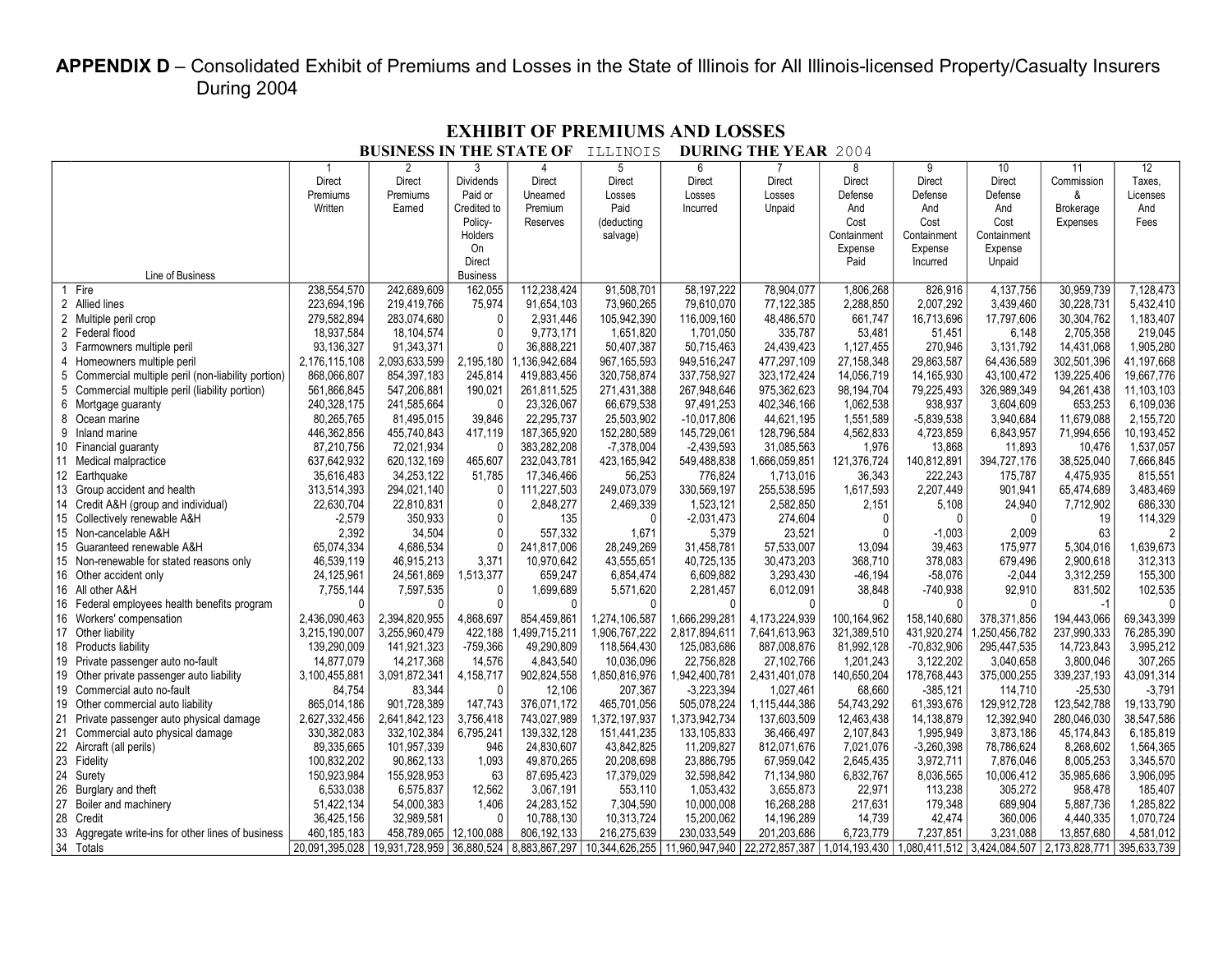**PART III – ALLOCATION TO LINES OF DIRECT BUSINESS WRITTEN**

(\$000 omitted)

|                                                        |             |             |              |             | Defense     |                |                        | Defense     |                |                        |                 |
|--------------------------------------------------------|-------------|-------------|--------------|-------------|-------------|----------------|------------------------|-------------|----------------|------------------------|-----------------|
|                                                        |             |             |              |             | And         |                |                        | And         |                |                        |                 |
| PREMIUMS, LOSSES, EXPENSES, RESERVES                   |             |             | Dividends    |             | Cost        | Adjustment and |                        | Cost        | Adjustment and |                        |                 |
| AND PROFITS FOR DIRECT BUSINESS WRITTEN                |             |             | To           |             | Containment | Other          |                        | Containment | Other          | Unearned               |                 |
|                                                        | Premiums    | Premiums    | Policy-      | Incurred    | Expenses    | Expenses       | Unpaid                 | Expenses    | Expenses       | Premium                | Agents'         |
|                                                        | Written     | Earned      | Holders      | Loss        | Incurred    | Incurred       | Losses                 | Unpaid      | Unpaid         | Reserves               | <b>Balances</b> |
| Fire                                                   | 5,419,161   | 5,509,930   | 6.875        | 1.659.945   | 61,909      | 155,634        | 2.801.745              | 151,939     | 105,075        | 2,553,863              | 934,172         |
| 2 Allied lines                                         | 4,930,327   | 4,874,531   | 8,299        | 3.418.662   | 136,754     | 179,801        | 4,274,307              | 196,830     | 76,581         | 2.111.441              | 825,808         |
| 2 Multiple peril crop                                  | 3,962,325   | 3,937,155   | 0            | 2.861.469   | 48,468      | 20,314         | 886.547                | 54,900      | 6,018          | 218.068                | 911.418         |
| 2 Federal flood                                        | 1,417,377   | 1,386,178   | 0            | 1,442,939   | 40,447      | 21,393         | 567,947                | 18,071      | 14,757         | 754,072                | 133,192         |
| 3<br>Farmowners multiple peril                         | 1,138,179   | 1,114,165   | $\Omega$     | 590.636     | 19,105      | 66,843         | 391.620                | 51,828      | 31,106         | 535,274                | 231,634         |
| Homeowners multiple peril<br>4                         | 39,700,120  | 37,838,389  | 134,673      | 23,571,246  | 698,784     | 3,021,882      | 11,014,735             | 1,352,256   | 1,270,726      | 20,876,562             | 7,110,442       |
| 5<br>Commercial multiple peril (non-liability portion) | 16,256,337  | 15,979,075  | 6.445        | 8,934,081   | 794,058     | 675,942        | 8,274,096              | 1,363,489   | 485,262        | 7,827,425              | 3,368,593       |
| 5<br>Commercial multiple peril (liability portion)     | 10,665,744  | 10,432,282  | 4,232        | 5,184,385   | 2,037,462   | 626,136        | 16,915,710             | 5,944,474   | 906,921        | 4,927,564              | 2,493,162       |
| 6<br>Mortgage guaranty                                 | 4,941,341   | 4,953,265   | $\mathbf{0}$ | 1.946.479   | 29,706      | 39,628         | 6,937,096              | 68,610      | 41,105         | 558,526                | 344,557         |
| 8 Ocean marine                                         | 2,464,245   | 2,476,763   | 2,316        | 1,434,572   | 101,532     | 107,380        | 2,321,971              | 174,823     | 66,637         | 855,666                | 367,054         |
| 9 Inland marine                                        | 9,087,727   | 9.064,935   | 12,902       | 4,189,900   | 141,121     | 348,251        | 2,610,523              | 183,450     | 162,418        | 3,770,613              | 1,514,352       |
| 10 Financial guaranty                                  | 3,515,557   | 2,374,977   | 0            | 304,107     | 42,987      | 6,139          | 637,417                | 5,531       | 2,682          | 11,278,954             | 76,239          |
| 11<br>Medical malpractice                              | 5,426,995   | 5,414,218   | 8.714        | 3,110,545   | 1,408,779   | 256,315        | 12,169,946             | 3,592,480   | 750,941        | 2,167,556              | 994,965         |
| 12 Earthquake                                          | 1,064,821   | 1,039,845   | 2,174        | 172,411     | 13,216      | 12,227         | 337,475                | 32,821      | 19,133         | 519,329                | 174,950         |
| 13 Group A & H                                         | 5,273,802   | 5,104,108   | 5            | 3,827,562   | 31,125      | 216,144        | 2,501,633              | 21,759      | 136,619        | 1,065,139              | 787,007         |
| 14 Credit A & H                                        | 575,449     | 590,097     | $\Omega$     | 63,989      | 151         | $-603$         | 72,571                 | 594         | 4,436          | 75,572                 | 45,735          |
| 15 Other A & H                                         | 2,150,708   | 1,651,582   | 1,862        | 1,293,448   | 5,170       | 72,394         | 1,398,082              | 10,162      | 93,140         | 3,270,172              | 399,364         |
| 16 Workers' compensation                               | 28,500,132  | 28,310,612  | 460,267      | 19,440,375  | 2,035,681   | 1,872,621      | 66,986,900             | 5,337,714   | 2,857,766      | 7,127,097              | 6,231,487       |
| 17 Other liability                                     | 30,289,214  | 29,600,840  | 15,053       | 21,657,654  | 5,218,054   | 1,310,873      | 68,732,774             | 13,960,657  | 2,255,404      | 13,552,974             | 5,683,124       |
| 18 Products liability                                  | 3,004,052   | 2,822,821   | $-449$       | 2,997,308   | 1,356,265   | 263,083        | 13,150,653             | 4,369,689   | 468,692        | 1,265,781              | 609,006         |
| 19 Private passenger auto liability                    | 69,562,154  | 68.984.438  | 247,771      | 43,394,672  | 2,942,159   | 6,554,119      | 58,391,589             | 7,656,106   | 4,609,683      | 20,704,866             | 12,041,434      |
| 19 Commercial auto liability                           | 16,896,936  | 16,650,393  | 5,396        | 9,478,999   | 1,046,732   | 931,933        | 20,477,768             | 2,361,760   | 928,978        | 7,193,711              | 4,099,220       |
| 21<br>Private passenger auto physical damage           | 48,434,983  | 48,239,622  | 188,798      | 25,794,147  | 178,250     | 4,494,397      | 2,433,072              | 210,942     | 1,069,388      | 14,322,128             | 8,244,519       |
| 21<br>Commercial auto physical damage                  | 6,068,296   | 6.035,971   | 8,014        | 2,836,916   | 53,366      | 368,344        | 715,497                | 78,167      | 96,074         | 2,620,717              | 1,370,580       |
| 22 Aircraft (all perils)                               | 1,585,236   | 1,764,468   |              | 668,580     | 33,295      | 25,405         | 2,847,714              | 283,921     | 25,335         | 591,015                | 307,728         |
| 23 Fidelity                                            | 1,045,803   | 1,033,121   | 160          | 492,574     | 38,203      | 35,119         | 913,614                | 90,637      | 30,747         | 570,223                | 196,867         |
| 24<br>Surety                                           | 3,693,230   | 3,585,993   | 28,937       | 2,256,686   | 366,859     | 150,160        | 2,584,089              | 395,187     | 109,169        | 2,104,505              | 557,120         |
| 26<br>Burglary and theft                               | 111,619     | 106,029     | 29           | 28.378      | 1.748       | 2,997          | 38.877                 | 4.061       | 958            | 53.338                 | 19,443          |
| 27<br>Boiler and machinery                             | 1,070,009   | 1,094,844   | 40           | 267,569     | 9,245       | 21,763         | 403,992                | 19,735      | 16,357         | 513,784                | 177,823         |
| 28 Credit                                              | 899,467     | 737,820     | 723          | 358,144     | 3,888       | 8,564          | 282,491                | 5,850       | 1,680          | 561,442                | 100,411         |
| 29<br>International                                    | 62,417      | 71,570      | 0            | $-14,219$   | 901         | 15,859         | 72,557                 | 1,415       | 178            | 22,911                 | 784             |
| 33<br>Aggregate write-ins for other lines of business  | 4,074,858   | 3,993,477   | 15,846       | 3,158,083   | 31,097      | 70,034         | 3,712,567              | 65,184      | 54,121         | 7,462,471              | 198,223         |
| 34 Total                                               | 333,288,615 | 326,773,539 | 1,159,082    | 196,822,201 | 18,926,500  |                | 21,951,063 315,857,562 | 48,065,096  | 16,698,112     | 142,032,757 60,550,436 |                 |